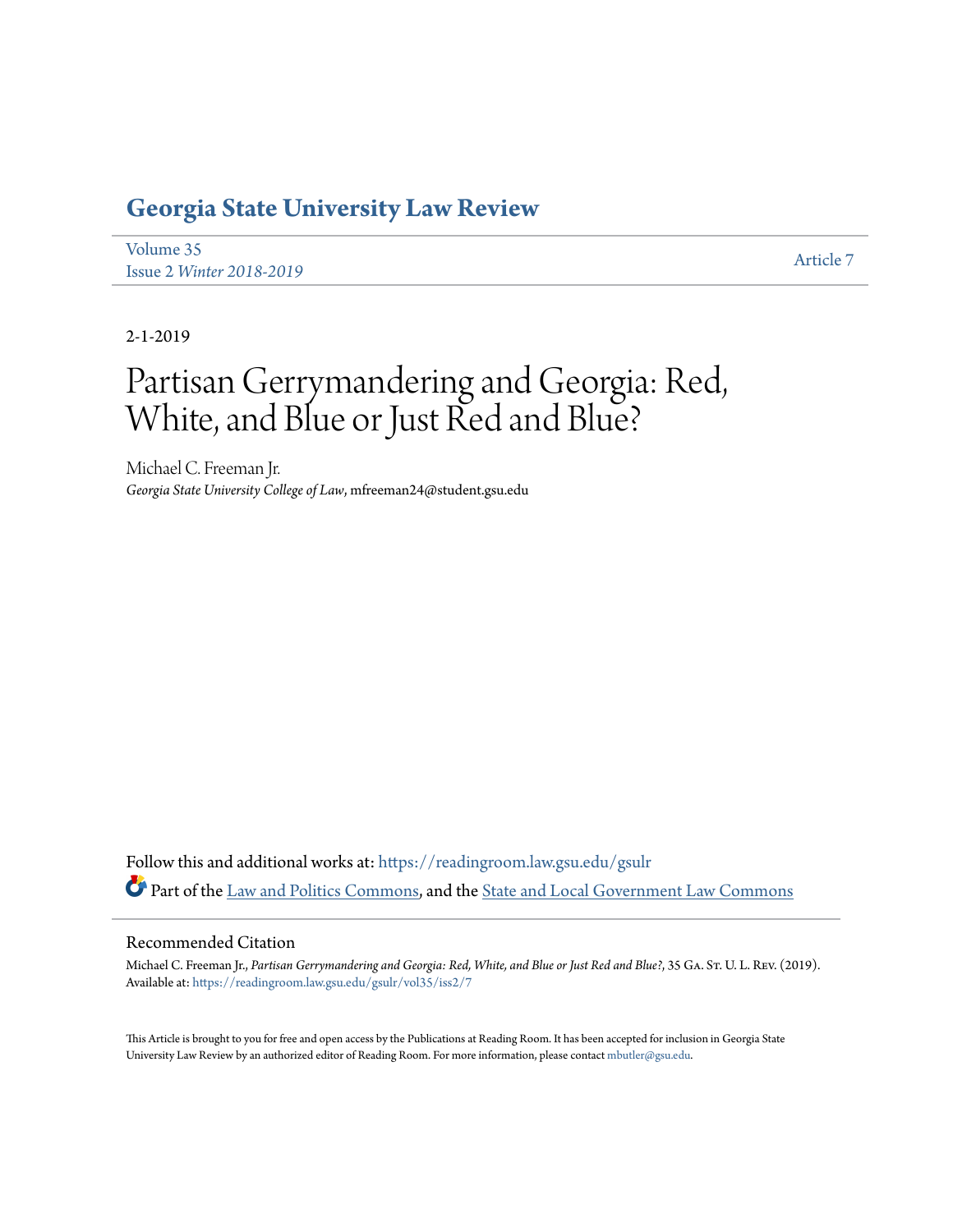# **PARTISAN GERRYMANDERING AND GEORGIA: RED, WHITE, AND BLUE OR JUST RED AND BLUE?**

### **M. Christopher Freeman, Jr.\***

#### **INTRODUCTION**

In 1811, the recently elected Massachusetts Governor Elbridge Gerry approved a plan to redraw electoral districts in favor of the Democratic-Republican Party over the opposing Federalist Party.<sup>1</sup> However, the plan and the following year's state senate election results resulted in considerable political and public opposition.2 Although the popular vote was nearly split between the Democratic-Republicans and the Federalists, the former won twenty-nine of the forty available seats: nearly seventy-five percent.<sup>3</sup> One of the new districts created by the plan, Essex, became the center of criticism for its highly unusual and serpentine shape, weaving back and forth across county lines and splitting towns in two.<sup>4</sup> Political cartoonists, leaping at the opportunity to further deride Governor Gerry's redistricting plan, added talons, wings, eyes, and teeth to the Essex

1

 <sup>\*</sup> \* J.D. Candidate, 2019, Georgia State University College of Law. Thank you to Professor Patrick Wiseman for your invaluable help, criticism, and patience with me and this Note from conception to publication. An additional thanks need also be given to all the editors of the *Georgia State University Law Review* for sacrificing their time and energy to better this Note and the *Georgia State University Law Review*. Finally, to my friends, family, and loved ones: thank you for your words of encouragement and endless support.

 <sup>1.</sup> Greg Miller, *The Map That Polarized the Word 'Gerrymander*,*'* NAT'L GEOGRAPHIC (June 28, 2017), http://news.nationalgeographic.com/2017/06/map-gerrymander-redistricting-history-newspaper/ [https://perma.cc/8FLN-UFTR].

<sup>2</sup>*. See* Paul V. Niemeyer, *The Gerrymander: A Journalistic Catch-Word of Constitutional Principle? The Case in Maryland*, 54 MD. L. REV. 242, 251 (1995) (quoting *Salem Gazette*, Mar. 27, 1812) ("Opponents attacked the plan almost from its inception. Even before its passage, newspapers described the plan as 'cutting up counties and carving out districts.'"); Miller, *supra* note 1 (criticizing the plan as "an abomination to democracy").

 <sup>3.</sup> Miller, *supra* note 1. The Democratic-Republican Party won because Governor Gerry, a member of that party, needed to give Democratic-Republicans as many advantages as possible to secure his title and safeguard his party's majority control, which it was just barely maintaining. *Id.* 

 <sup>4.</sup> Niemeyer, *supra* note 2, at 251. Prior to this election, Massachusetts state senators were elected to represent entire counties, so there was no need for district lines to zigzag between county lines. *Id.*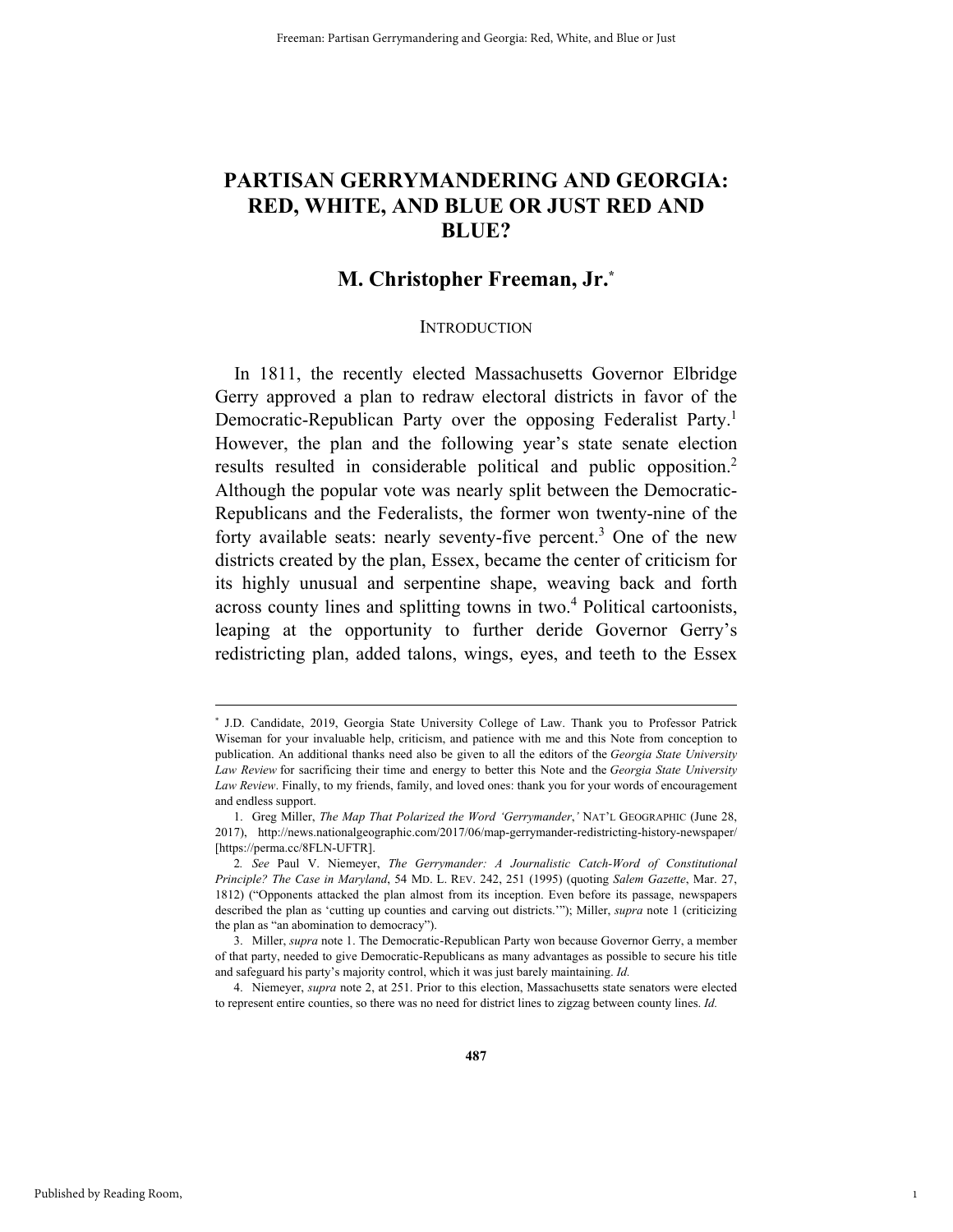district map.<sup>5</sup> The resulting "pre-historic monster" resembled a salamander and, so, was entitled "The Gerry-mander."<sup>6</sup> The name stuck and became a term inseparable from the political maneuvering that created it.<sup>7</sup>

Partisan, or political, gerrymandering today retains its nineteenthcentury roots, continuing to purposefully divide areas into districts to give an advantage to one party. $8$  The pervasiveness of gerrymandering raises issues not just in swing states like Wisconsin but also in states dominated by a single party like Georgia.<sup>9</sup> Despite the long history of opposition to partisan gerrymandering in district plans, it is not always unconstitutional or improper per  $\epsilon$ .<sup>10</sup> The Constitution vests in Congress the power of apportionment of state legislative districts, but both the Constitution and Congress remain silent with respect to mid-decade redistricting.<sup>11</sup> People and groups discriminatorily affected by heavily gerrymandered districts may still challenge the constitutionality of those apportionments under the Equal Protection Clause and the Voting Rights Act.<sup>12</sup>

 10. Brief of Bernard Grofman & Ronald Keith Gaddie as *Amici Curiae* in Support of Neither Party at 5, Gill v. Whitford, 138 S. Ct. 1916 (2018) (No. 16-1161) [hereinafter Brief of Bernard Grofman & Ronald Keith Gaddie]; Ethan Weiss, Comment, *Partisan Gerrymandering and the Elusive Standard*, 53 SANTA CLARA L. REV. 693, 697 (2013) (stating that certain amounts of politicking are acceptable so long as "legislatures adhere to traditional redistricting criteria").

 11. U.S. CONST. art. I, § 2, cl. 3 ("Representatives and direct Taxes shall be apportioned among the several States which may be included in this Union, according to their respective Numbers . . . ."); League of United Latin Am. Citizens v. Perry, 548 U.S. 399, 415 (2006); Davis v. Bandemer, 478 U.S. 109, 232–33 (1986).

12*. See* U.S. CONST. amend. XIV, § 1 ("No State shall make or enforce any law which shall abridge the privileges or immunities of citizens of the United States . . . without due process of law; nor deny any person within its jurisdiction the equal protection of the laws."); 52 U.S.C.S. § 10301 (LEXIS through Pub. L. No. 115–60) (prohibiting apportionment schemes that reduce the voting strength of minorities); *see also* Vieth v. Jubelirer, 541 U.S. 267, 293 (2004) (establishing that "an excessive injection of politics is unlawful").

 <sup>5</sup>*. Id.* at 253; Miller, *supra* note 1. Elkanah Tisdale, an artist and Federalist, was the first to portray the "protean district" with all its monstrous features. Niemeyer, *supra* note 2, at 253.

 <sup>6.</sup> Niemeyer, *supra* note 2, at 251–53 (published on March 26, 1812, in the *Boston Gazette*); Miller, *supra* note 1.

 <sup>7.</sup> Niemeyer, *supra* note 2, at 253; Miller, *supra* note 1.

<sup>8</sup>*. Political Gerrymandering*, BLACK'S LAW DICTIONARY 72 (5th pocket ed. 2016); Niemeyer, *supra* note 2, at 249.

 <sup>9.</sup> Whitford v. Gill, 218 F. Supp. 3d 837, 853, 872, 944 (W.D. Wis. 2016) (referring to citizens of Pennsylvania, North Carolina, and other swing states who also recently filed suit over state redistricting plans), *vacated*, 138 S. Ct. 1916 (2018); *see also* Ga. State Conference of the NAACP v. Georgia, 269 F. Supp. 3d 1266, 1270 (N.D. Ga. 2017).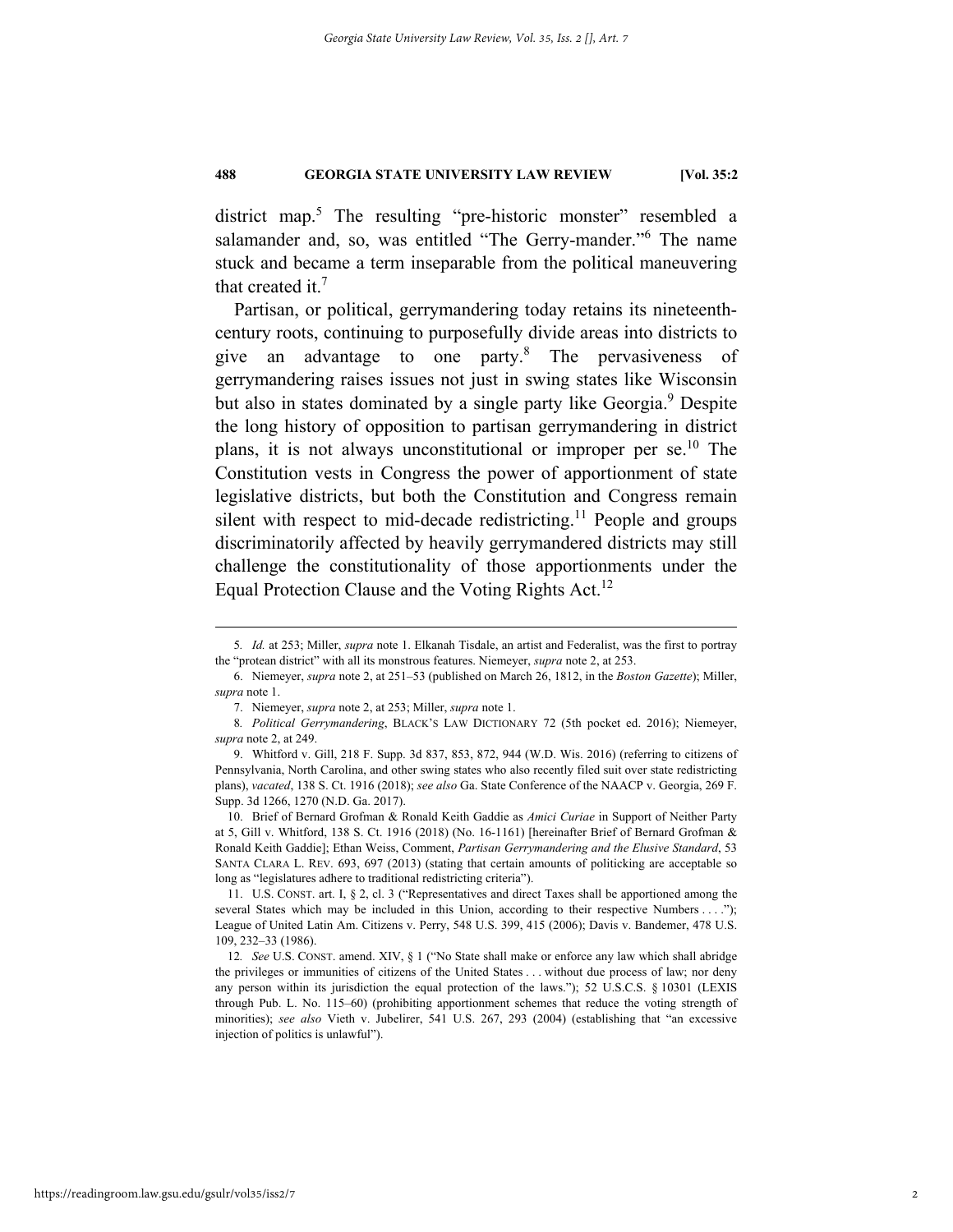In hearing partisan gerrymandering claims, the Supreme Court of the United States has consistently struggled with several issues, especially when it comes to applying a standard to determine when a districting scheme is unconstitutional.<sup>13</sup> Though many standards have not withstood the Court's scrutiny, the Efficiency Gap (EG) is a measure that has overcome the failings of its predecessors.<sup>14</sup> The EG is a central aspect of *Gill v. Whitford*, the Wisconsin gerrymandering case heard during the Supreme Court's October 2017 Term.15 The Court declined to exercise jurisdiction and remanded the case for want of standing without explicitly ruling on the EG's fitness as a judicially manageable measure for determining a plan's discriminatory effect.<sup>16</sup> Therefore, the Court left the door open for future litigants to potentially succeed in integrating the EG as one piece in a larger legal test for defining unconstitutional gerrymandering.<sup>17</sup>

 <sup>13</sup>*. See, e.g.*, *Davis*, 478 U.S. at 132. A plurality of the Court held that a reapportionment plan's discriminatory effect can be shown where an electoral scheme consistently degrades the plaintiff's impact on the political process. *Id.* However, several dissenting Justices gave their own standard for showing discriminatory effect and unconstitutionality. *Id.* at 165. The dissent looked to factors like fairness, district shape, and adherence to established political subdivisions. *Id.* This divide continued in later court proceedings, particularly in *Vieth* when the Court rejected the decision in *Davis* altogether. *Vieth*, 541 U.S. at 287–88.

<sup>14</sup>*. E.g.*, *Vieth*, 541 U.S. at 284, 287, 301; *see also* Nicholas O. Stephanopoulos & Eric M. McGhee, *Partisan Gerrymandering and the Efficiency Gap*, 82 U. CHI. L. REV. 831, 834 (2015). Justice Scalia, writing for the plurality, rejected the plaintiff's standard that required map drafters to act only with a predominant intent to achieve partisan advantage because it was too ambiguous. *Vieth*, 541 U.S. at 284. Justice Scalia also believed the Court should not have to create a standard itself. *Id.* at 305–06. He therefore dismissed Justice Kennedy's argument that a better claim could arise under the Fourteenth Amendment if it was possible to show how a permissible representation burdened the plaintiff's rights. *Id.* at 306.

<sup>15</sup>*. See* Gill v. Whitford, 138 S. Ct. 1916, 1924 (2018).

<sup>16</sup>*. See id.* at 1923. It should be noted how unusual it is for the Court, after finding plaintiffs lacked standing, to remand a case so that plaintiffs have a second attempt at proving standing. *See id.* at 1933– 34. Normally, the Court will "remand the case with instructions to dismiss for lack of jurisdiction." *Id.*  at 1941 (Thomas, J., concurring in part and dissenting in part).

<sup>17</sup>*. See id.* at 1941 (Kagan, J., concurring) ("Courts—and in particular this Court—will again be called on to redress extreme partisan gerrymanders. I am hopeful we will then step up to our responsibility to vindicate the Constitution against a contrary law."); Eric McGhee, *Symposium: The Efficiency Gap Is a Measure, Not a Test*, SCOTUSBLOG (Aug. 11, 2017, 10:39 AM), http://www.scotusblog.com/2017/08/symposium-efficiency-gap-measure-not-test/

<sup>[</sup>https://perma.cc/9FV5-FHVU] (explaining that the EG primarily measures voting efficiency and should be incorporated in a larger test because "a good legal test will probably end up measuring more than one thing").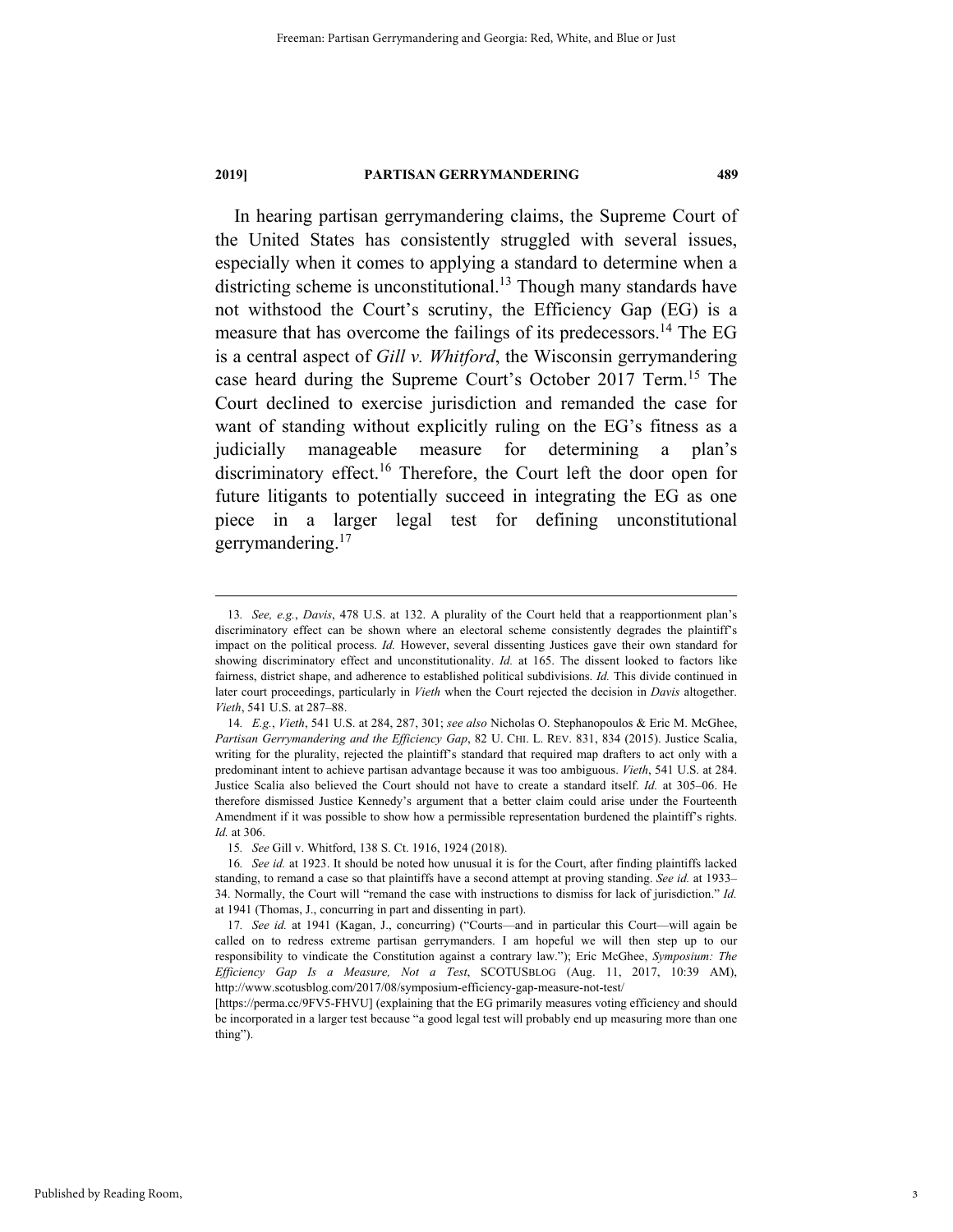This opening is of particular importance to Georgia's most recent redistricting plan.18 Enacted in 2015, Georgia House Bill 566 shifted many district lines and incited public unrest and claims of unconstitutionality.<sup>19</sup> In addition to the litigation already surrounding it,<sup>20</sup> the mid-decennial redistricting was quickly followed by another plan in  $2017<sup>21</sup>$  The EG may prove a useful measure in determining whether Georgia's successive redistricting plans impose unconstitutional harm on the state's voters.

This Note will discuss the viability of the EG and its ramifications as part of a standard for evaluating the unconstitutionality of current and potential districting plans, particularly regarding Georgia's 2015 plan.22 Part I outlines the judicial history of partisan gerrymandering and also provides an overview of the EG's mechanics and the development of Georgia's reapportionment schemes.<sup>23</sup> Part II then examines the EG's strengths and weaknesses, applies it and other factors to Georgia's current districting map, and analyzes the map's constitutionality.24 Finally, Part III proposes changes to Georgia's current plan that, through legislative conformity to specified standards, will ensure adherence to constitutional principles.<sup>25</sup>

 <sup>18.</sup> H.B. 566, 153rd Gen. Assemb., Reg. Sess. (Ga. 2015).

<sup>19</sup>*. Id.* (revising the borders of seventeen districts); *see also* Ga. State Conference of the NAACP v. Georgia, 269 F. Supp. 3d 1266, 1270 (N.D. Ga. 2017); Bill Torpy, *Torpy at Large: Democracy Divided Should Not Stand*, ATLANTA J.-CONST. (Aug. 23, 2017, 6:00 AM), http://www.myajc.com/news/local/torpy-large-democracy-divided-should-not-

stand/KaxFVEPXsuxkBGpUe7BpeK/ [https://perma.cc/Q7BW-H675] (describing state politics in Georgia as "electoral insanity").

<sup>20</sup>*. See generally NAACP*, 269 F. Supp. 3d at 1270. Plaintiffs filed suit against Georgia and the Secretary of State alleging, among other things, that House Bill 566 creates unconstitutional partisan gerrymandering. *Id.* 

 <sup>21.</sup> H.B. 515, 154th Gen. Assemb., Reg. Sess. (Ga. 2017). Although the house passed Bill 515 just three days after it was first introduced, the senate tabled it on March 28, 2017. *Id.* The Bill would have redrawn districts whose lines had just been changed two years earlier. *Id.*

 <sup>22.</sup> H.B. 566, 153rd Gen. Assemb., Reg. Sess. (Ga. 2015).

<sup>23</sup>*. See infra* Part I.

<sup>24</sup>*. See infra* Part II.

<sup>25</sup>*. See infra* Part III.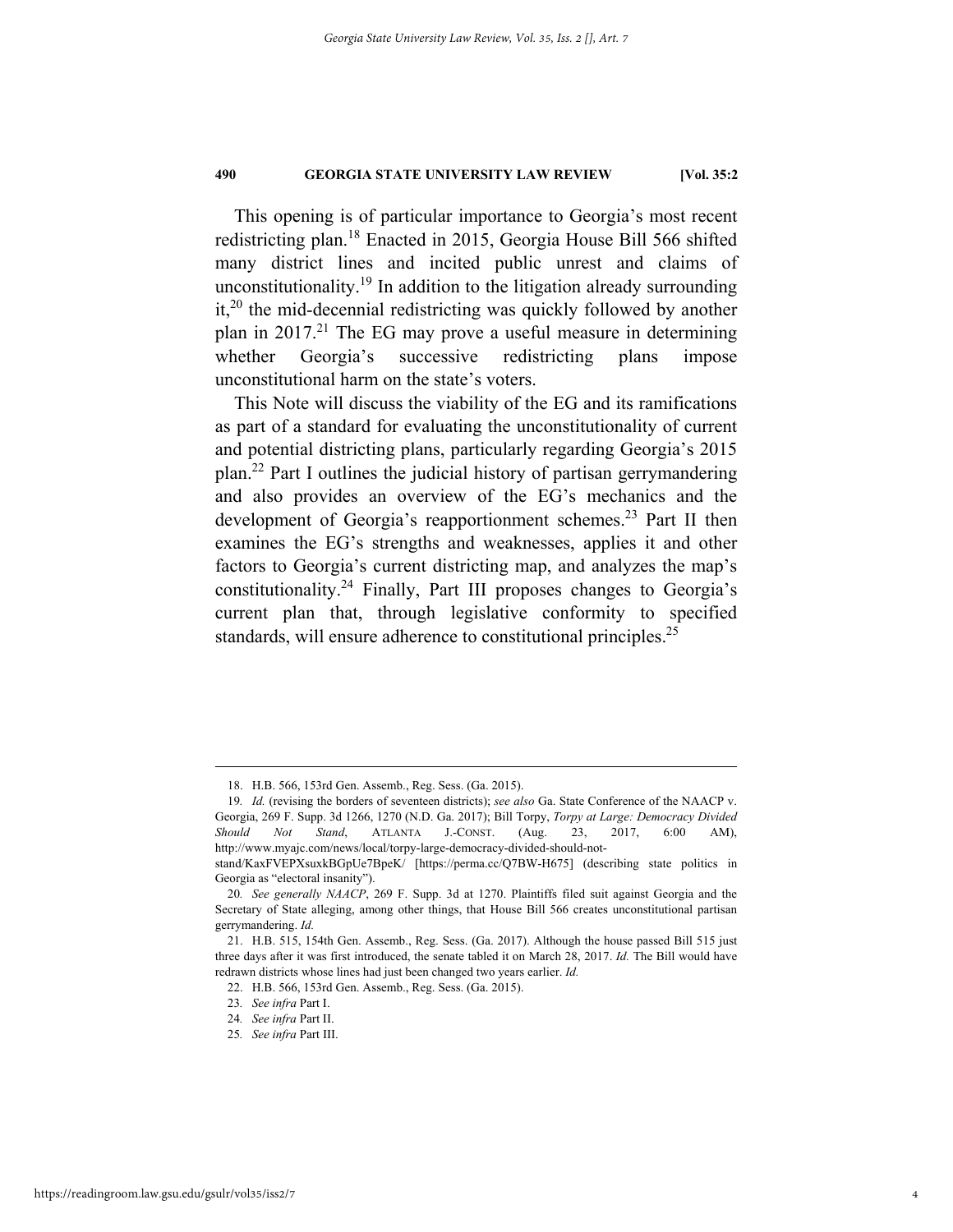### *I. Background*

The right to vote is one of the undeniable cornerstones of the Constitution.26 The First Amendment restricts federal encroachment on individuals' freedom of association, which is also insulated from states' intrusion under the Fourteenth Amendment.<sup>27</sup> Moreover, " $[n]$ o right is more precious in a free country than that of having a voice in the election of those who make the laws under which, as good citizens, they must live. Other rights, even the most basic, are illusory if the right to vote is undermined."28 Yet, for nearly as long as the right to vote has existed, gerrymandering has infringed upon it.<sup>29</sup>

#### *A. How Gerrymandering Works*

One of the few aspects of partisan gerrymandering courts and legal scholars can agree on is its definition: "[t]he practice of dividing a geographic area into electoral districts, often of highly irregular shape, to give one political party an unfair advantage by diluting the opposition's voting strength."30 This frequently leads to counterintuitive election results. $31$  For instance, as illustrated in Table 1 below, assume that a state with three electoral districts has two

 <sup>26.</sup> Reynolds v. Sims, 377 U.S. 533, 561–62 (1964). The Court upheld the district court's actions in ordering a reapportionment of both houses of the state legislature because, "[u]ndoubtedly, the right of suffrage is a fundamental matter in a free and democratic society." *Id.* 

 <sup>27.</sup> Williams v. Rhodes, 393 U.S. 23, 30–31 (1968). Justice Black commented:

In the present situation[,] the state laws place burdens on two different, although overlapping, kinds of rights—the right of individuals to associate for the advancement of political beliefs, and the right of qualified voters, regardless of their political persuasion, to cast their votes effectively. Both of these rights, of course, rank among our most precious freedoms. We have repeatedly held that freedom of association is protected by the First Amendment. And of course this freedom protected against federal encroachment by the First Amendment is entitled under the Fourteenth Amendment to the same protection from infringement by the States.

*Id.* 

<sup>28</sup>*. Reynolds*, 377 U.S. at 560 (quoting Wesberry v. Sanders, 376 U.S. 1, 17 (1964)).

<sup>29</sup>*. See* Niemeyer, *supra* note 2, at 249 (noting that "[t]he practice of drawing district lines to commandeer elections has existed in America since the colonial period").

 <sup>30.</sup> Vieth v. Jubelirer, 541 U.S. 267, 271 n.1 (2004); *Political Gerrymandering*, BLACK'S LAW DICTIONARY (5th pocket ed. 2016).

<sup>31</sup>*. See* Weiss, *supra* note 10, at 696 (commenting on how, because of partisan gerrymandering, a party can receive forty percent of the statewide votes yet only win thirty percent of the seats).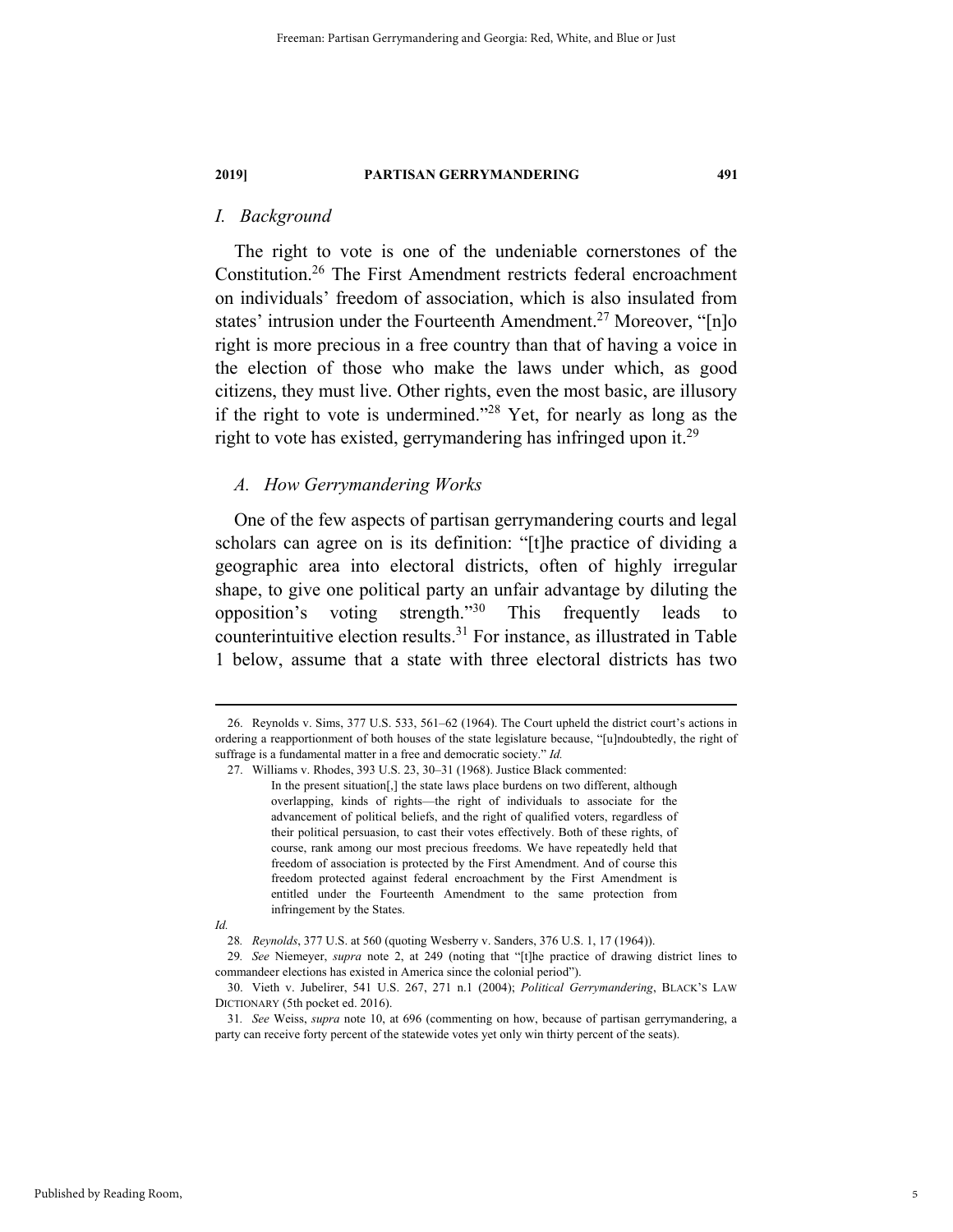hundred ten citizens who always vote for the Democratic candidate and one hundred sixty-five citizens who always vote for the Republican candidate.32 One would initially assume that, because there are more Democratic voters, the Democratic Party would control a majority of the districts. However, legislators can draw district lines in such a way that District *A* has one hundred Democratic voters and twenty-five Republican voters, District *B* has fifty Democratic voters and seventy-five Republican voters, and District *C* has sixty Democratic voters and sixty-five Republican voters.33 Under this scheme, even though Democrats make up a majority of the population, Republicans control a majority of the legislature.<sup>34</sup> Since district manipulation like this can be so effective, partisan gerrymandering is a ubiquitous and often abused tool of state legislatures.<sup>35</sup>

| <b>District</b> | Democratic    | Republican    | Winning    |
|-----------------|---------------|---------------|------------|
|                 | <b>Voters</b> | <b>Voters</b> | Party      |
|                 | 100           | 25            | Democratic |
|                 |               | 75            | Republican |
| $\mathcal C$    |               | 65            | Republican |
| <b>Total</b>    | 210           | 165           |            |

*Table 1. Hypothetical Districting Scheme* 

The method of voter distribution used above is commonly referred to as "packing and cracking."36 The legislative majority will try to burden the opposing party by "packing" a large number of the

 <sup>32</sup>*. Infra* TABLE 1. This hypothetical is based on one that Weiss gave when describing how gerrymandering works in winner-take-all elections. Weiss, *supra* note 10, at 696. However, unlike Weiss's, this example adheres to the legal requirement that each district have the same number of voters. *Id.*

<sup>33</sup>*. See id.*

<sup>34</sup>*. See id.*

<sup>35</sup>*. See* Stephanopoulos & McGhee, *supra* note 14, at 840. In recent years, peaking during the 2012 election cycle, reapportionment plans have shown a large disparity in party favoritism and vote-to-seat efficiency, namely in favor of Republicans. *Id.* at 831. "In fact, the plans in effect today are the most extreme gerrymanders in modern history." *Id.*

<sup>36</sup>*. E.g.*, Vieth v. Jubelirer, 541 U.S. 267, 298 (2004); Stephanopoulos & McGhee, *supra* note 14, at 851.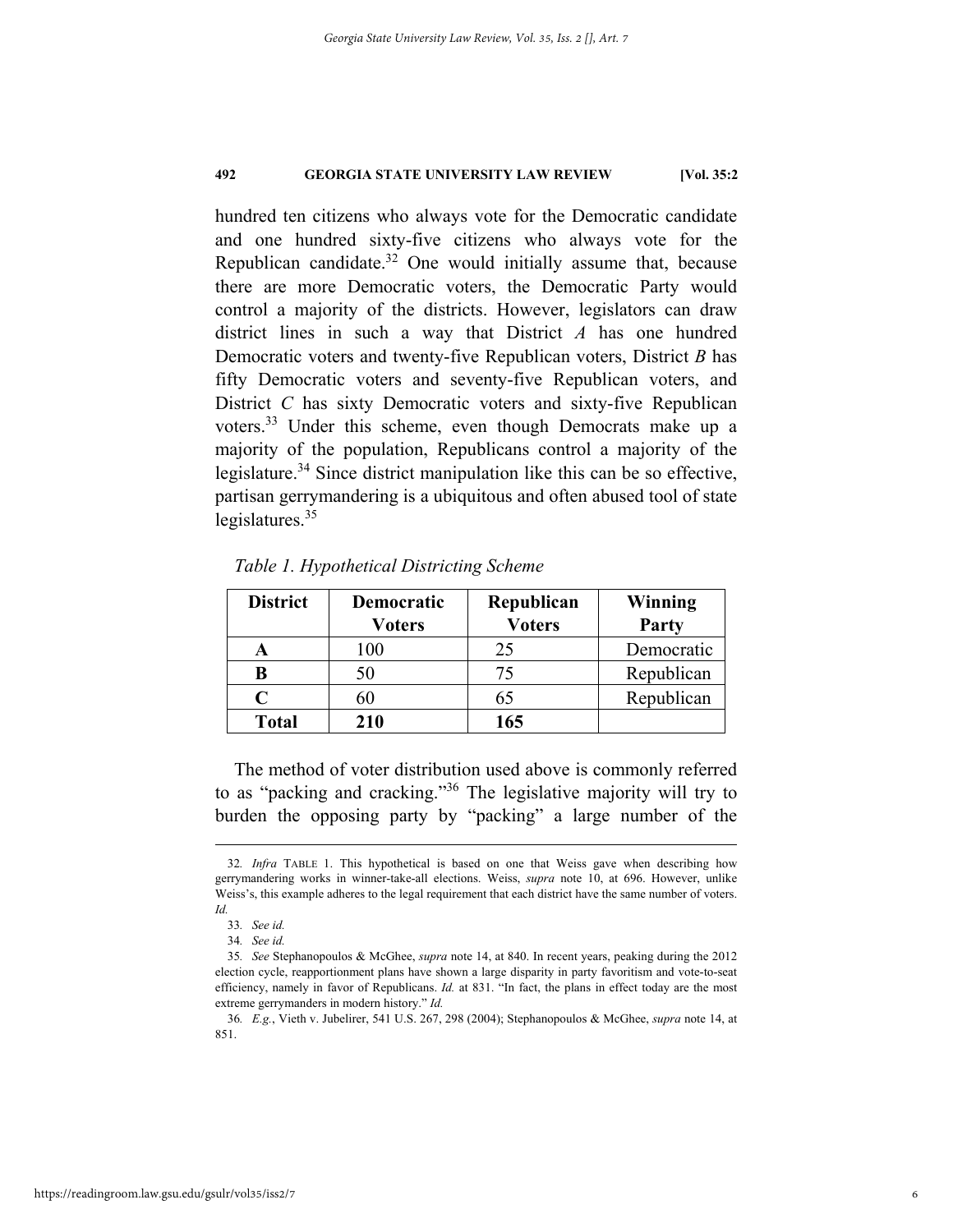opposing party's voters into a few districts which that party will easily win.<sup>37</sup> The rest of the opposing party's voters are "cracked" and divided among many districts for them to narrowly lose.<sup>38</sup>

Although packing and cracking votes is a common indicator of partisan gerrymandering cases,39 not every packed and cracked redistricting plan is improper.<sup>40</sup> Constitutional districting principles that courts traditionally uphold include contiguity, compactness, and conformity with geographic features. $41$  Though not a guarantee, a plan that satisfies these factors will make it more likely to adhere to the "one person, one vote" principle that safeguards individuals' constitutional right to vote.<sup>42</sup> However, the area between acceptable and excessive gerrymandering, even when traditional notions are employed, is gray and gives rise to litigation seeking a bright line.<sup>43</sup>

#### *B. The Modern History of Gerrymandering*

Courts have consistently struggled and contradicted themselves not only in finding a means of determining if a district map unconstitutionally infringes on a group's voting rights but also in determining if the issue is justiciable.<sup>44</sup> Despite these troubles, a

 <sup>37</sup>*. E.g.*, Whitford v. Gill, 218 F. Supp. 3d 837, 854 (W.D. Wis. 2016), *vacated*, 138 S. Ct. 1916 (2018); Stephanopoulos & McGhee, *supra* note 14, at 851.

<sup>38</sup>*. E.g.*, *Vieth*, 541 U.S. at 343; Stephanopoulos & McGhee, *supra* note 14, at 851.

<sup>39</sup>*. See* Davis v. Bandemer, 478 U.S. 109, 116–17 (1986) (referring to the phenomenon as "stacking" and "splitting"). In their claims, the plaintiffs in *Vieth*, *League of United Latin Am. Citizens*, and *Whitford* all addressed the "packing" and "cracking" of a group of voters. League of United Latin Am. Citizens v. Perry, 548 U.S. 399, 409 (2006); *Vieth*, 541 U.S. at 272; *Whitford*, 218 F. Supp. 3d at 854.

 <sup>40.</sup> Weiss, *supra* note 10, at 697.

<sup>41</sup>*. E.g.*, *Whitford*, 218 F. Supp. 3d at 888; Weiss, *supra* note 10, at 697 (listing "geographical contiguity, geographic compactness, preserving communities of interest, and nesting" among the other districting principles).

<sup>42</sup>*. Whitford*, 218 F. Supp. 3d at 888 (quoting Shaw v. Reno, 509 U.S. 630, 647 (1993)) ("[Traditional districting principles] are constitutionally permissible, but not 'constitutionally required.'"). *Contra Davis*, 478 U.S. at 116 (finding the defendants' explanations for why their plan did not conform to traditional criteria—such as the adherence to the one person, one vote principle inadequate).

<sup>43</sup>*. Whitford*, 218 F. Supp. 3d at 887. The Court also said that regardless of this ambiguity, "an intent to entrench a political party in power signals an excessive injection of politics into the redistricting process that impinges on the representational rights of those associated with the party out of power," which will satisfy the intent prong of an equal protection violation. *Id.* Therefore, the "intent to entrench a political party" may give some clarity to gerrymandering cases. *Id.*

<sup>44</sup>*. E.g.*, *Vieth*, 541 U.S. at 306. The plurality found that claims of partisan gerrymandering are a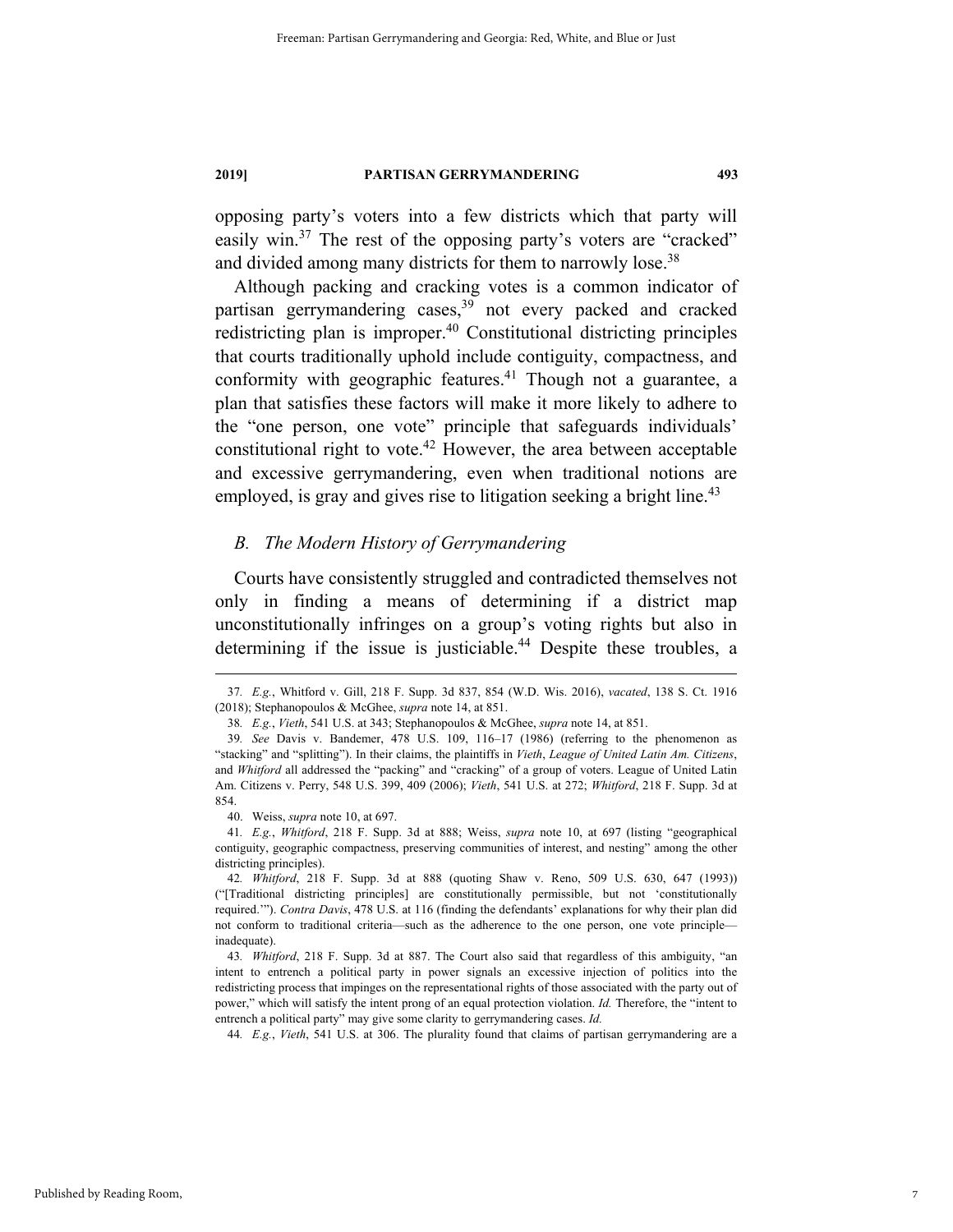justiciable standard eventually emerged; one that looks to the district plan's discriminatory intent, effect, and any justifications in defense of that effect.<sup>45</sup> Nevertheless, this intent-and-effect standard took many years to develop and is an amalgam of its failed predecessors.<sup>46</sup> *Baker v. Carr* marked one of the first major decisions in modern apportionment litigation.<sup>47</sup> The Supreme Court defied tradition and held malapportionment violations of the Equal Protection Clause justiciable—that is, federal courts may hear and decide such cases.<sup>48</sup>

Nearly twenty-five years later, another challenge to a districting plan made its way to the Supreme Court.49 In *Davis v. Bandemer*, the Supreme Court, with a six-Justice majority, held that partisan gerrymandering claims specifically presented a justiciable controversy.50 However, the Court split when determining the correct standard to apply.<sup>51</sup> The plurality said there is a violation when the

nonjusticiable political questions, stating that the finding of justiciability in *Davis* was mistaken. *Id.*

<sup>45</sup>*. Whitford*, 218 F. Supp. 3d at 884 (prohibiting "a redistricting scheme which (1) is intended to place a severe impediment on the effectiveness of the votes of individual citizens on the basis of their political affiliation, (2) has that effect, and (3) cannot be justified on other, legitimate legislative grounds").

 <sup>46.</sup> League of United Latin Am. Citizens v. Perry, 548 U.S. 399, 469 (2006) (Stevens, J., dissenting); *Davis*, 478 U.S. at 133 ("[A] finding of unconstitutionality must be supported by evidence of continued frustration of the will of a majority of the voters or effective denial to a minority of voters of a fair chance to influence the political process.").

 <sup>47.</sup> Baker v. Carr, 369 U.S. 186, 203–04 (1962) (holding an apportionment case may be reviewed on Fourteenth Amendment grounds as long as the grounds are independent from those of political questions); *see also* ERWIN CHEMERINSKY, CONSTITUTIONAL LAW: PRINCIPLES AND POLICIES 143 (5th ed. 2015); Niemeyer, *supra* note 2, at 254.

<sup>48</sup>*. Baker*, 369 U.S. at 228–30; CHEMERINSKY, *supra* note 47, at 47; *see also* U.S. CONST. art. III, § 2, cl. 1 ("The judicial Power shall extend to all Cases, in Law and Equity, arising under this Constitution . . . ."). The Supreme Court had long held that challenges to the constitutionality of malapportioned state legislatures—often brought under the Guaranty Clause—were a political question not suitable for judicial review. *Baker*, 369 U.S. at 228. However, when those claims are brought under the Equal Protection Clause, they do not pose political questions unanswerable by the Court because, unlike the lack of judicially manageable standards under the Guaranty Clause, "[j]udicial standards under the Equal Protection Clause are well-developed and familiar." *Id.* at 226, 228.

<sup>49</sup>*. Davis*, 478 U.S. at 113. Democratic voters contested Indiana's 1981 reapportionment plan, passed by a Republican-controlled state legislature. *Id.* A district court found the reapportionment plan gave unfair advantage to Republicans and, as such, ruled in favor of the plaintiffs. *Id.*

<sup>50</sup>*. Id.* at 127; Stephanopoulos & McGhee, *supra* note 14, at 840. Although the Court concluded that the issue is justiciable, it reversed the district court's finding that the plan was unconstitutional. *Davis*, 478 U.S. at 129–30. Though Democrats did not receive representation proportional to the statewide vote, the Court held that this "political fairness" principle does not mean that the Constitution requires it. *Id.* at 131. Additionally, a violation does not occur when a plan merely makes winning elections more difficult. *Id.* at 131–32.

 <sup>51.</sup> Stephanopoulos & McGhee, *supra* note 14, at 840.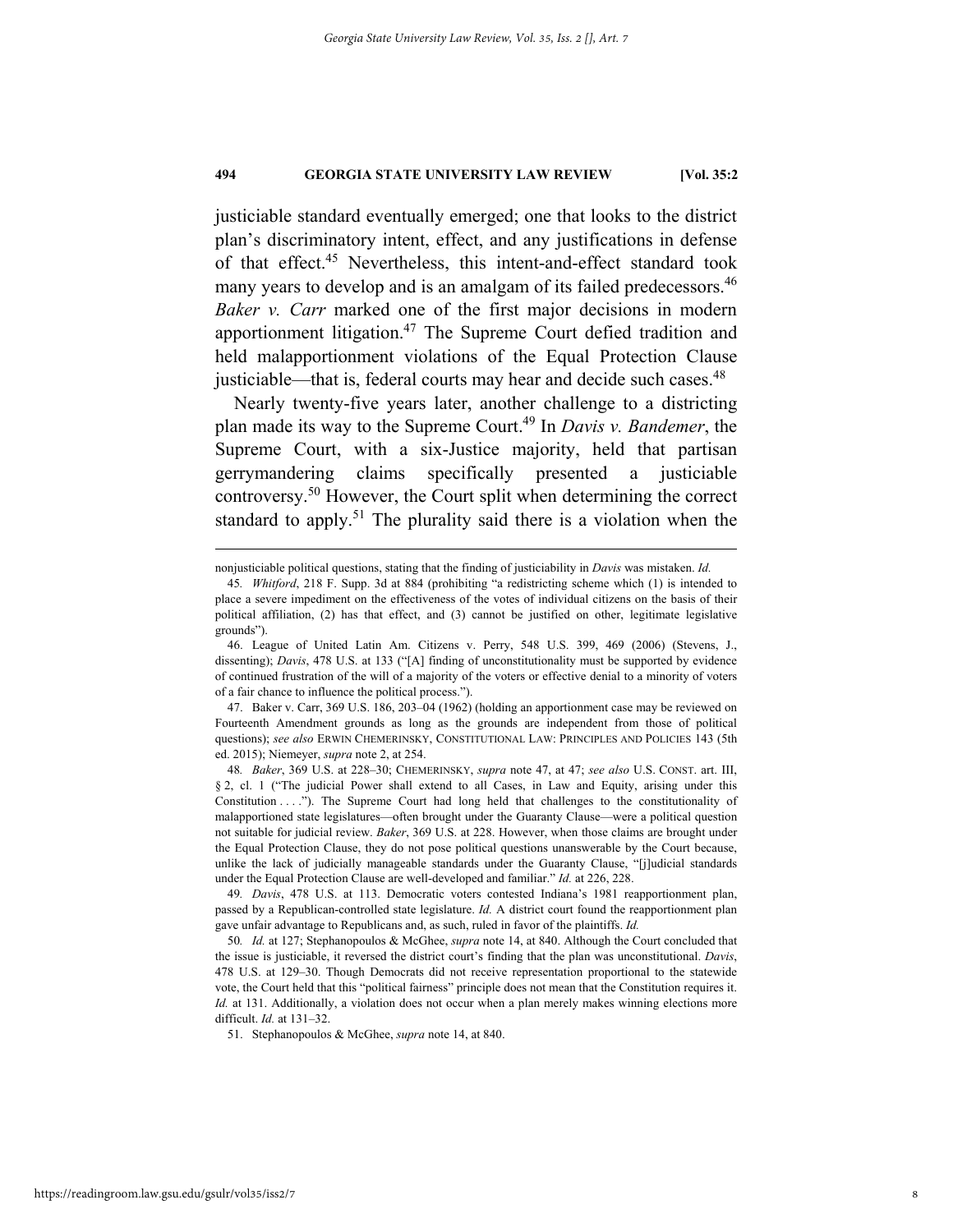plaintiffs prove "both intentional discrimination against an identifiable political group and an actual discriminatory effect on that group."52 Justice Powell, conversely, argued for a totality-of-thecircumstances approach that would consider traditional districting principles.53

After another long gap, the Supreme Court again confronted the gerrymandering issue in *Vieth v. Jubelirer*. 54 The standard the Court attempted to construct in *Davis* proved so difficult to apply that using it would have "produced the same result . . . as would have [been] obtained if the question were nonjusticiable."55 The lack of a judicially discernible and manageable standard led the plurality in *Vieth* to backtrack and declare all gerrymandering claims nonjusticiable political questions,<sup>56</sup> despite the many standards presented to and created by the Court.<sup>57</sup> Further, Justice Kennedy left

 <sup>52</sup>*. Davis*, 478 U.S. at 133 ("[S]uch a finding of unconstitutionality must be supported by evidence of continued frustration of the will of a majority of the voters or effective denial to a minority of voters of a fair chance to influence the political process."). Proving a redistricting plan's discriminatory intent and effect may evidence an Equal Protection violation because such a violation occurs when the electoral system consistently and "substantially disadvantages certain voters in their opportunity to influence the political process effectively." *Id.* at 133.

<sup>53</sup>*. Id.* at 138 (Powell, J., concurring in part and dissenting in part). Justice Powell pointed to key factors like the configurations of the districts, the observance of political subdivision lines, the nature of the procedures by which the apportionment law was adopted, and the legislative history reflecting contemporaneous legislative goals. *Id.*

<sup>54</sup>*. Vieth*, 541 U.S. at 271–72. Democrats registered to vote in Pennsylvania contended that the districts created by legislative and executive officers served for no other reason than "for the sake of partisan advantage." *Id.* at 272–73.

<sup>55</sup>*. Id.* at 279; Stephanopoulos & McGhee, *supra* note 14, at 841. This difficulty came from *Davis*'s requirement of consistent degradation of voters' rights, which ultimately caused claims presented "prior to the first election under a plan, or even after one or two elections," to universally fail. Stephanopoulos & McGhee, *supra* note 14, at 840–41. It also stemmed from many courts' recognition that challenges to a plan were not sufficient if founded solely on electoral disadvantage. *Id.* at 841.

<sup>56</sup>*. Vieth*, 541 U.S. at 281 ("[N]o judicially discernible and manageable standards for adjudicating political gerrymandering claims have emerged. Lacking them, we must conclude that political gerrymandering claims are non-justiciable and that *Davis* was wrongly decided."). *Contra Davis*, 478 U.S. at 127 ("[T]he political gerrymandering claim in this case is justiciable . . . .").

<sup>57</sup>*. See* Baker v. Carr, 369 U.S. 186, 217 (1962) ("Prominent on the surface of any case held to involve a political question is found a textually demonstrable constitutional commitment of the issue to a coordinate political department; or a lack of judicially discoverable and manageable standards for resolving it . . . ."); Stephanopoulos & McGhee, *supra* note 14, at 841*.* Appellants in *Vieth* proposed a standard that requires the plaintiff show predominant partisan intent, systematic packing and cracking of a party's voters, and a party's inability to translate a majority of its votes into a majority of seats. *Id.* at 841. Justice Souter recommended a multi-factor, burden-shifting test that considered the following: (1) whether the plaintiff belonged to a cohesive political group; (2) whether the plaintiff's district of residence conformed to traditional districting criteria; (3) whether specific correlations between the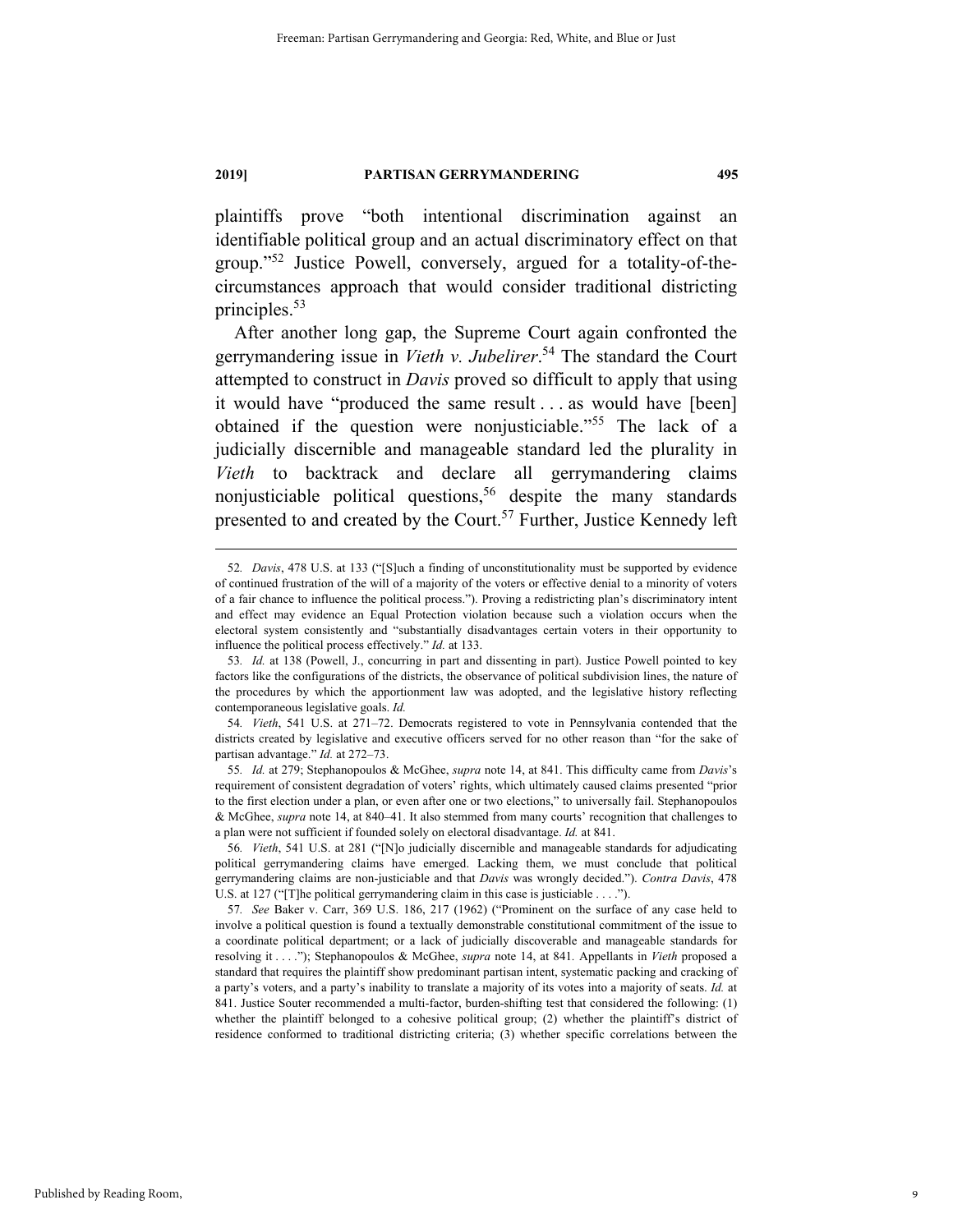the door open for new standards that may deem partisan gerrymandering justiciable in the future.<sup>58</sup> This disagreement in the Court left the law ambiguous and further compounded the challenges presented by gerrymandering claims.<sup>59</sup>

Despite the troubles of *Vieth*, *League of United Latin Am. Citizens v. Perry* (*LULAC*) gave promise to the idea of justiciable gerrymandering cases. $60$  To establish their claim, the plaintiffs employed a partisan symmetry standard that measures "partisan bias" by "compar[ing] how both parties would fare hypothetically if they each (in turn) had received a given percentage of the vote."<sup>61</sup> Even though the Court ultimately rejected the partisan symmetry standard's applicability to this case because it was too hypothetical and not a reliable enough measure for determining a threshold on partisan dominance, a majority of the Justices expressed belief that it is possible to find a judicially discernable and manageable standard. $62$ 

district's nonconformity for those criteria and his group's population distribution exist; (4) whether there was a hypothetical map of the plaintiff's district where the proportion of the plaintiff's group was higher or lower and conformed more with traditional criteria than the actual map; and (5) whether the defendant intentionally manipulated the district's shape to pack or crack the plaintiff's group. *Vieth*, 541 U.S. at 347–50 (Souter, J., dissenting).

<sup>58</sup>*. Vieth*, 541 U.S. at 306 (Kennedy, J., concurring). While agreeing with the plurality that the plaintiffs failed to establish a claim, "[Justice Kennedy] would not foreclose all possibility of judicial relief if some limited and precise rationale were found to correct an established violation of the Constitution in some redistricting cases." *Id.*

 <sup>59.</sup> Weiss, *supra* note 10, at 700. Notwithstanding the plan's discriminatory intent, the district court dismissed the claim because the plaintiffs failed to allege a sustainable argument for the plan's discriminatory effect on Democratic voters. *Id.* at n.47.

 <sup>60.</sup> League of United Latin Am. Citizens v. Perry, 548 U.S. 399, 410 (2006) (holding that part of the Texas redistricting plan violated the Voting Rights Act). Texas Democrats brought this suit in 2002 because a Republican-controlled government enacted a mid-decennial redistricting that gave Republicans a supermajority. *Id.* at 412. The plan was very successful and caused the Texas delegation to go from having seventeen Democrats and fifteen Republicans in the 2002 election to having only eleven Democrats and twenty-one Republicans in the 2004 election. *Id.* at 412–13. Before this case arrived at the Supreme Court, the district court dismissed it and noted that while the only purpose of the Texas legislature's enactment of the plan was to gain partisan advantage, a lack of a manageable standard hindered the claim's success. Session v. Perry, 298 F. Supp. 2d 451, 474 (E.D. Tex. 2004).

 <sup>61.</sup> Brief of Amici Curiae Professors Gary King, et al., in Support of Neither Party at \*5, League of United Latin Am. Citizens v. Perry, 548 U.S. 399 (2006) (No. 05-204), 2006 WL 53994. Plaintiffs also proposed a "sole-intent" standard, arguing that mid-decade redistricting for openly partisan reasons provided a reliable standard for the Court to use. *Id.*

<sup>62</sup>*. League of United Latin Am. Citizens*, 548 U.S. at 420 (stating that the Court is "wary of adopting a constitutional standard that invalidates a map based on unfair results that would occur in a hypothetical state of affairs"); Stephanopoulos & McGhee, *supra* note 14, at 842–44. Several justices, particularly Justice Stevens, advocated for a more developed and precise form of partisan symmetry. *League of*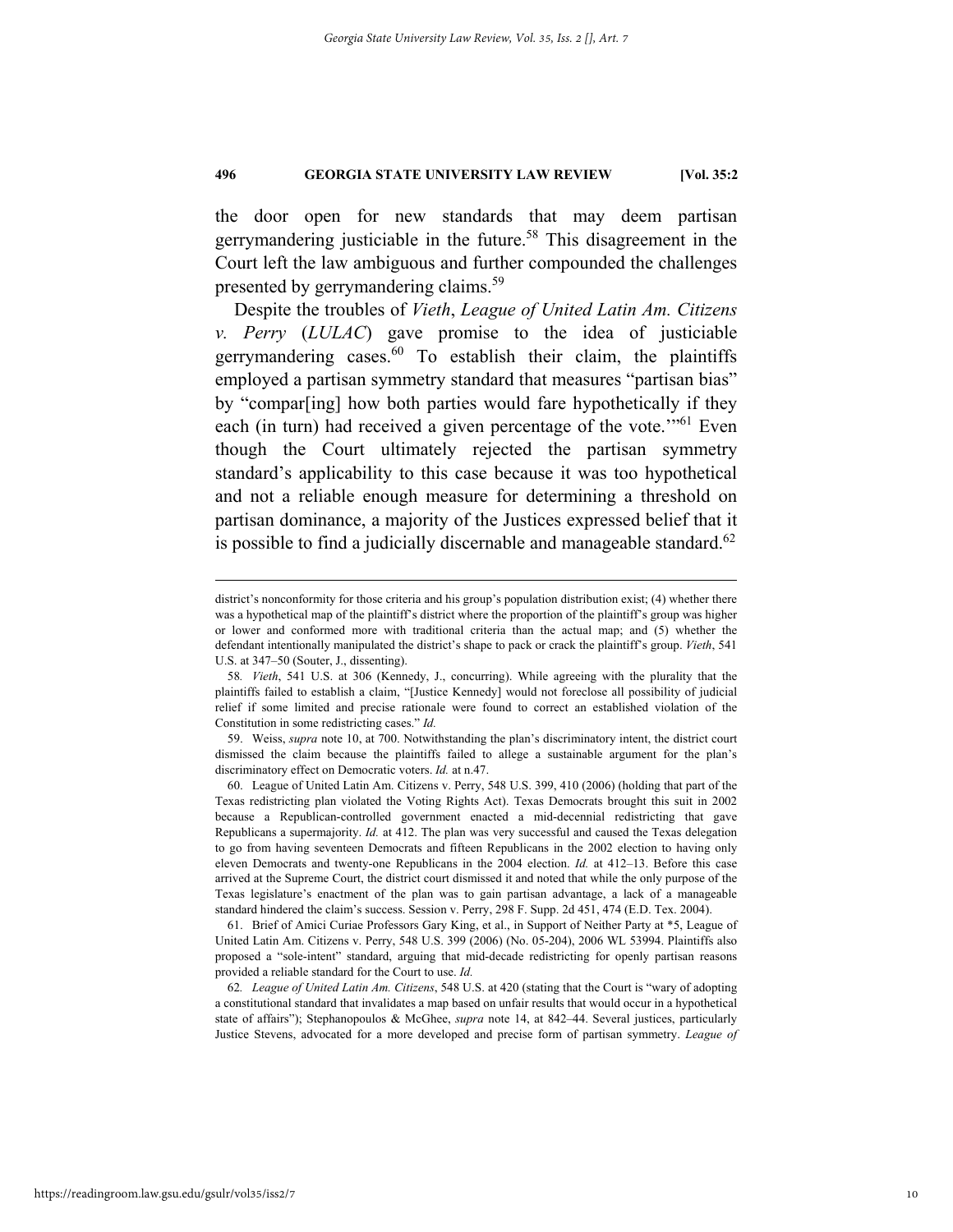### *C. The Current State of Affairs*

#### *1. The Efficiency Gap*

Recognizing the possibilities for developing a legal test that the Supreme Court would accept, Nicholas Stephanopoulos, a professor at the University of Chicago Law School, and Eric M. McGhee, a political scientist, ventured to do just that in 2015 when they developed the EG. $^{63}$  The goal of partisan gerrymandering—winning as many legislative seats as possible with a certain amount of votes is best achieved when a party's votes are translated into seats more efficiently than the opponent's, usually through packing and cracking.64 The EG focuses on this efficiency, or lack thereof, by analyzing the number of wasted votes a single-member district inevitably produces in every election.<sup>65</sup> Wasted votes are any votes that do not contribute to a victory.<sup>66</sup> Wasted votes include any vote for a losing candidate and votes cast for a winning candidate in surplus of the number needed to win—fifty percent of the votes plus one.67 The differences between each parties' respective wasted votes are then divided by the total number of votes cast in the election to generate a percentage.<sup>68</sup> Therefore, the more wasted votes a party has, the less effectively it has translated its votes into representation, and the more systematically disadvantaged it is compared to the other party.<sup>69</sup> The EG merely represents this inefficiency in a single number.70

1

*United Latin Am. Citizens*, 548 U.S. at 468 (Stevens, J., dissenting). Justice Stevens proposed that (1) a sufficiently large deviation from symmetry is a prima facie case of unconstitutionality, and (2) the burden then shifts to defendant to prove there are legislatively justified reasons for this asymmetry. *Id.*

 <sup>63.</sup> Stephanopoulos & McGhee, *supra* note 14, at 831.

<sup>64</sup>*. Id.* at 850–51.

<sup>65</sup>*. Id.* at 850.

<sup>66</sup>*. Id.* at 851.

<sup>67</sup>*. Id.* Votes cast for a losing candidate stem from their voters being "cracked"; excess votes cast for a winning candidate result from "packed" voters. *Id.* at 850.

 <sup>68.</sup> Stephanopoulos & McGhee, *supra* note 14, at 850.

<sup>69</sup>*. Id.* at 850.

<sup>70</sup>*. Id.*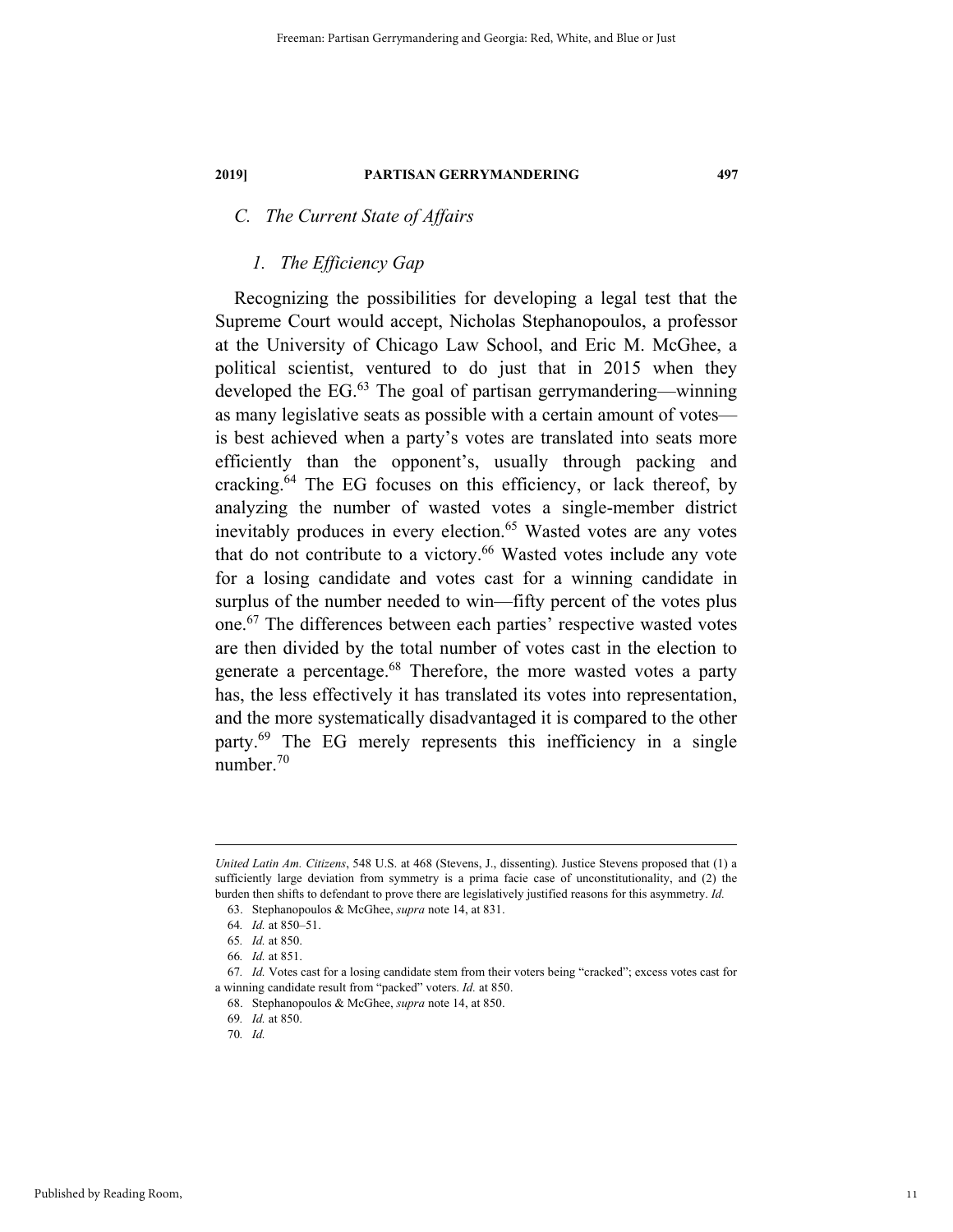The EG aggregates a district's wasted votes "into a single, tidy number."<sup>71</sup> It calculates the net number of wasted votes and divides it by the total number of votes cast.<sup>72</sup> Stephanopoulos and McGhee suggest applying an EG threshold of eight percent to a districting plan, above which is indicative of "severe gerrymandering."<sup>73</sup> However, this threshold is merely a suggestion that the Supreme Court has discretion to change or even eliminate altogether.<sup>74</sup> The Court has the option to simply "strike down plans with extremely high efficiency gaps and to uphold plans with very low gaps" and develop a threshold from there.<sup>75</sup> Stephanopoulos and McGhee also stress that it is simply a measure of a specific mechanism behind partisan gerrymandering and not a complete legal test in and of itself.76 Thus, determining a plan's discriminatory effect on a certain

 <sup>71</sup>*. Id.* at 834.

<sup>72</sup>*. Id.* at 851–53. Total Democratic/Republican Wasted Votes – Total Republican/Democratic Wasted Votes = Total Wasted Votes. *Id.* Efficiency Gap = (Total Democratic/Republican Wasted Votes – Total Republican/Democratic Wasted Votes) Total Votes. Stephanopoulos & McGhee, *supra* note 14, at 851–53. The EG can also be calculated using either party's seat and vote margin, if known. *Id.*  Vote margins are the percentages of the statewide vote received, and seat margins are the seats won by one party. *Id.* That calculation looks like this: Efficiency Gap = (Seat Margin – 50%) – 2 (Vote Margin – 50%). *Id.* This assumes that all districts are equal in population, as constitutionally required, and that there are only two parties competing in a given election, which is common in single-member-district elections. *Id.*

<sup>73</sup>*. Id.* at 888–89. Stephanopoulos and McGhee calculated the EGs of state house plans over the past fifty years and placed plans with EGs of more than eight percent in the worst twelve percent of all plans. Stephanopoulos & McGhee, *supra* note 14, at 888. They found that several states' plans repeatedly produced extremely high efficiency gaps. *Id.* For instance, "Alabama, Georgia, Idaho, New York, South Carolina, and Texas did so in the 1970s; Alabama (both plans), Georgia, Idaho (both plans), and Mississippi in the 1980s; Idaho, Illinois, Nevada, Ohio (second plan), and Wyoming in the 1990s; and Florida, Ohio, and Vermont in the 2000s." *Id.* at 889.

<sup>74</sup>*. Id.* at 890–91. The Supreme Court can set the threshold as high or low, or as strictly or loosely, as it wants depending on the circumstances presented. *Id.* Additionally, the Supreme Court and lower courts have discretion to simply "strike down plans with extremely high efficiency gaps and to uphold plans with very low gaps" and develop a threshold from there if the Court's lack of experience using the measure causes some apprehension. *Id.* at 890. This is similar to what the Court did with several reapportionment cases from 1967 to 1975 when it invalidated plans with higher population deviations of twenty percent or more while sustaining those with lower deviations of ten percent or less. Stephanopoulos & McGhee, *supra* note 14, at 890–91.

<sup>75</sup>*. Id.* at 890.

<sup>76</sup>*. Id.* at 892 ("On the merits as well, [Stephanopoulos & McGhee] believe that a rule of automatic invalidity for plans with excessive gaps would assign too high a premium to partisan fairness."); *see also* McGhee, *supra* note 17.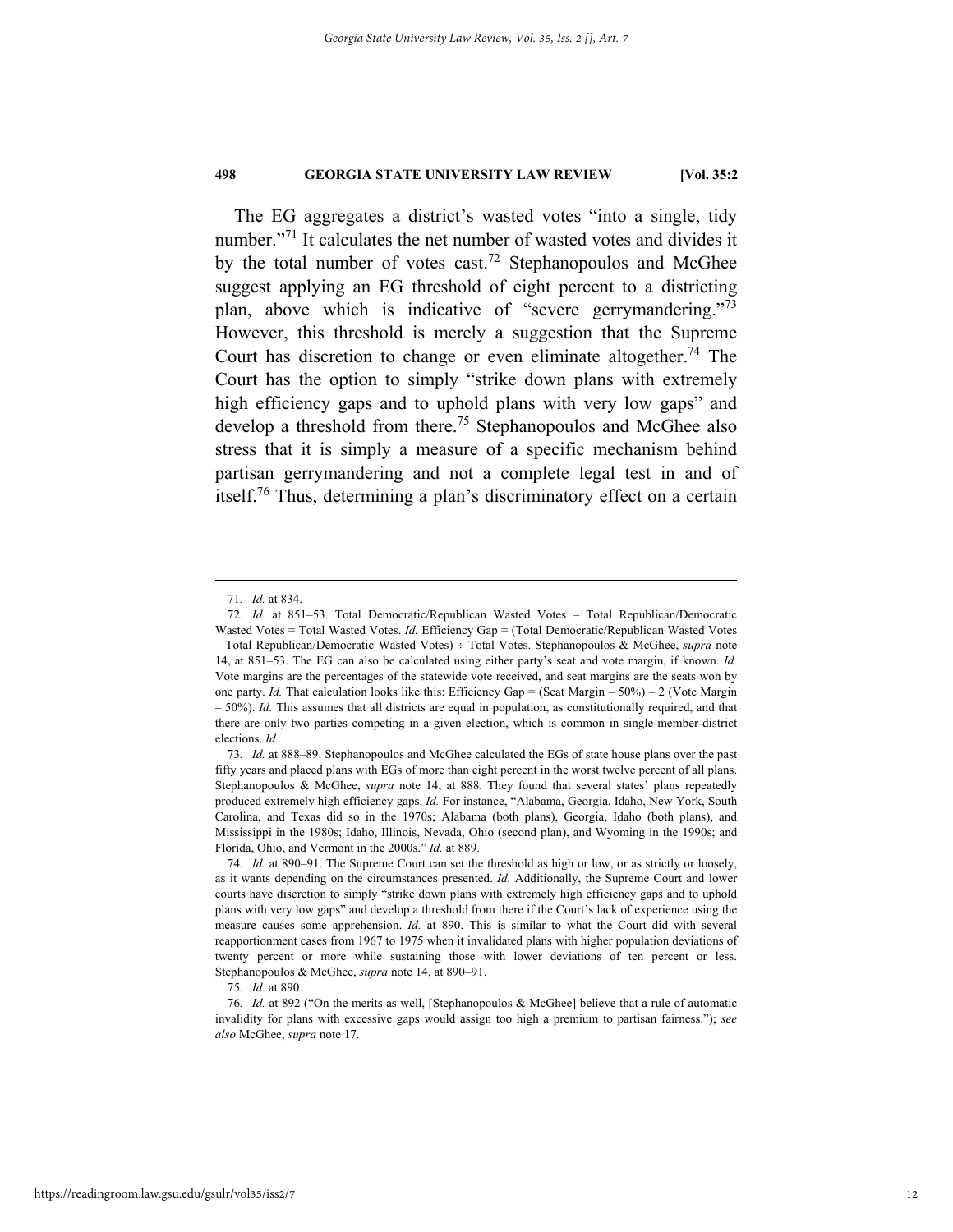political group's voting rights should also give equal credence to other traditionally important values.77

#### *2. Whitford v. Gill*

In 2011, the Wisconsin legislature swiftly drafted and enacted a new redistricting plan, Act 43. The governor signed the Act a little more than a month after it was first introduced.<sup>78</sup> The subsequent state election results show the Act at work. In the 2012 election, Republicans received nearly three percent less of the statewide vote, yet secured twenty-four more seats than Democrats.<sup>79</sup> The 2014 election continued to show Republican dominance when Republicans enjoyed a twenty-seven seat advantage while only getting four percent more votes than their opponents.<sup>80</sup> Consequently, Whitford, on behalf of twelve members of Wisconsin's Democratic Party, filed suit against Gill, a member of the Wisconsin Elections Committee, claiming that Act 43 constitutes unconstitutional partisan gerrymandering.<sup>81</sup> The plaintiffs established that the plan unfairly reduced Democratic voters' statewide electoral influence, that Act 43 was purposefully designed to solidify Republican control in the

 <sup>77.</sup> Stephanopoulos & McGhee, *supra* note 14, at 892 (listing principles like compactness, respect for political subdivisions, respect for communities of interest, competitiveness, and minority representation).

 <sup>78.</sup> Whitford v. Gill, 218 F. Supp. 3d 837, 846–48, 853 (W.D. Wis. 2016), *vacated*, 138 S. Ct. 1916 (2018). Wisconsin's legislative election in 2010 marked the first time in forty years where there was a Republican majority in the assembly, a Republican majority in the senate, and a Republican Governor. *Id.* at 846. In January 2011, Scott Fitzgerald, Wisconsin Senate Majority Leader, and Jeff Fitzgerald, Speaker of the Wisconsin Assembly, created a coalition of staff members, professors, and attorneys to start working on a reapportionment plan for the state's legislative districts. *Id.* at 846–48. After several months of development, the plan was introduced by the Committee on Senate Organization on July 11, 2011. *Id.* at 853. The senate and assembly passed the Act on July 19, 2011, and July 20, 2011, respectively. *Id.* The Governor signed the Act on August 23, 2011. *Id.*

<sup>79</sup>*. Whitford*, 218 F. Supp. 3d at 899–901. Specifically, the Republicans garnered 48.6% of the vote, but secured sixty seats in the assembly. *Id.* at 899. Comparatively, the Democrats received 51.4% of votes, but only secured thirty-nine seats. *Id.* at 901.

<sup>80</sup>*. Id.* More precisely, Republicans acquired 52% of the vote and got sixty-three seats. *Id.* at 899. That same election saw Democrats' vote share decrease to 48% and their seat share drop to thirty-six. *Id.* at 901.

<sup>81</sup>*. Whitford*, 218 F. Supp. 3d at 843. The Campaign Legal Center, with Whitford as the lead plaintiff, filed this suit against Gill, the chairman of the state elections board, claiming that Act 43 violates their First and Fourteenth Amendment rights because the Act systematically dilutes Democratic voter strength in comparison to their Republican counterparts. *Id.* at 855.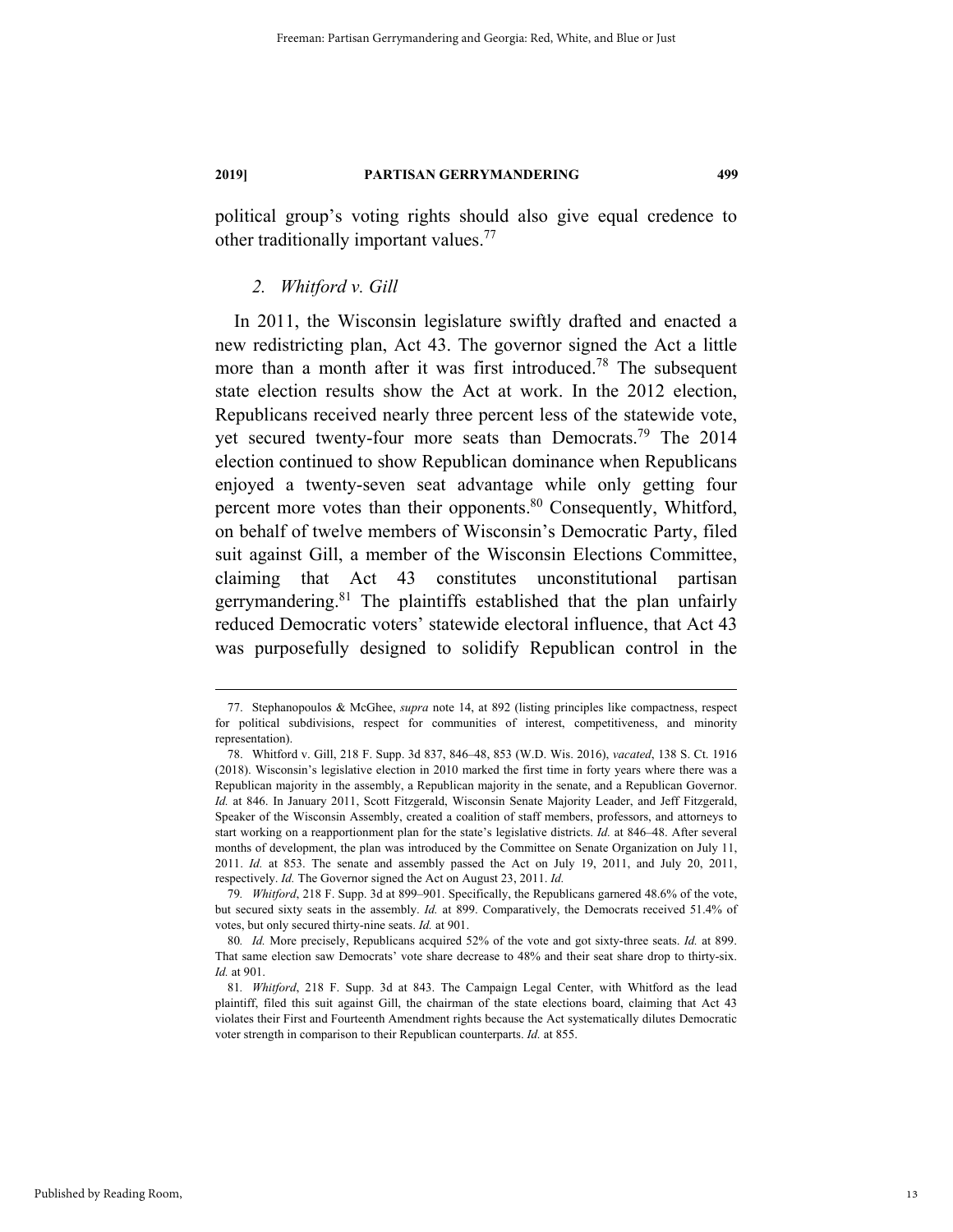legislature, and that adopting a different map would remove the impediment on Democratic voters and redress the constitutional violation.82 Having satisfied the standing requirements, the district court agreed to hear the plaintiffs' case.<sup>83</sup>

The district court stated that the First and Fourteenth Amendments "prohibit a redistricting scheme which (1) is intended to place a severe impediment on the effectiveness of the votes of individual citizens on the basis of their political affiliation, (2) has that effect, and (3) cannot be justified on other, legitimate legislative grounds."<sup>84</sup> By looking to the Republicans' mapmaking process and the new district lines, the plaintiffs met the discriminatory intent requirement and showed that the Republicans injected an excessive amount of politics into the redistricting process to impinge on the Democrats' representational rights.<sup>85</sup> In proving Act 43's discriminatory effect, the plaintiffs employed the EG as a key factor in their analysis. $86$ Using a calculation "simplified method,"87 the trial expert found a pro-Republican EG of thirteen percent in 2012 and a pro-Republican EG of ten percent in 2014.<sup>88</sup> The burden then shifted to the defendant to prove that other legislative considerations justified the Act's

86*. Id.* at 854. The plaintiffs also relied on the vote and seat share statistics derived from the 2012 and 2014 elections. *Id.* at 905–06. These actual election results overcame the flaws the Supreme Court worried about when assessing the plaintiffs' hypothetical election results under a less partisan regime in cases like *Davis* and *League of United Latin Am. Citizens*. *Id.* at 903.

 87. Stephanopoulos & McGhee, *supra* note 14, at 851–53. Efficiency Gap = (Total Democratic/Republican Wasted Votes - Total Republican/Democratic Wasted Votes) ÷ Total Votes. *Id.* 

88*. Whitford*, 218 F. Supp. 3d at 904–05. Based on historical data of single-district, simple-plurality systems like Wisconsin, trial experts found that for every one percent increase in a party's vote share, its seat share will increase by two percent. *Id.* at 904. This ratio was then used in calculating the EGs. *Id.* at 905.

 <sup>82</sup>*. Id.*

<sup>83</sup>*. Id.* at 56.

<sup>84</sup>*. Id.* at 884.

<sup>85</sup>*. Id.* at 887 n.170 (dictum) ("The intent we require, therefore, is not simply an 'intent to act for political purposes,' but an intent to make the political system systematically unresponsive to a particular segment of the voters based on their political preference (citation omitted)."). The plaintiffs produced evidence that legislative drafters devised multiple alternative maps to determine the electoral effects of different district lines. *Whitford*, 218 F. Supp. 3d at 891. Each of these maps was more favorable to Republicans than the last and resulted in a higher number of "safe" and "leaning" Republican districts. *Id.* at 891–92. The map ultimately enacted was the one that most significantly increased the number of Republican-leaning districts, even though several alternative maps would have still yielded a Republican majority while resulting in a less severe partisan outcome. *Id.* at 897.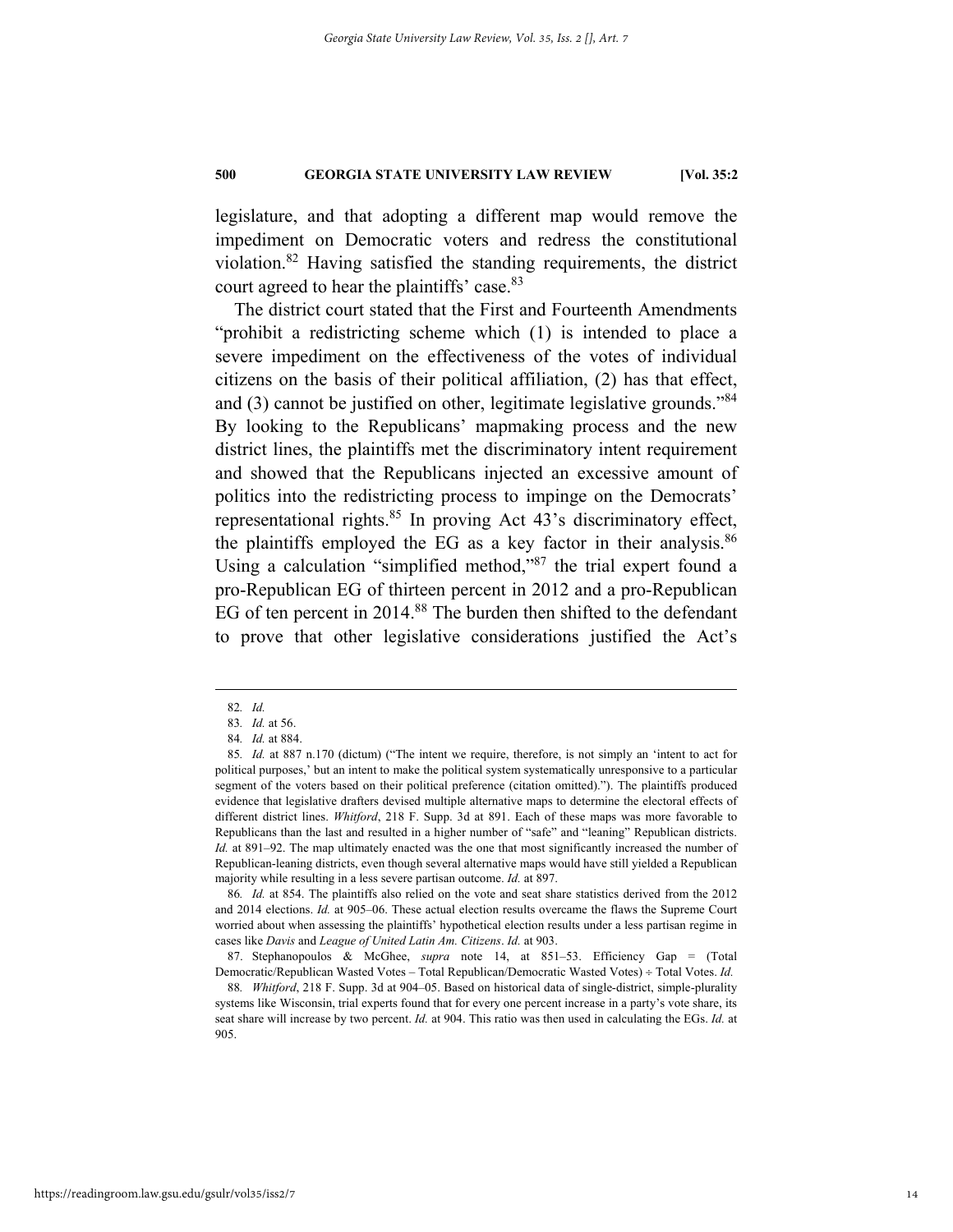effect.89 The district court ultimately rejected the defendant's arguments that Wisconsin's political geography accounted for Act 43's discriminatory effect because the impact of the state's pro-Republican geography is too minuscule to overcome the weight of the plaintiffs' evidence. $90$  Accordingly, the court rendered judgment in favor of the plaintiffs. $91$ 

On appeal, the Supreme Court found the plaintiffs lacked standing because their suit concerned generalized "group political interests, not individual legal rights" to vote.<sup>92</sup> The Court then remanded the case to allow the plaintiffs to prove the individualized burden on their votes.93 Justice Kagan's concurrence explicitly details what the majority only alludes to: The ability of plaintiffs to have standing against a statewide gerrymander, and the EG's ability to adequately measure partisan asymmetry and provide evidence of unconstitutionality that warrants statewide judicial relief. $94$ 

#### *D. Georgia's Perspective*

The Georgia General Assembly makes up Georgia's legislative branch with the house's 180 members being elected from singlemember-districts.<sup>95</sup> Despite enacting a district plan in 2012,<sup>96</sup> the legislature redrew the map in 2015 under Georgia House Bill 566.<sup>97</sup>

 <sup>89</sup>*. Id.* at 910.

<sup>90</sup>*. Id.* at 912, 923–24. In addition to arguing that Wisconsin's political geography naturally packs and cracks Democratic voters in and around urban centers, the defendant emphasized the Act's accordance with traditional districting criteria. *Id.* at 911, 919. Recognizing that "compliance with traditional districting principles [does not] necessarily create[] a constitutional 'safe harbor' for state legislatures," the district court also rejected this argument of the defendant. *Whitford*, 218 F. Supp. 3d at 912.

<sup>91</sup>*. Id.* at 843.

 <sup>92.</sup> Gill v. Whitford, 138 S. Ct. 1916, 1933 (2018).

<sup>93</sup>*. Id.* at 1934.

<sup>94</sup>*. Id.* at 1937 (Kagan, J., concurring).

 <sup>95.</sup> GA. CONST. art. III, § II, para. 1; Ga. State Conference of the NAACP v. Georgia, 269 F. Supp. 3d 1266, 1270 (N.D. Ga. 2017). Georgia's legislative elections require a candidate receive a majority of the vote. *NAACP*, 269 F. Supp. 3d at 1270. If that majority is not attained, then a runoff will be held between the two candidates with the most votes. *Id.* at 1270–71.

<sup>96</sup>*. NAACP*, 269 F. Supp. 3d at 1271. Following the norm of implementing redistricting plans after every census, Georgia's 2012 plan was based on the most recent census data. *Id.*

<sup>97</sup>*. Id.*; H.B. 566, 153rd Gen. Assemb., Reg. Sess. (Ga. 2015). In addition to excluding African-American legislators, minority residents were also denied the ability to publicly comment on it, the district court "accept[ed] the complaint's allegation that Georgia House Bill 566 redrew district lines to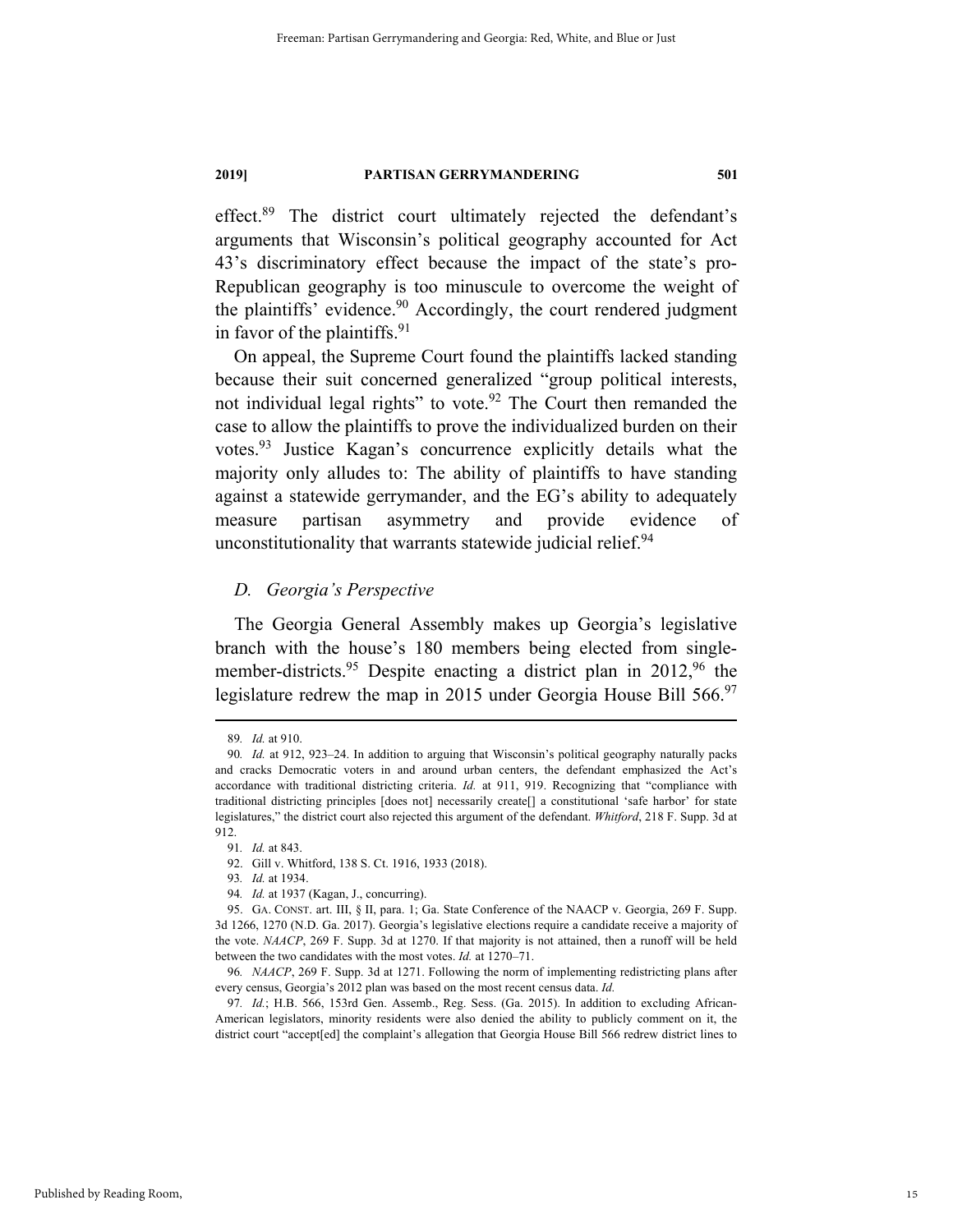African-American legislators were excluded from the drafting process and were not allowed input on the issue.<sup>98</sup> In response, a suit was filed in the United States District Court for the Northern District of Georgia.99 The suit focused on state districts 105 and 111 as newly redrawn under Georgia House Bill 566 and claimed that the plan unconstitutionally partisan gerrymanders those districts.<sup>100</sup> Having determined justiciability, the district court relied on the same threepronged "intent, effect, and justification" standard used in *Whitford*. 101 Although the plaintiffs showed discriminatory intent, they failed to show a discriminatory effect by not proffering a judicially manageable standard.<sup>102</sup> However, if such effect can be proven, Georgia House Bill 566 may indeed be an unconstitutional partisan gerrymander.

#### *II. Analysis*

One aspect of gerrymandering the Supreme Court does agree on is that "an excessive injection of politics" into the redistricting process

make certain districts safer for white Republican incumbents." *NAACP*, 269 F. Supp. 3d at 1271.

<sup>98</sup>*. NAACP*, 269 F. Supp. 3d at 1271.

<sup>99</sup>*. See generally id.* at 1266.

<sup>100</sup>*. Id.* at 1270, 1273 (alleging that Georgia House Bill 566 also constitutes racial gerrymandering in violation of the Fourteenth and Fifteenth Amendments)*.* Plaintiffs contend that, because of Georgia House Bill 566, they "did not have an equal opportunity to elect a candidate of their choice in 2016, and that they will continue to be so deprived in the 2018 or 2020 elections." *Id.* at 1273. Plaintiffs also alleged that Georgia House Bill 566 intentionally removed Democratic voters from Districts 105 and 111 to make them uncompetitive and ensure a Republican victory. *Id.*

 <sup>101.</sup> Whitford v. Gill, 218 F. Supp. 3d 837, 884, 928 (W.D. Wis. 2016), *vacated*, 138 S. Ct. 1916 (2018); *NAACP*, 269 F. Supp. 3d at 1281–82. The District Court for the Northern District of Georgia district court looked to *Davis*, *Vieth*, and *LULAC* and concluded that because the Supreme Court has upheld the justiciability of partisan gerrymandering cases in the past, this case is also justiciable under current case law. *NAACP*, 269 F. Supp. 3d at 1281–82. Looking to the standard in *Whitford* based around the concept of entrenchment, the district court said a redistricting scheme is unconstitutional when it "(1) is intended to place a severe impediment on the effectiveness of the votes of individual citizens on the basis of their political affiliation, (2) has that effect, and (3) cannot be justified on other, legitimate grounds." *Id.*

<sup>102</sup>*. NAACP*, 269 F. Supp. 3d at 1278–79, 1284. Under the 2012 plan, District 105's voting population for Caucasians and African-Americans was 48.4% and 32.4% respectively. *Id.* at 1271. Under the Georgia House Bill 566 plan, that same population changed to 52.7% Caucasian and 30.4% African-American. *Id.* Similarly, in 2012, District 111 was 56.1% Caucasian and 33.2% African-American, and was 58.1% Caucasian and 31% African-American in 2014. *Id.* at 1272. However, instead of engaging any sort of standard or metric, the plaintiffs only made conclusory allegations that defendants minimized the voting strength of Democrats. *Id.* at 1285.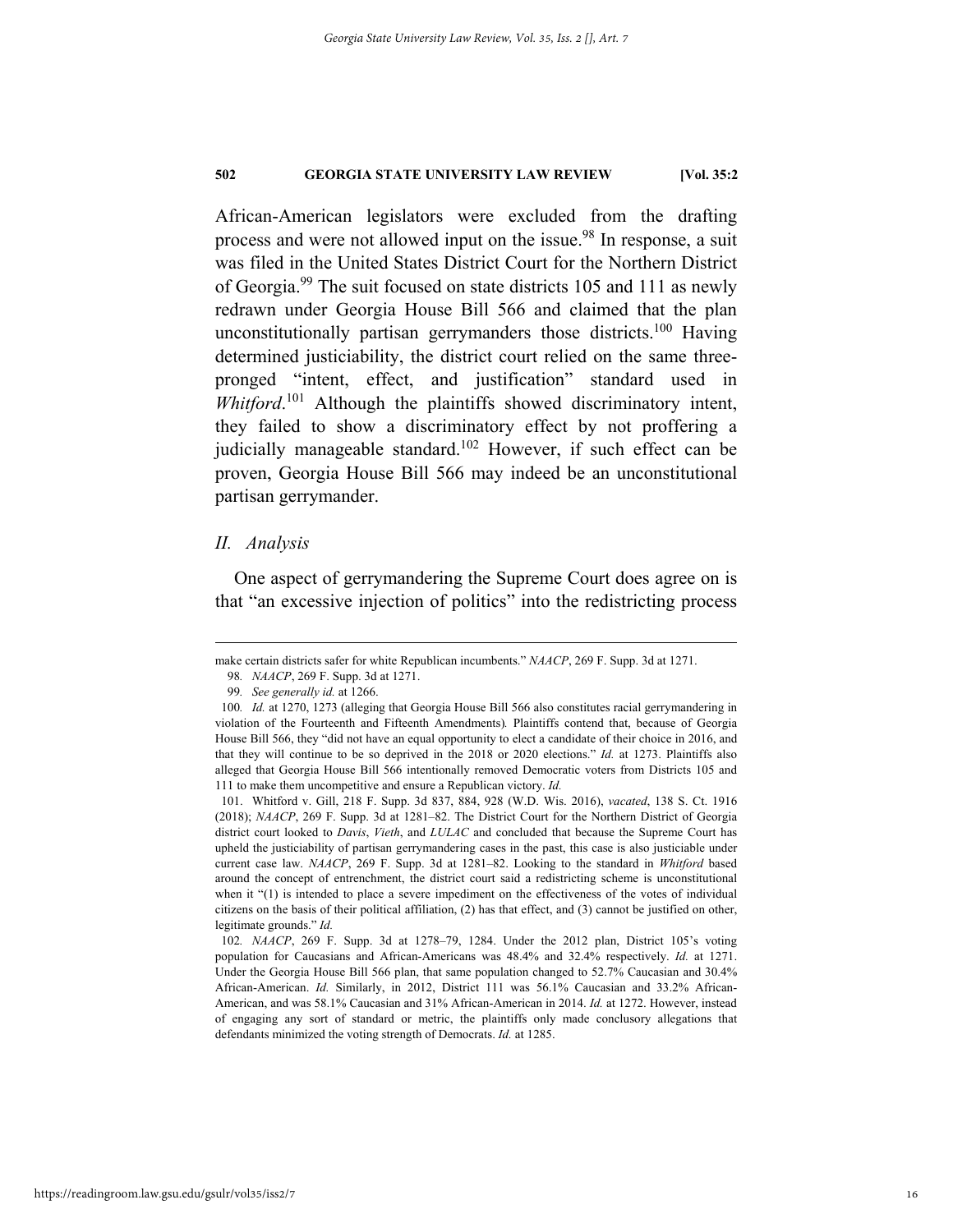violates the Constitution.<sup>103</sup> From this uniform recognition, specific elements of constitutionality have repeatedly emerged.104 At the core of these elements is the need to show: (1) the plan's intent to discriminate against an identifiable group's voting power; (2) the plan actually has that result; and (3) that no legitimate legislative purpose can justify that effect.<sup>105</sup> Thus, a plan may still be constitutional if it satisfies the Court's other factors even though its EG is above the threshold.<sup>106</sup> This standard's success heavily depends on the effects prong—how to identify when an injection of politics is excessive.<sup>107</sup> That is precisely what the EG was created to do.<sup>108</sup>

### *A. The Efficiency Gap's Strengths and Weaknesses*

#### *1. Addressing the Court's Concerns*

Stephanopoulos and McGhee hold the EG out not as a broad legal test, but as a precise measure of efficiency "across a wide range of outcomes" that corresponds to a plan's partisan fairness.<sup>109</sup> Any district plan's EG can be calculated regardless of the level of

108*. See* McGhee, *supra* note 17.

 <sup>103.</sup> Vieth v. Jubelirer, 541 U.S. 267, 287–88, 293 (2004) (emphasis omitted); *see also* Davis v. Bandemer, 478 U.S. 109, 132 (1986) ("[U]nconstitutional discrimination occurs only when the electoral system is arranged in a manner that will consistently degrade a voter's or a group of voters' influence on the political process as a whole.").

<sup>104</sup>*. See Davis*, 478 U.S. at 127 (agreeing with the lower courts that "in order to succeed the Bandemer plaintiffs were required to prove both intentional discrimination against an identifiable political group and an actual discriminatory effect on that group"); *Whitford*, 218 F. Supp. 3d at 871 ("[A] successful political gerrymandering claim must include a showing of both discriminatory intent and discriminatory effect.").

<sup>105</sup>*. Whitford*, 218 F. Supp. 3d at 884, 928; *NAACP*, 269 F. Supp. 3d at 1282; Brief of Bernard Grofman & Ronald Keith Gaddie, *supra* note 10, at \*8 ("The Court should adopt a test for unconstitutional gerrymandering that requires a showing of three specific elements: partisan asymmetry, lack of responsiveness, and causation.").

 <sup>106.</sup> Stephanopoulos & McGhee, *supra* note 14, at 892 ("On the merits as well, we believe that a rule of automatic invalidity for plans with excessive gaps would assign too high a premium to partisan fairness.").

 <sup>107.</sup> Justin Levitt, *Symposium: Intent Is Enough*, SCOTUSBLOG (Aug. 9, 2017, 10:44 AM), http://www.scotusblog.com/2017/08/symposium-intent-enough/ [https://perma.cc/P54T-2KDX]; *see also Vieth*, 541 U.S. at 281 ("[N]o judicially discernible and manageable standards for adjudicating political gerrymandering claims have emerged.").

 <sup>109.</sup> Stephanopoulos & McGhee, *supra* note 14, at 854; McGhee, *supra* note 17 ("We folded the EG into a possible legal test: a set of rules that clearly articulates how to weigh competing interests and principles in a wide range of situations so justice is as swift and certain as possible.").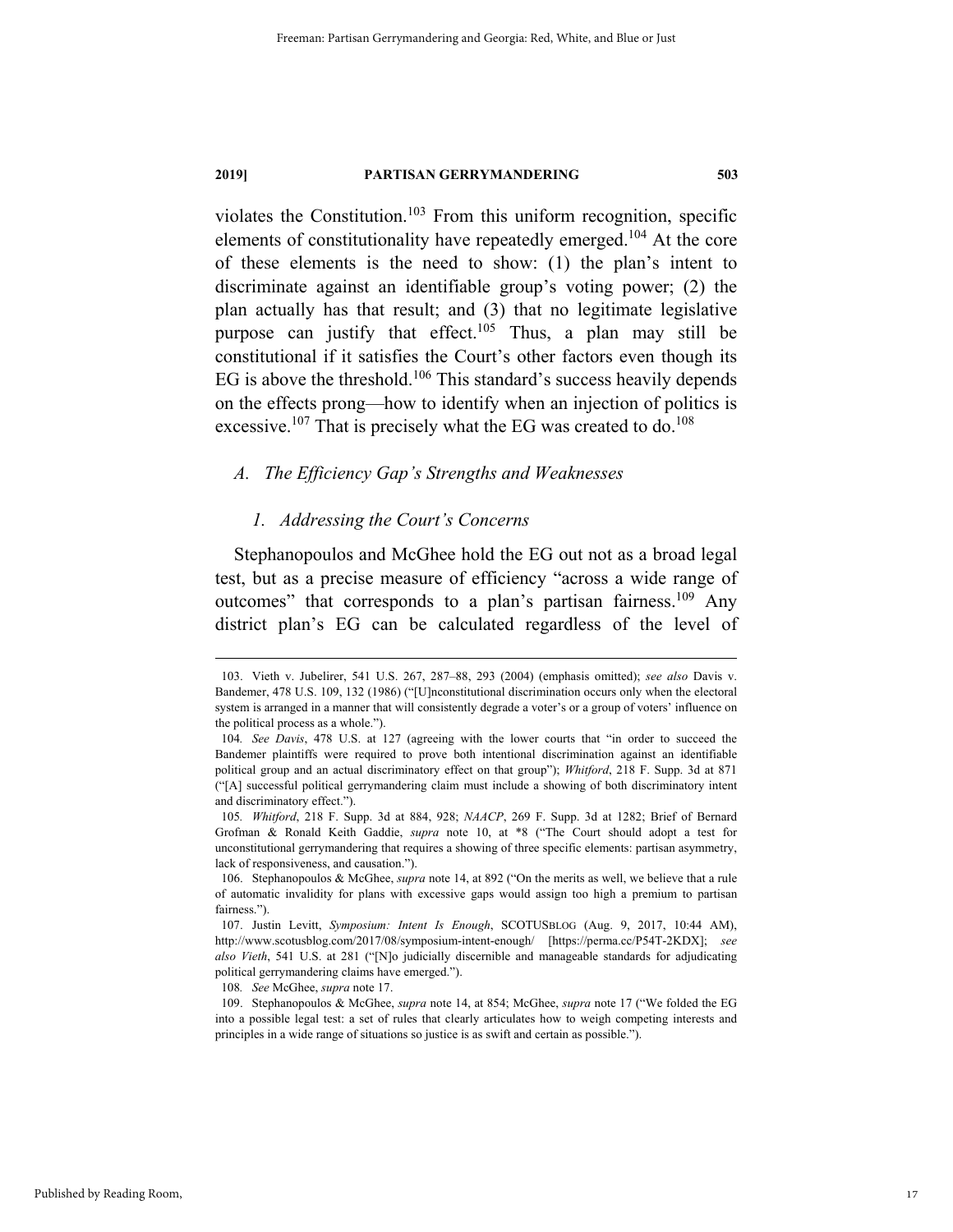electoral dominance one party enjoys.<sup>110</sup> The EG is applicable to districts so dominated by a single party that redistricting previously seemed futile and, as such, can rebut arguments that gerrymandering claims are only important in electoral systems where a plan could affect legislative control.<sup>111</sup> This feature is particularly advantageous given the Republican Party's pronounced control in Georgia.112 The EG also addresses concerns that the Court expressed in *Davis*, *LULAC*, and *Vieth*. 113 For example, Justice Kennedy feared adopting the standard in *LULAC* because it speculatively calculated a plan's partisan bias before elections were even held under the plan.<sup>114</sup> The EG avoids this issue by relying on actual election results as opposed to hypothetical ones.<sup>115</sup>

On the other hand, the EG's reliance on concrete election results may give new plans a beneficial grace period where they are enforced and unchallenged until one or more elections are held and enough data is finally generated.<sup>116</sup> Still, the potential for litigation of these

 <sup>110.</sup> Stephanopoulos & McGhee, *supra* note 14, at 855. Districts and states where one party has such a great political advantage "have been shielded from [judicial] scrutiny" because it is thought that no redistricting plan, no matter how much it modifies districts, would change the legislature. *Id.* An example of such is Wyoming, where the Republican Party was the majority of both the state's house and senate every year from 1992 to 2013. *Wyoming State Legislature*, BALLOTPEDIA, https://ballotpedia.org/Wyoming\_State\_Legislature [https://perma.cc/8NLH-24YA] (last visited Dec. 20, 2017).

 <sup>111.</sup> Stephanopoulos & McGhee, *supra* note 14, at 855. The position that the EG is inapplicable to heavily gerrymandered districts is too restrictive, especially for states like California that require a supermajority to pass legislature. *Id.*

<sup>112</sup>*. See* GA. SEC'Y OF STATE, *General Election: November 8, 2016*, http://results.enr.clarityelections.com/GA/63991/184321/en/summary.html [https://perma.cc/MXZ3- RDR2] (last updated Dec. 1, 2016 2:06 PM) [hereinafter *General Election 2016*] (showing that, in 2016, only sixty-two of Georgia's one hundred eighty house districts voted for a Democratic representative and only four congressional representatives from Georgia are Democrats).

 <sup>113.</sup> Stephanopoulos & McGhee, *supra* note 14, at 848–49.

 <sup>114.</sup> League of United Latin Am. Citizens v. Perry, 548 U.S. 399, 420 (2006) (Kennedy, J.) (plurality opinion) ("[W]e are wary of adopting a constitutional standard that invalidates a map based on unfair results that would occur in a hypothetical state of affairs."); Stephanopoulos & McGhee, *supra* note 14, at 856. To reiterate, partisan bias is the divergence in how many seats each party would win if each was allotted the same percent of statewide votes. *League of United Latin Am. Citizens*, 548 U.S. at 420. For instance, if, under Georgia House Bill 566, Republicans would win 55% of Georgia's seats with only 50% of Georgia's votes, then the Bill would have a pro-Republican bias of 5%. *See* Stephanopoulos & McGhee, *supra* note 14, at 856.

 <sup>115.</sup> Stephanopoulos & McGhee, *supra* note 14, at 896 ("We have used only past election outcomes—not predicted future ones—to calculate the efficiency gap.").

<sup>116</sup>*. See id.* at 897 ("Even if the threat of litigation was an election cycle away, it still would be proximate enough to produce compliance in most cases.").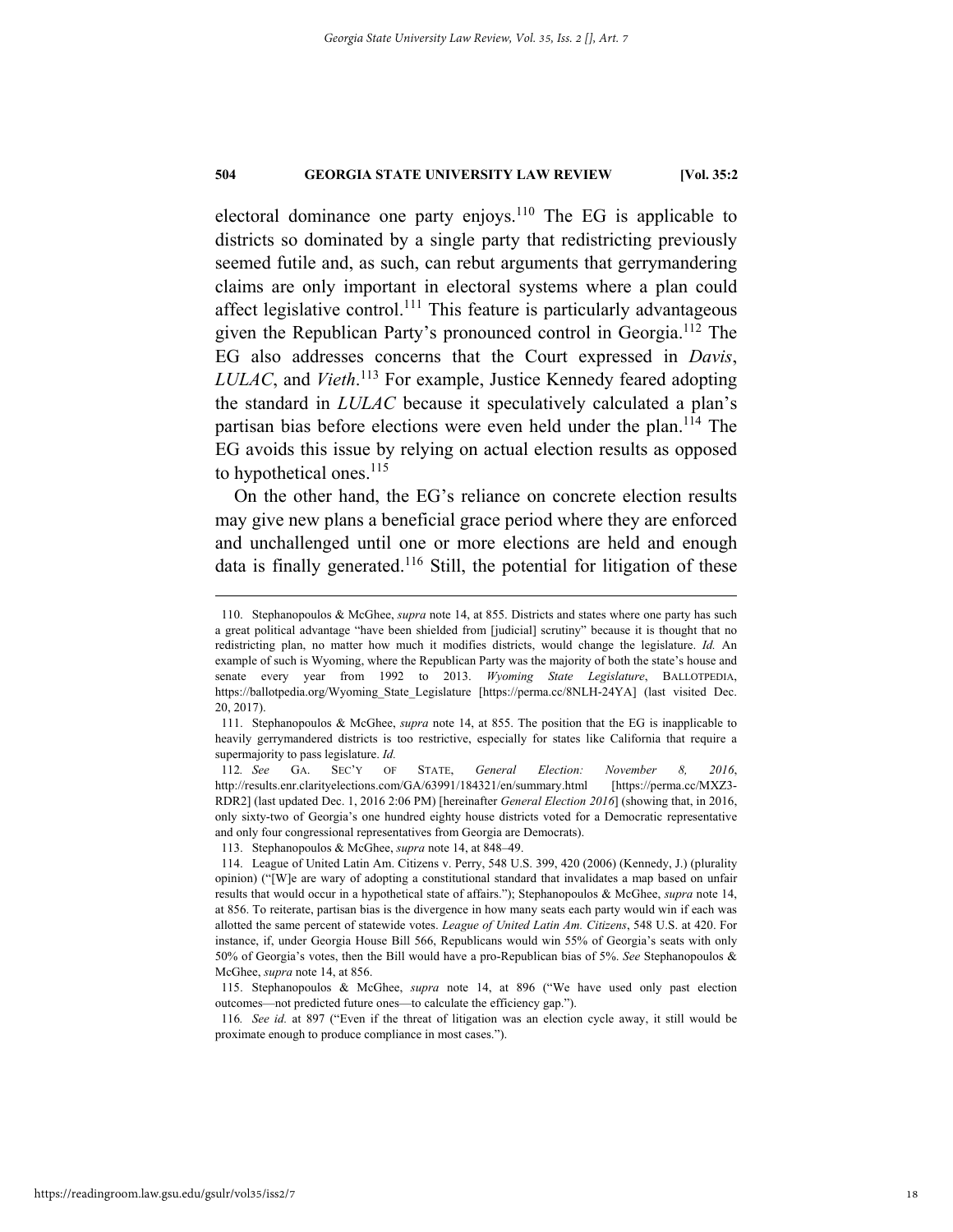plans may discourage legislators from enacting them in the first place.117 Justice Kennedy was also hesitant about solely basing unconstitutionality on asymmetrical partisanship.<sup>118</sup> The EG, as a metric of asymmetry, calculates only that.<sup>119</sup> A broader legal test should also implement other measures to account for what the EG does not.120 This is where traditional districting principles would weigh for or against an initial finding of a large  $EG<sup>121</sup>$ 

#### *2. Instability*

Although addressing many past concerns, the EG still faces several limitations. For one, it suffers from long-term instability.<sup>122</sup> Though it is theoretically possible for a district's EG to remain constant throughout a plan's life, the EG is more likely to fluctuate in actuality.<sup>123</sup> A district's EG may vary due to shifts in voting proportions based on mass voter relocation, changes in voters' political ideologies, or voters supporting other parties for reasons unrelated to party affiliation, like a candidate's personal qualities.<sup>124</sup>

 120. Stephanopoulos & McGhee, *supra* note 14, at 898 (advocating for a two-stage analysis where first the plan's asymmetry is measured using the EG, and is balanced against other factors in the second stage to see if it was necessary for the gap to exceed the relevant threshold).

121*. Id.* (pointing to criteria such as respect for political subdivisions, the underlying political geography, compactness, and other oft-cited principles).

124. Brief of Amici Curiae Judicial Watch, *supra* note 122, at 13 ("Deviations from proportional

 <sup>117</sup>*. Id.* Although the plans are abandoned immediately after the first election, the partisan advantage under the plan would also be abandoned, "communities might be destabilized, competitiveness might surge, and incumbents might be imperiled." *Id.*

<sup>118</sup>*. League of United Latin Am. Citizens*, 548 U.S. at 420 (Kennedy, J.) (plurality opinion) ("[W]e are wary of adopting a constitutional standard that invalidates a map based on unfair results . . . . [A]symmetry alone is not a reliable measure of unconstitutional partisanship.").

 <sup>119.</sup> McGhee, *supra* note 17 ("It does not directly measure (among other things) majority party entrenchment, competitiveness, racial or ethnic minority representation, district shapes, the durability of any partisan advantage, or whether the redistricting authority intended to benefit either party when it drew the maps. But a good measure does not try to bite off more than it can chew.").

 <sup>122.</sup> Brief of Amici Curiae Judicial Watch, Inc. & Allied Educ. Found. in Support of Appellants at 6– 8, Gill v. Whitford, 138 S. Ct. 1916 (2018) (No. 16-1161) [hereinafter Brief of Amici Curiae Judicial Watch]; Stephanopoulos & McGhee, *supra* note 14, at 864.

 <sup>123.</sup> Brief of Amici Curiae Judicial Watch, *supra* note 122, at 6–8; Stephanopoulos & McGhee, *supra*  note 14, at 864 (stating that when the EG was first used it "showed that most redistricting plans are volatile enough that their precise consequences cannot be forecast with great accuracy"). "The mathematical tool for predicting the fair translation of votes to seats in single-member districts is the 'S' curve," but the value of the formula on which the "S" curve is based is empirically determined from estimations of real-world elections, which significantly vary. Brief of Amici Curiae Judicial Watch, *supra* note 122, at 3–4.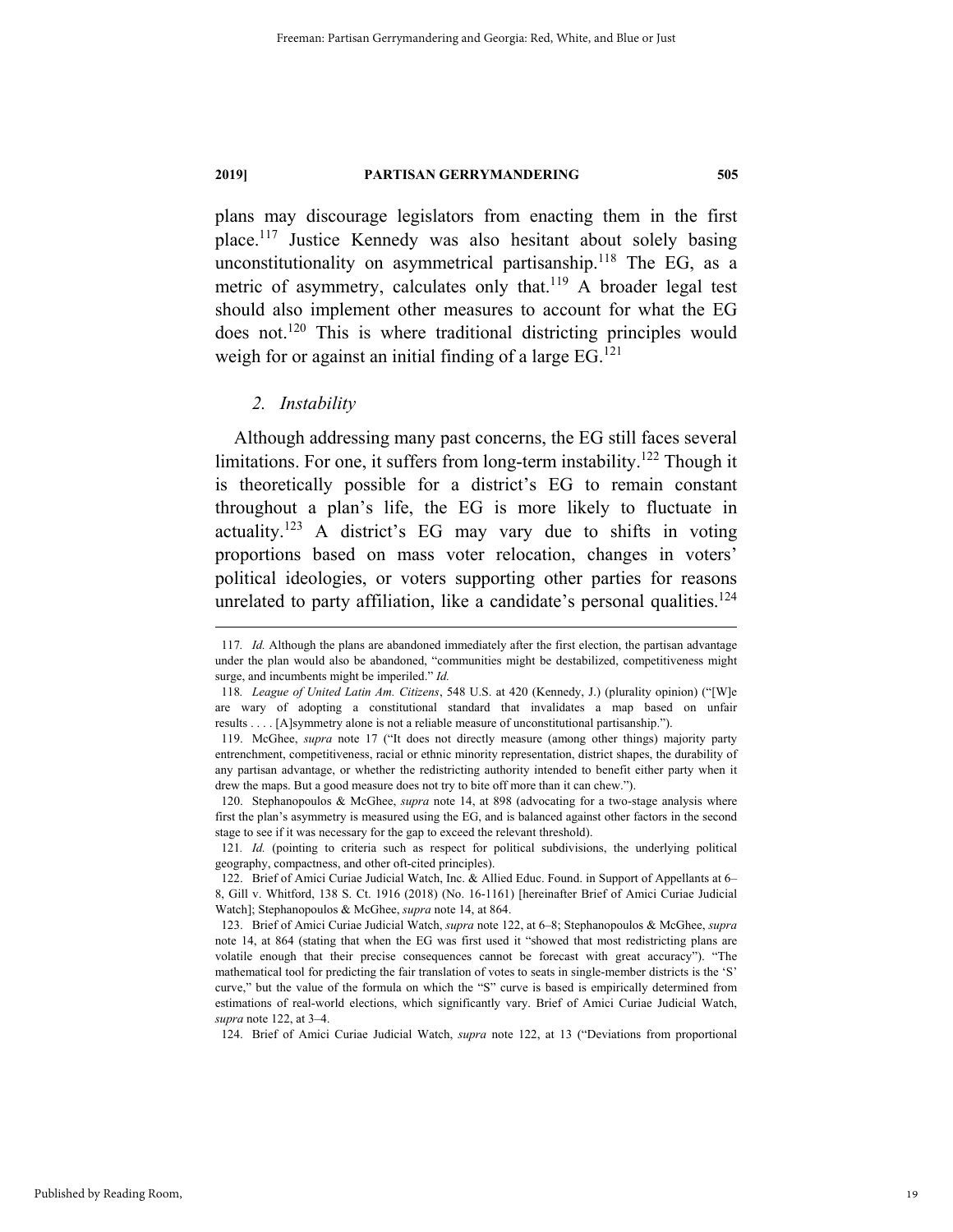Such volatility makes it difficult to predict the impact of future elections, and, consequently, a district's EG in the long run.<sup>125</sup>

Moreover, the EG's dependence on the efficiency by which votes are translated into seats may represent "hyperproportionalism." This is neither a constitutional right nor a useful means of calculating gerrymandering because not every divergence from proportionality is the product of unconstitutional political maneuvering.<sup>126</sup> Some maps with large, durable EGs may consistently advantage one party. $127$ Still, others with smaller EGs continue to suffer from instability.<sup>128</sup>

Using sensitivity testing to determine the probability that a particular result will remain true may resolve some stability problems.129 Sensitivity testing would involve uniformly shifting the vote shares of each party in one election to yield a spectrum of possible results that show how the EG could change in future elections and the probability that an EG will persist.<sup>130</sup> While sensitivity testing may reduce some volatility concerns, it will not eliminate them, and it does not foreclose the possibility that significant changes in voting may severely alter the plan's EG for the worse.<sup>131</sup>

representation, however defined, may occur for any number of reasons other than gerrymandering."). 125. Stephanopoulos & McGhee, *supra* note 14, at 864; Levitt, *supra* note 107 (noting that the performance of a plan in previous elections does not necessitate a similar result in future elections).

 <sup>126.</sup> Brief of Amici Curiae Judicial Watch, *supra* note 122, at 14–15; *see also* Davis v. Bandemer, 478 U.S. 109, 132 (1986) ("[A] group's electoral power is not unconstitutionally diminished by the simple fact of an apportionment scheme that makes winning elections more difficult, and a failure of proportional representation alone does not constitute impermissible discrimination under the Equal Protection Clause."). Although the EG would not require strict, one-to-one proportional representation, it "would limit deviations from whatever level of representation was required by the 'S' curve," which is essentially just another form of proportional representation. Brief of Amici Curiae Judicial Watch, *supra*  note 122, at 13.

 <sup>127.</sup> Stephanopoulos & McGhee, *supra* note 14, at 864–65. State house plans like Idaho's have proven very stable because that state's EG has always been enormously pro-Republican. *Id.* at 882–84. Since 1970, Idaho's EG remained above ten percent, stretching to seventeen percent at its height. *Id.*  128*. Id.* at 864–65.

<sup>129</sup>*. See Statistical Test*, WOLFRAM, http://mathworld.wolfram.com/StatisticalTest.html [https://perma.cc/T849-F7Z6] (last visited Dec. 20, 2017).

 <sup>130.</sup> Stephanopoulos & McGhee, *supra* note 14, at 874. Stephanopoulos and McGhee chose the scale and direction of voting shifts based on levels of shifts that historically occurred in most prior elections. *Id.* The result was shifts of 7.5% in either direction for Congress and 5.5% in either direction for state houses. *Id.*

 <sup>131.</sup> Brief of Amici Curiae Judicial Watch, *supra* note 122, at 13–15.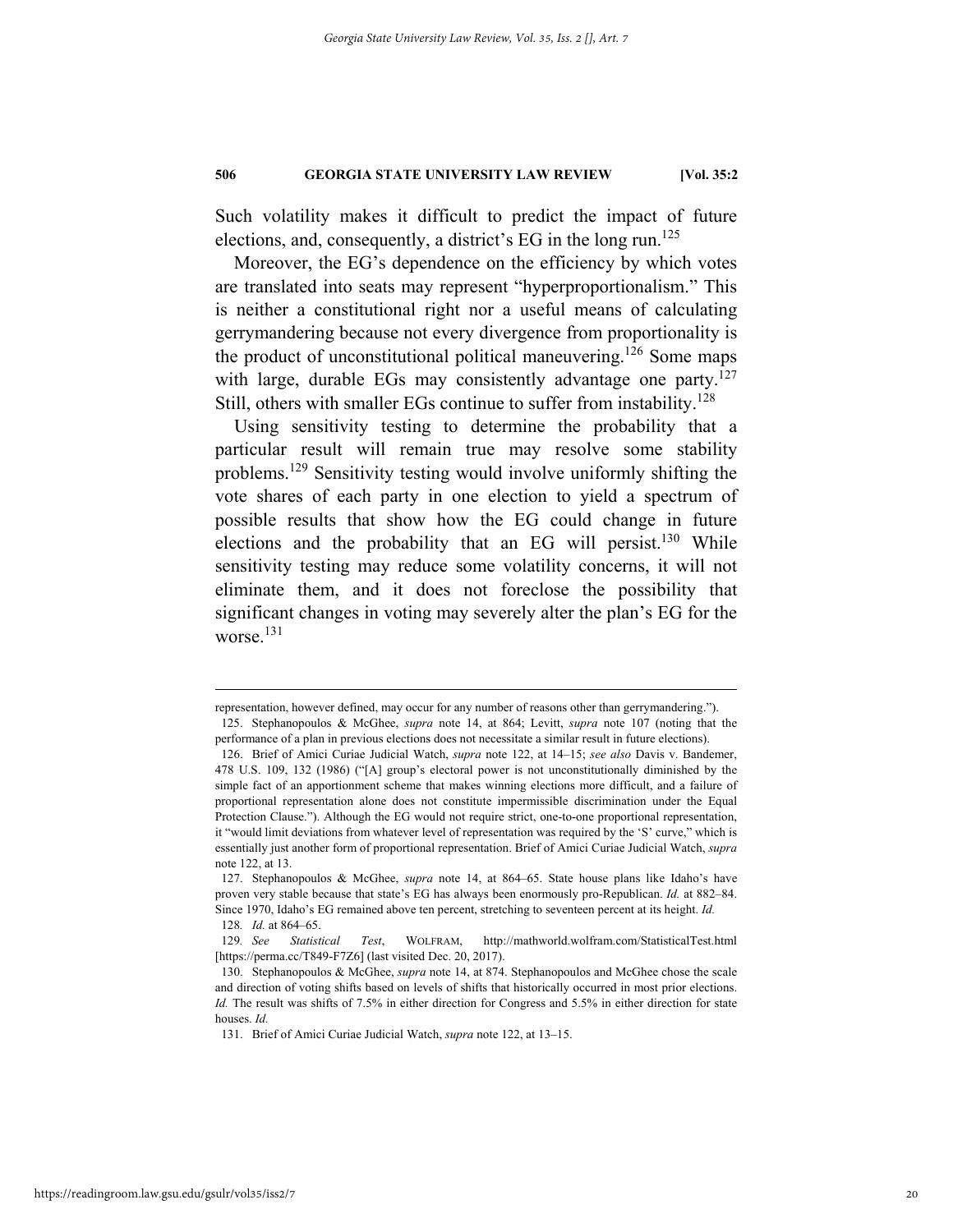### *3. Uncontested Districts*

The EG's biggest limitation is its sensitivity to uncontested districts, which decreases its accuracy.<sup>132</sup> This shortcoming is particularly relevant here because so many Georgia districts go uncontested.<sup>133</sup> Again, the number of votes each party wastes is central to the  $EG.134$  So, when a party needs only one vote to win, wasted votes become harder to capture.<sup>135</sup> Determining how many voters a plan packs and cracks through wasted votes inherently requires distinguishing between voters' preferences and identifying the party for which voters vote.<sup>136</sup>

For example, in a district where there is only chicken and pork, Smith prefers to eat chicken. A new disease, however, recently eradicated all chickens in the district. Though Smith still prefers chicken, he can now only eat pork because that is the only food available; he has no choice. Like Smith, voters in uncontested districts have no other option but to vote for the one and only candidate running.137 A lack of choice offers voters no opportunity to show their political preferences, making it nearly impossible to identify how much a plan packs and cracks.<sup>138</sup> Smith and everyone else who favor chicken over pork would surely eat chicken if possible, which would change the total amount of pork and chicken eaten. The results of an uncontested race would similarly change if it were contested.<sup>139</sup> While the same candidate may still win and pork may still be more popular, the number of votes for the winner and the amount of pork eaten would in all likelihood be lower.<sup>140</sup>

 <sup>132.</sup> Stephanopoulos & McGhee, *supra* note 14, at 865–66.

<sup>133</sup>*. See General Election 2016*, *supra* note 112. One hundred forty-nine of Georgia's 180 districts went uncontested in the 2016 state house election. *Id.*

<sup>134</sup>*. See* Stephanopoulos & McGhee, *supra* note 14, at 849–50.

<sup>135</sup>*. See id.* at 865.

<sup>136</sup>*. Id.* (affirming that not knowing how many people in each district vote for each party presents a "tricky problem for any measure of gerrymandering").

<sup>137</sup>*. Id.* ("[T]he notion of support hinges on freedom of choice: voters must be able, in principle, to select more than one option.").

<sup>138</sup>*. Id.*

<sup>139</sup>*. Id.*

 <sup>140.</sup> Stephanopoulos & McGhee, *supra* note 14, at 865.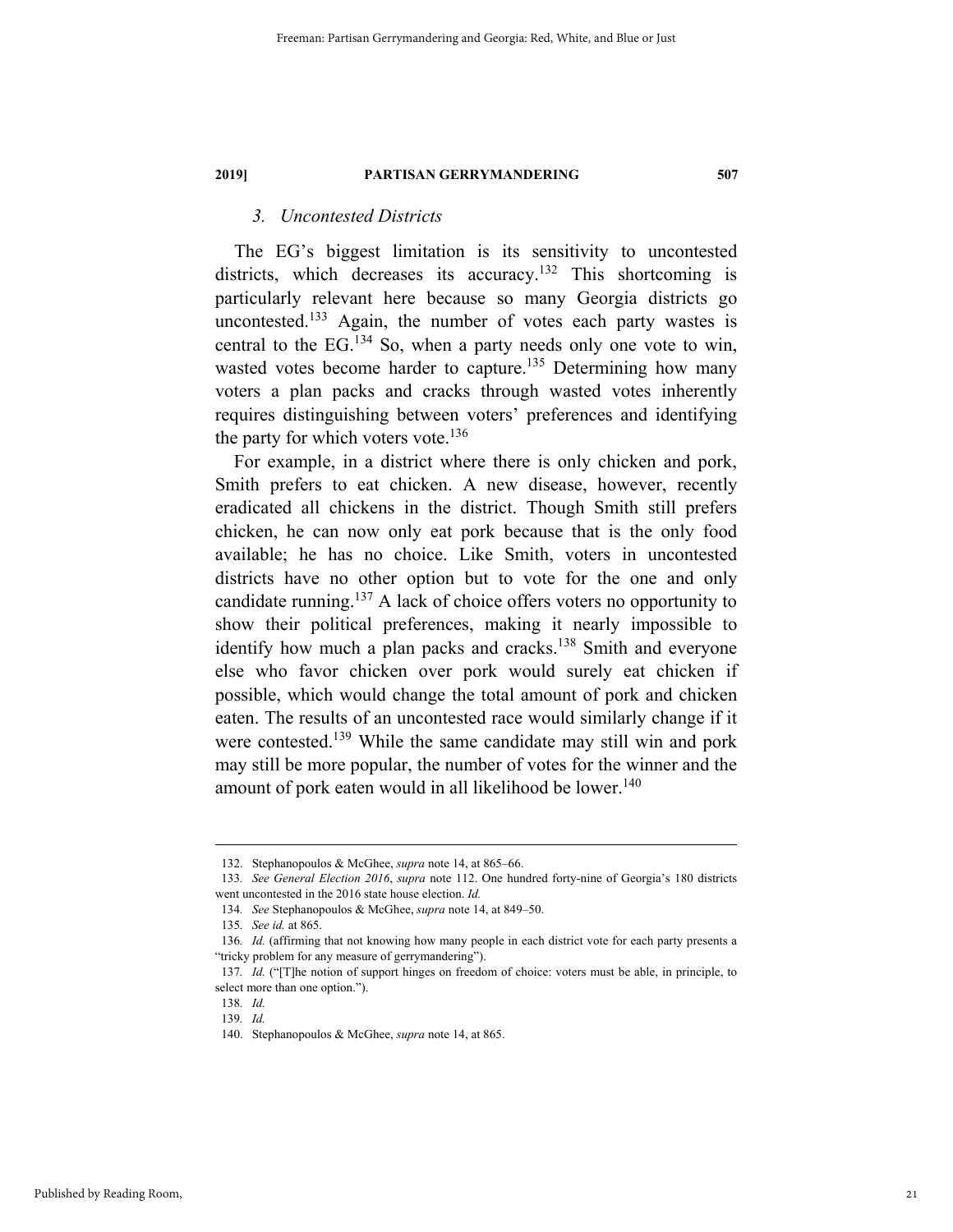An accurate and complete EG analysis cannot disregard uncontested races or treat those races as if there was unanimous support for the unopposed party.<sup>141</sup> One can examine past contested elections in the district and apply the results to the current uncontested election to try to avoid this dilemma.<sup>142</sup> Alternatively, a specific vote share can be assigned to the unrepresented party.<sup>143</sup> But this obviously imposes imprecise and hypothetical measurements on a standard that already suffers from similar criticism. A more accurate technique is to gather voting data from federal elections, like presidential races, and use those outcomes to create a mean vote share for the party.<sup>144</sup> Regardless of the method used, the result is still one based on assumption, and though the EG is largely a firm and practicable standard, this adds to its faults.

#### *B. Analysis of Georgia House Bill 566*

Enacted in 2015, House Bill 566 is Georgia's most recent redistricting plan that shifted many voting lines.<sup>145</sup> Using the same standards as *Whitford v. Gill*, House Bill 566 is unconstitutional if three elements are shown: (1) the plan was intentionally enacted to discriminate against a political group and impede its voting effectiveness; (2) the plan has that effect; and (3) the plan's effect is not justified on other legitimate legislative grounds.<sup>146</sup>

#### *1. Intent*

Contrary to using the EG to show discriminatory effect, a showing of intent is less direct and clear-cut.<sup>147</sup> When one party creates a new

 <sup>141</sup>*. Id.* at 867.

<sup>142</sup>*. Id.* at 866.

<sup>143</sup>*. Id.* at 866–67.

<sup>144</sup>*. Id.* at 867.

 <sup>145.</sup> H.B. 566, 153rd Gen. Assemb., Reg. Sess. (Ga. 2015) (revising the borders of seventeen districts).

<sup>146</sup>*. E.g.*, Whitford v. Gill, 218 F. Supp. 3d 837, 884 (W.D. Wis. 2016), *vacated*, 138 S. Ct. 1916 (2018).

<sup>147</sup>*. See id.* at 884–85. Determining when discriminatory intent is excessive is an "open question" because "some level of partisanship is permissible, or at least inevitable, in redistricting legislation." *Id.* at 885.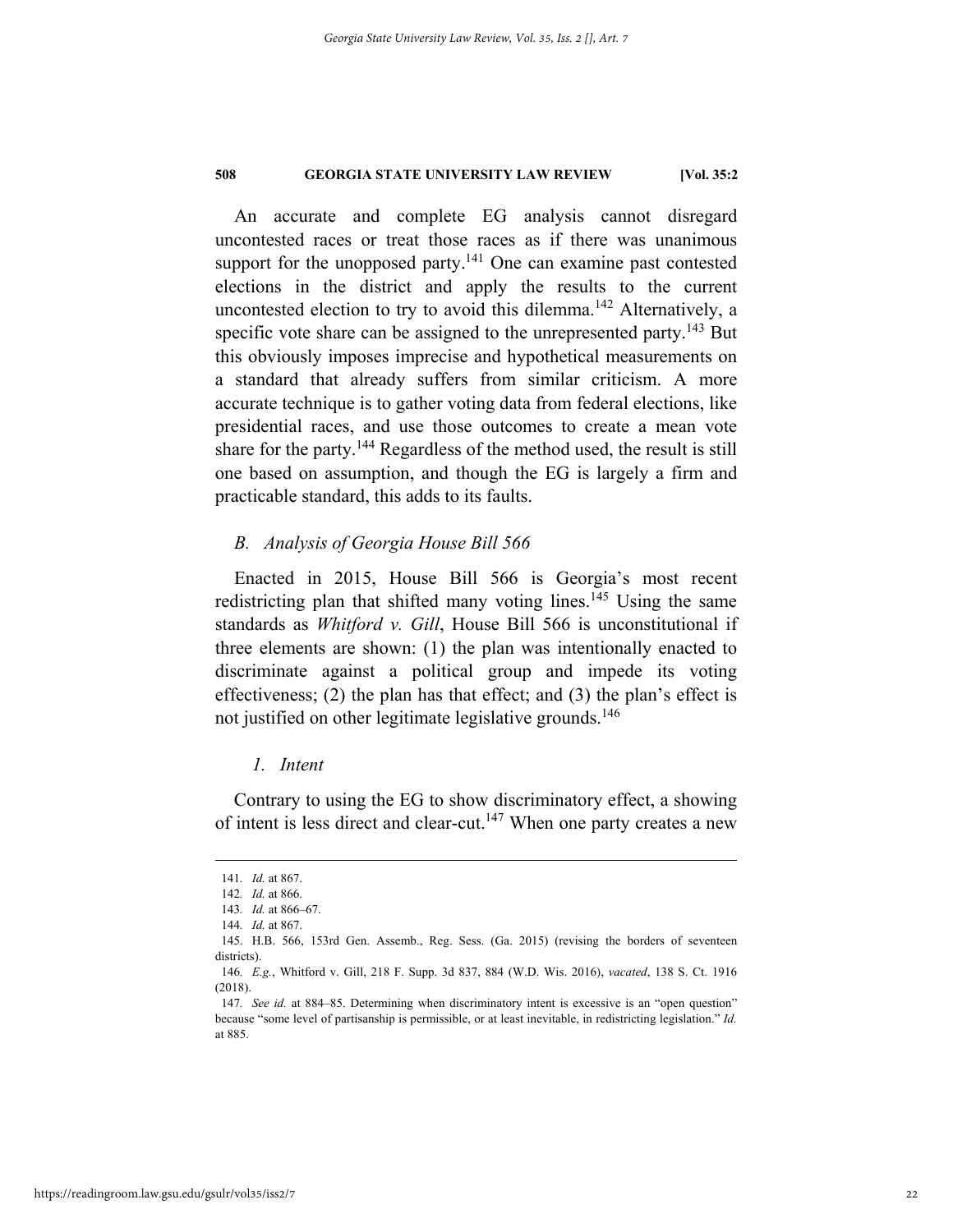map, it is almost always intended to favor the majority party and disfavor the other.<sup>148</sup> Currently, it is in the controlling party's interest to draft schemes that will continue to favor it.<sup>149</sup> Thus, the intent required for this first prong usually is easily met.<sup>150</sup>

Looking at the mapmaking process will shed light on its intent.<sup>151</sup> Though districting plans are ordinarily adopted after the census, a Republican legislature passed House Bill 566 in the middle of the decennial cycle.<sup>152</sup> It was also quickly enacted, passing both the house and the senate less than a month after being first introduced.<sup>153</sup> The exclusion of African-American legislators from the districting process further evidences the Bill's discriminatory intent.<sup>154</sup> Although political affiliation is not necessarily determinable by race, party and race have a strong correlation in Georgia.<sup>155</sup> Of the 119 Republican members of the state house, none are African-American, and only one is not Caucasian.156 On the other hand, seventy-five percent of House Democrats are African-American.157 Thus, it is not a stretch to infer that all African-Americans barred from the drafting process were Democrats. Although some minority residents were not allowed public comment on the Bill,<sup>158</sup> this race-based exclusion is not as easily equated to a party-based one due to the lack of data about those residents and the lack of data suggesting strong

 <sup>148</sup>*. See* Brief for Appellants at 63, Gill v. Whitford, 138 S. Ct. 1916 (2018) (No. 16-1161).

 <sup>149.</sup> League of United Latin Am. Citizens v. Perry, 548 U.S. 399, 474 (2006) (Stevens, J., concurring in part and dissenting in part). Justice Stevens conceded "that legislatures will always be aware of politics and that [the Court] must tolerate some consideration of political goals in the redistricting process." *Id.* 

<sup>150</sup>*. See id.*; Weiss, *supra* note 10, at 722.

<sup>151</sup>*. See Whitford*, 218 F. Supp. 3d at 891–92. Drafters devised multiple alternative maps to determine the electoral effects of different district lines with each being more favorable to Republicans than the last. *Id.*

 <sup>152.</sup> Ga. State Conference of the NAACP v. Georgia, 269 F. Supp. 3d 1266, 1271 (N.D. Ga. 2017).

<sup>153</sup>*. See* H.B. 566, 153rd Gen. Assemb., Reg. Sess. (Ga. 2015).

<sup>154</sup>*. Compare NAACP*, 269 F. Supp. 3d at 1271 (finding that "African-American legislators were excluded from the process of drawing and negotiating"), *with Whitford*, 218 F. Supp. 3d at 894 (finding discriminatory intent where drafters of Act 43 solely sought help from Republican members of the assembly and only presented the final plan at the Republican caucus).

<sup>155</sup>*. See NAACP*, 269 F. Supp. 3d at 1271.

<sup>156</sup>*. Id.*

<sup>157</sup>*. Id.*

<sup>158</sup>*. Id.*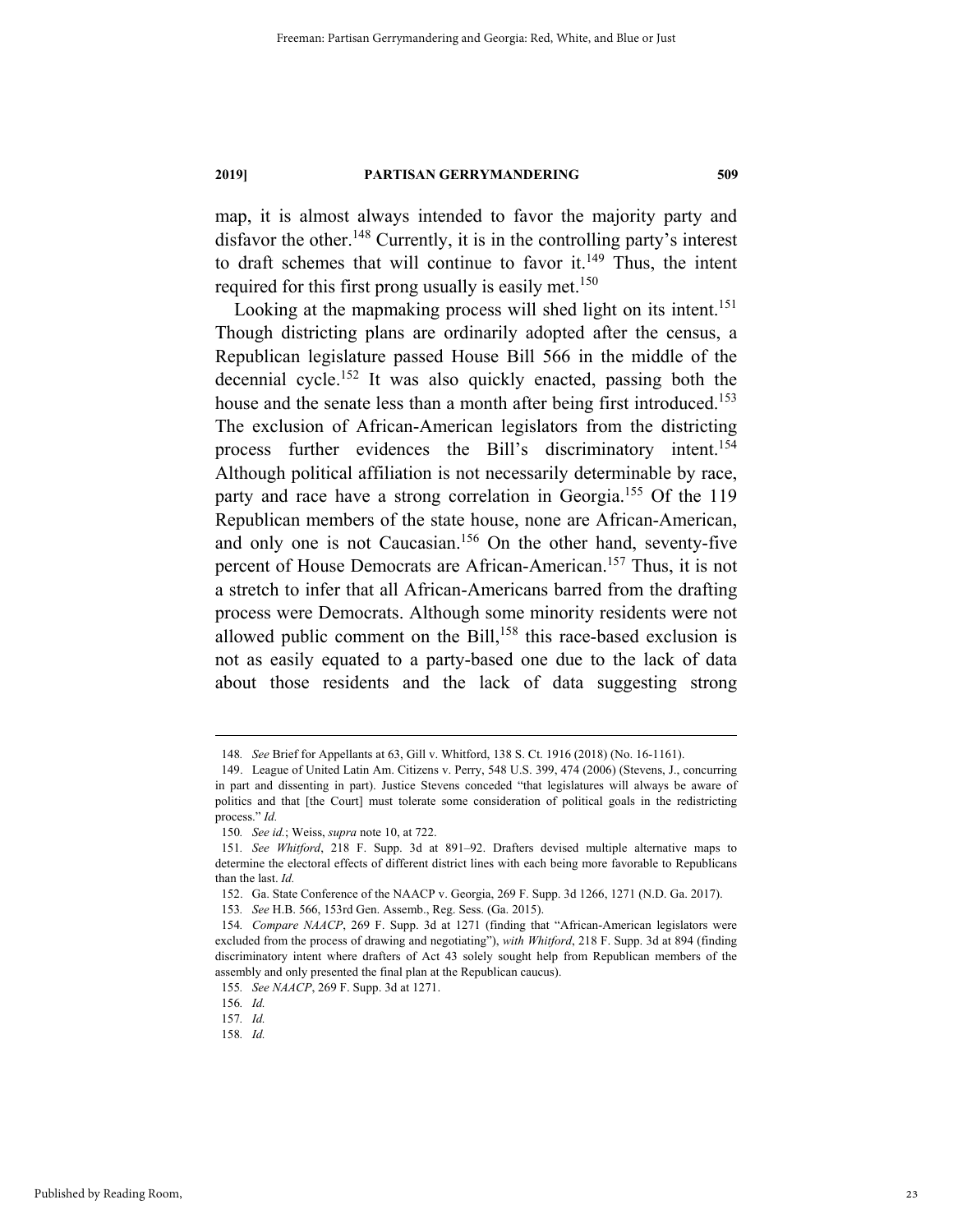correlations between a person's minority status and political affiliation.

More information on the drafting process would also be useful but not likely determinative regarding intent. For instance, the basis on which House Bill 566's district lines were drawn, the number of alternative maps created, and the extent to which those alternatives affected districts' partisanship would all be valuable. Although a plaintiff may allege discriminatory intent against Democratic voters, a court would have difficulty definitively finding that intent was based solely on this additional information.<sup>159</sup>

#### *2. Effect*

However, if a court does find sufficient evidence of discriminatory intent, the analysis then turns to the plan's discriminatory effect. Georgia House Bill 566 redrew seventeen house districts across various parts of Georgia.<sup>160</sup> A majority of those districts have remained uncontested in-state representative elections since 2012.<sup>161</sup> Following the 2015 plan, however, some previously uncontested districts were suddenly contested in the  $2016$  election cycle,<sup>162</sup> and other districts experienced sharp increases or decreases in their voting population.<sup>163</sup> These observations are illustrated in Table 2

 <sup>159</sup>*. See id.* at 1283–84.

 <sup>160.</sup> H.B. 566, 153rd Gen. Assemb., Reg. Sess. (Ga. 2015). The Bill redrew the boundaries of state house districts 27, 30, 53, 55, 59, 60, 73, 104, 105, 109, 110, 111, 130, 165, 166, 176, and 177. *Id.* 

<sup>161</sup>*. Compare General Election 2016*, *supra* note 112 (districts 27, 33, 59, 104, 110, 121, 130, 165, 166, and 176 were uncontested); *with General Election: November 4, 2014*, GA. SEC'Y OF STATE (last updated Nov.  $10,$   $2014,$   $6:56$  PM), http://results.enr.clarityelections.com/GA/54042/149045/en/summary.html [https://perma.cc/XQ7X-B9WM] [hereinafter *General Election 2014*] (districts 27, 33, 59, 60, 104, 109, 121, 130, 165, 166, 176, and 177 were uncontested), *and General Election: November 6, 2012*, GA. SEC'Y OF STATE (last updated Nov. 21, 2012, 8:55 AM), http://results.enr.clarityelections.com/GA/42277/113204/en/summary.html [https://perma.cc/L2VV-M64Y] [hereinafter *General Election 2012*] (districts 27, 30, 33, 59, 60, 73, 104, 109, 110, 121, 130, 165, and 166 were uncontested).

<sup>162</sup>*. Compare General Election 2014*, *supra* note 161 (districts 60, 109, and 177 went uncontested); *with General Election 2016*, *supra* note 112 (districts 60, 109, and 177 became contested).

<sup>163</sup>*. Compare General Election 2014*, *supra* note 161 (showing that, approximately, district 30 had 11,000 voters, district 60 had 8,500 voters, and district 109 had 14,000 voters, and that all of those districts were uncontested); *with General Election 2016*, *supra* note 112 (showing that district 30 had 5,302 more Democratic voters—more than half of the 9,200 voters added—district 60 had 7,000 more Democratic voters and 1,000 more Republican voters, district 109 had 11,389 more Democratic voters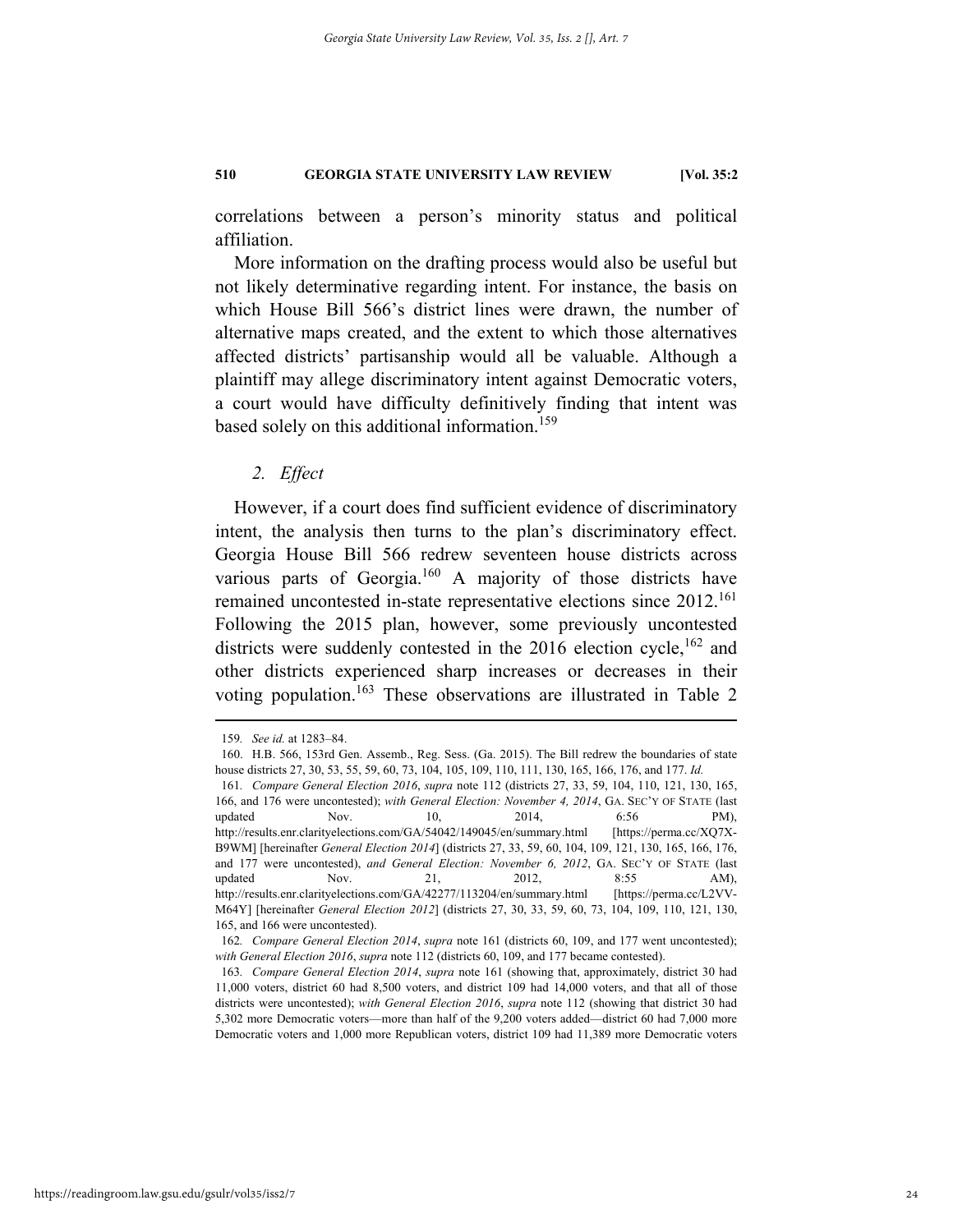below, which represents the voter distribution of districts affected by the plan from 2012—when the decennial district plan was adopted to the first election under House Bill 566 in 2016.<sup>164</sup> (The Republican Party is abbreviated by an "R" and the Democratic Party by a "D.") $^{165}$ 

but only 1,000 more Republican voters, and there were 10,000 more voters in district 111). 164*. See infra* Table 2.

<sup>165</sup>*. See infra* Table 2.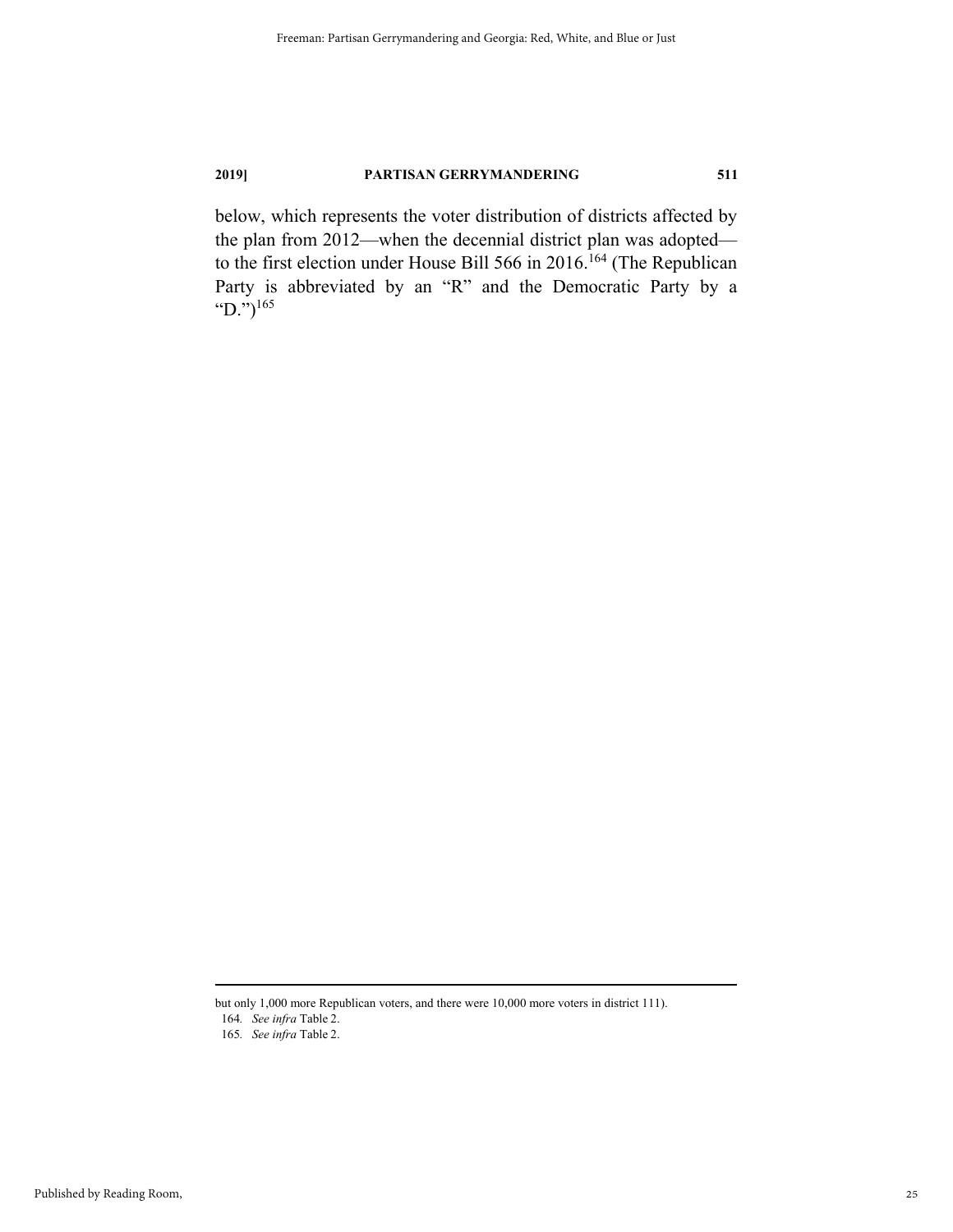|              | R Votes      | D Votes      | R Votes      | D Votes      | R Votes      | <b>D</b> Votes   |
|--------------|--------------|--------------|--------------|--------------|--------------|------------------|
| District     | 2016         | 2016         | 2014         | 2014         | 2012         | 2012             |
| 27           | 19,469       | $\mathbf{0}$ | 12,685       | $\mathbf{0}$ | 17,290       | $\boldsymbol{0}$ |
| 30           | 15,115       | 5,302        | 11,127       | $\mathbf{0}$ | 15,337       | $\theta$         |
| 33           | 19,190       | $\mathbf{0}$ | 12,098       | $\mathbf{0}$ | 15,584       | 6,161            |
| 59           | $\mathbf{0}$ | 20,276       | $\mathbf{0}$ | 14,361       | $\mathbf{0}$ | 20,126           |
| 60           | 1,443        | 15,824       | $\mathbf{0}$ | 8,520        | $\mathbf{0}$ | 13,374           |
| 73           | 15,661       | 8,610        | 10,138       | 5,290        | 18,963       | $\theta$         |
| 104          | 19,776       | $\theta$     | 13,133       | $\mathbf{0}$ | 18,267       | $\mathbf{0}$     |
| 105          | 12,411       | 12,189       | 7,497        | 6,708        | 10,561       | 10,007           |
| 109          | 15,507       | 11,389       | 14,096       | $\mathbf{0}$ | 19,822       | $\mathbf{0}$     |
| 110          | 18,003       | $\mathbf{0}$ | 9,063        | 5,442        | 16,365       | $\mathbf{0}$     |
| 111          | 14,488       | 13,542       | 9,540        | 8,416        | 13,172       | 11,695           |
| 121          | 20,582       | $\mathbf{0}$ | 12,014       | $\mathbf{0}$ | 17,517       | $\mathbf{0}$     |
| 130          | 16,655       | $\theta$     | 11,060       | $\mathbf{0}$ | 13,620       | $\theta$         |
| 165          | $\mathbf{0}$ | 18,197       | $\theta$     | 11,156       | $\theta$     | 17,607           |
| 166          | 26,255       | $\mathbf{0}$ | 17,260       | $\mathbf{0}$ | 24,041       | $\mathbf{0}$     |
| 176          | 14,891       | $\theta$     | 7,938        | $\mathbf{0}$ | 13,634       | $\theta$         |
| 177          | 5,104        | 9,226        | $\mathbf{0}$ | 6,582        | 5,338        | 10,998           |
| <b>Total</b> | 234,550      | 114,555      | 147,649      | 66,475       | 219,511      | 89,968           |

*Table 2. Voter Distribution in Georgia House Elections 2012– 2016* 

Districts 105, 109, and 111 are of particular note because of their competitiveness and, in the case of District 109, the large influx of Democratic voters under the 2015 plan.<sup>166</sup> In 2012, the Republican candidate in District 105 won by 554 votes, but that same candidate won by only 222 votes in 2016 due to an influx of Democ ratic

 <sup>166</sup>*. See supra* Table 2 (showing 11,389 more votes for the 2016 Democratic candidate—comprising 47.35% of the total vote—than in the prior election). Districts 105, 109, and 111 are grey-shaded for easy reference because they are important for this analysis and are frequently referenced. *See supra*  Table 2.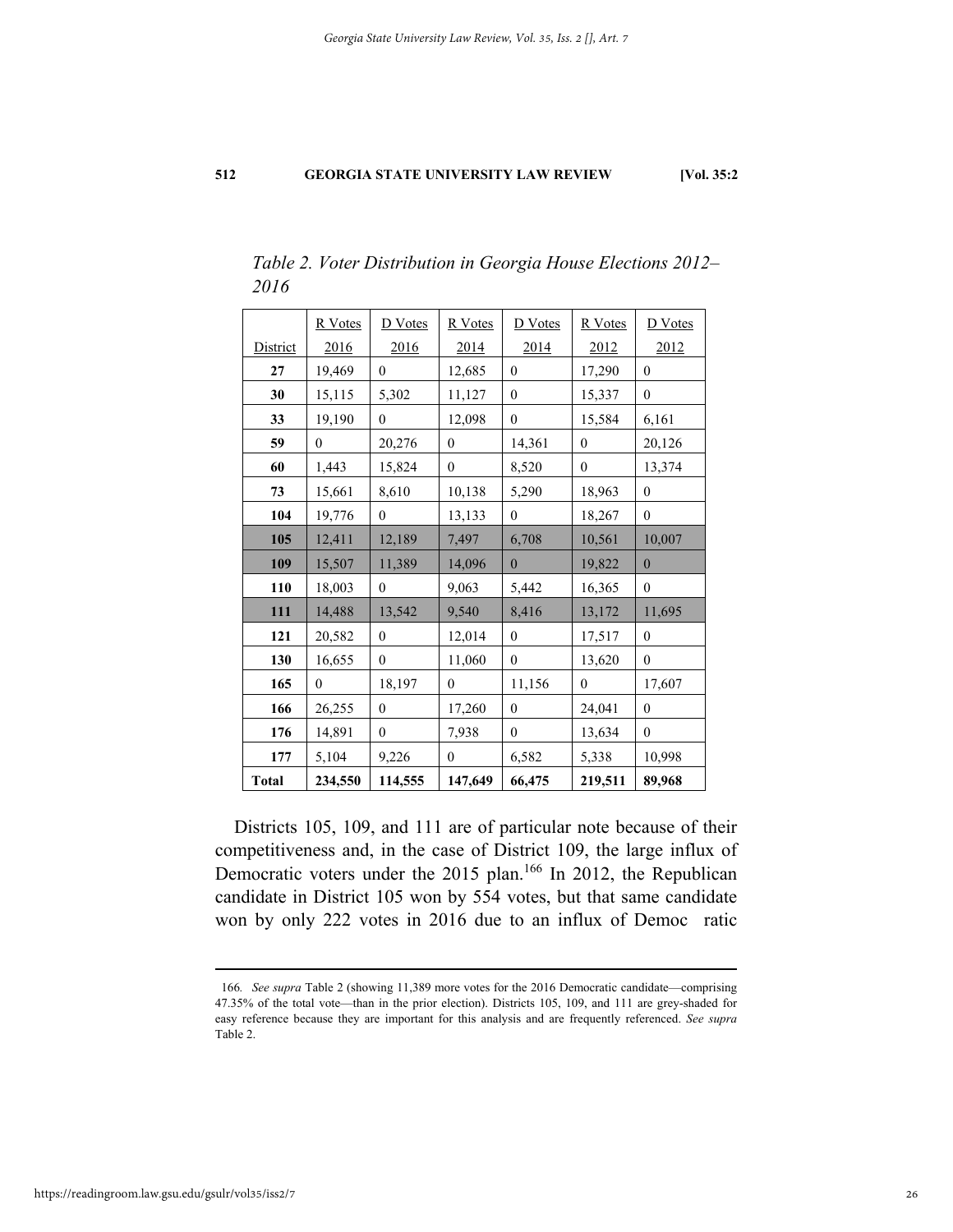voters under House Bill 566.<sup>167</sup> Similar findings are evident in District 109 where the uncontested Republican candidate won by nearly 20,000 votes in 2012 but won by little more than 4,000 in 2016.168 Likewise, Republicans in District 111 won by 500 fewer votes in 2016 than in 2012.<sup>169</sup> These voting shifts give the impression that because of the 2015 plan, Democratic voters were cracked into districts like District 109 and packed into others.<sup>170</sup>

The first step in the EG analysis is identifying the number of votes each party wasted.<sup>171</sup> Due to the many uncontested races, those districts' vote shares must be apportioned.<sup>172</sup> Unfortunately, it was not possible to accurately calculate their vote shares for 2012 and 2016 because of a lack of other election data based on house districts.<sup>173</sup> However, in uncontested districts that were previously contested, vote shares in prior contested races were proportionally applied to the 2014 and 2016 elections.<sup>174</sup> To account for districts that have always been uncontested, a voter share of twenty-five percent was applied to the opposing party and seventy-five percent to the uncontested one.<sup>175</sup> From there, each party's wasted and net

 <sup>167</sup>*. See supra* Table 2. In the 2012 election, there were 554 more Republican votes than Democratic votes. *See supra* Table 2. In the 2016 election, Republican votes outnumbered Democratic votes by only 222. *See supra* Table 2.

<sup>168</sup>*. See supra* Table 2. In the 2012 election, Republicans won by 19,822 votes, whereas they only won by 4,118 votes in 2016's election. *See supra* Table 2.

<sup>169</sup>*. See supra* Table 2. In the 2012 election, the Republican candidate received 1,477 more votes than the Democratic candidate. *See supra* Table 2. But in the 2016 election, Republican votes outnumbered Democratic votes by only 531. *See supra* Table 2.

<sup>170</sup>*. See supra* Table 2. An inference that Democratic voters were packed into District 109 is easily made from there being no Democratic voters in the 2012 or 2014 elections, but after the 2015 plan, there were over 11,000 Democratic voters in 2016. *See supra* Table 2. Adding to this assumption is the fact that the district's total number of votes cast in the 2016 election also increased. *See supra* Table 2. So, it is not just a matter of some 2014 voters voting Democrat instead of Republican. *See supra* Table 2.

 <sup>171.</sup> Stephanopoulos & McGhee, *supra* note 14, at 851–53.

<sup>172</sup>*. Id.* at 866–67.

<sup>173</sup>*. See General Election 2016*, *supra* note 112 (containing only information on the 2016 presidential election per congressional district voter shares).

<sup>174</sup>*. See infra* Table 3; *see also General Election 2016*, *supra* note 112. District 110, for example, went uncontested during the 2016 election. *See infra* Table 3. It was, however, contested in the 2014 election with the Republican candidate garnering 62.48% of the vote and the remaining 37.52% going to the Democrats. *See supra* Table 2. Accordingly, 62.48% of the total 18,003 votes in 2016 were apportioned to the Republican candidate, and 37.52% were distributed to the Democratic one. *See infra*  Table 3. This yielded Republicans 11,249 votes and Democrats 6,754 votes in the 2016 election calculation, proportional to the contested District 110 election in 2014. *See infra* Table 3.

 <sup>175.</sup> Eric McGhee, *Measuring Partisan Bias in Single-Member District Electoral Systems*, 39 LEGIS.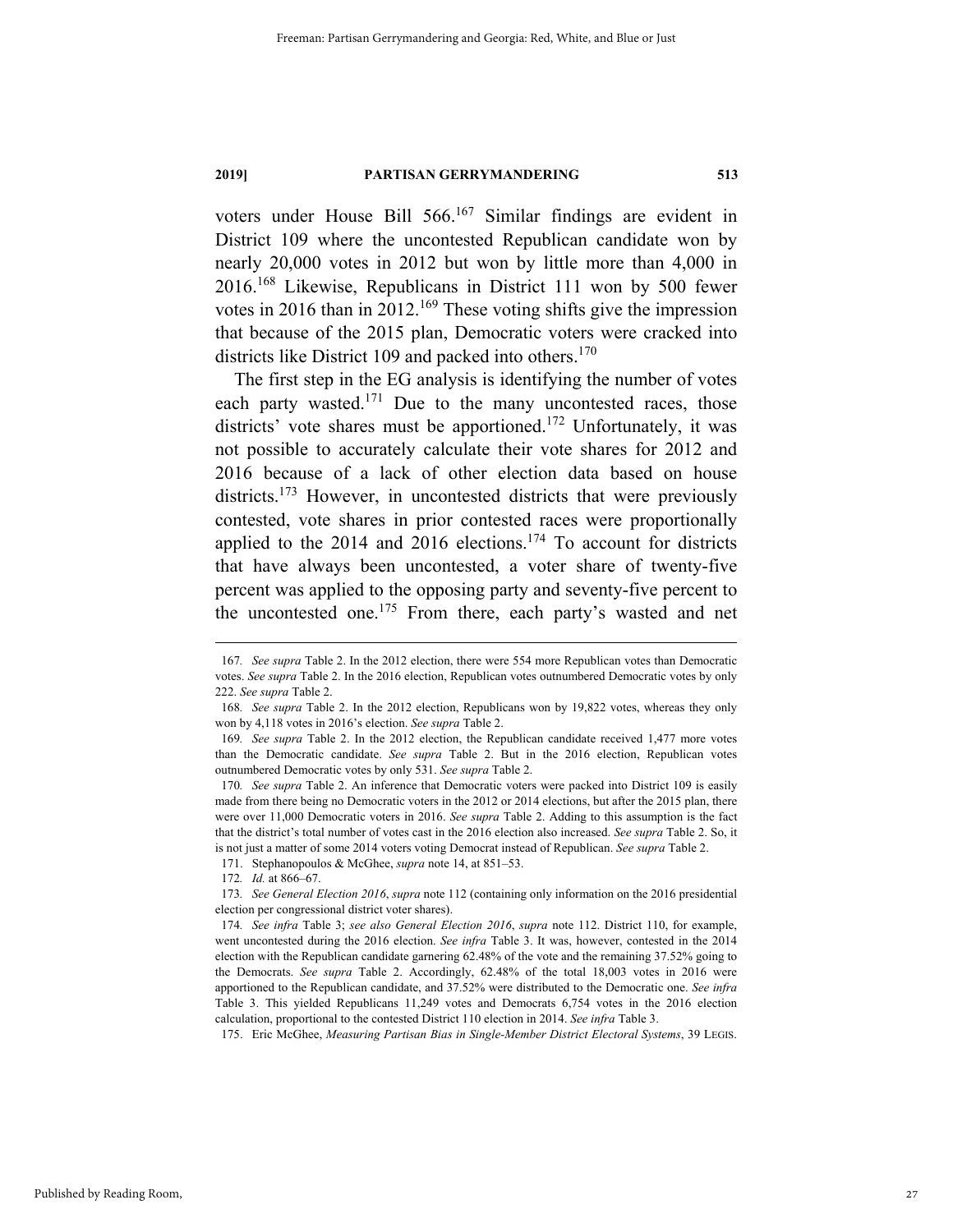wasted votes were calculated.<sup>176</sup> Dividing the total net wasted votes by the total votes cast results in an EG of 6.345% in the 2012 election, 9.559% in 2014, and, in 2016, 13.515% under House Bill 566.177

STUD. Q. 55, 66 n.5 (2014) (using a "default setting for uncontested races, which assigns uncontested Republicans a vote share of 0.25 and uncontested Democrats a vote share of 0.75"); *see also infra* Table 3. Because it has never been contested, District 27 illustrates this default allotment. *See infra* Table 3. When the 19,469 total Republican votes in District 27's 2016 election are multiplied by seventy-five percent, 14,602 votes are dispensed to the Republican candidate, and the remaining 4,867, or twentyfive percent, are given to the Democrats. *See infra* Table 3. This method's inaccuracy becomes obvious when the net wasted votes are calculated because it always produces one net wasted vote for the losing party. *See infra* Table 3.

<sup>176</sup>*. See infra* Table 3; *infra* Table 4; *infra* Table 5. Again, wasted votes are those votes for a winning candidate beyond that which is needed to secure a win and all votes for a losing candidate. Stephanopoulos & McGhee, *supra* note 14, at 851. For instance, the number of votes a nominee needs to win District 105 is 12,301—half of the 24,600 total votes in that district plus one. *See infra* Table 3. Thus, because the Republican candidate won with 12,411 votes, she wasted 110 votes. *See infra* Table 3. Conversely, the losing nominee for the Democratic Party wasted all 12,189 of her votes. *See infra*  Table 3. The net wasted votes in that district is then derived from the difference between each party's wasted votes, which 12,079 Democratic votes in District 105. *See infra* Table 3.

<sup>177</sup>*. See supra* Table 3 (47,180 ÷ (234,550 + 114,555) = .13515); *supra* Table 4 (20,469 ÷ (147,649 +  $66,475$  = .09559); *supra* Table 5 (19,636 ÷ (219,511 + 89,968) = .06345).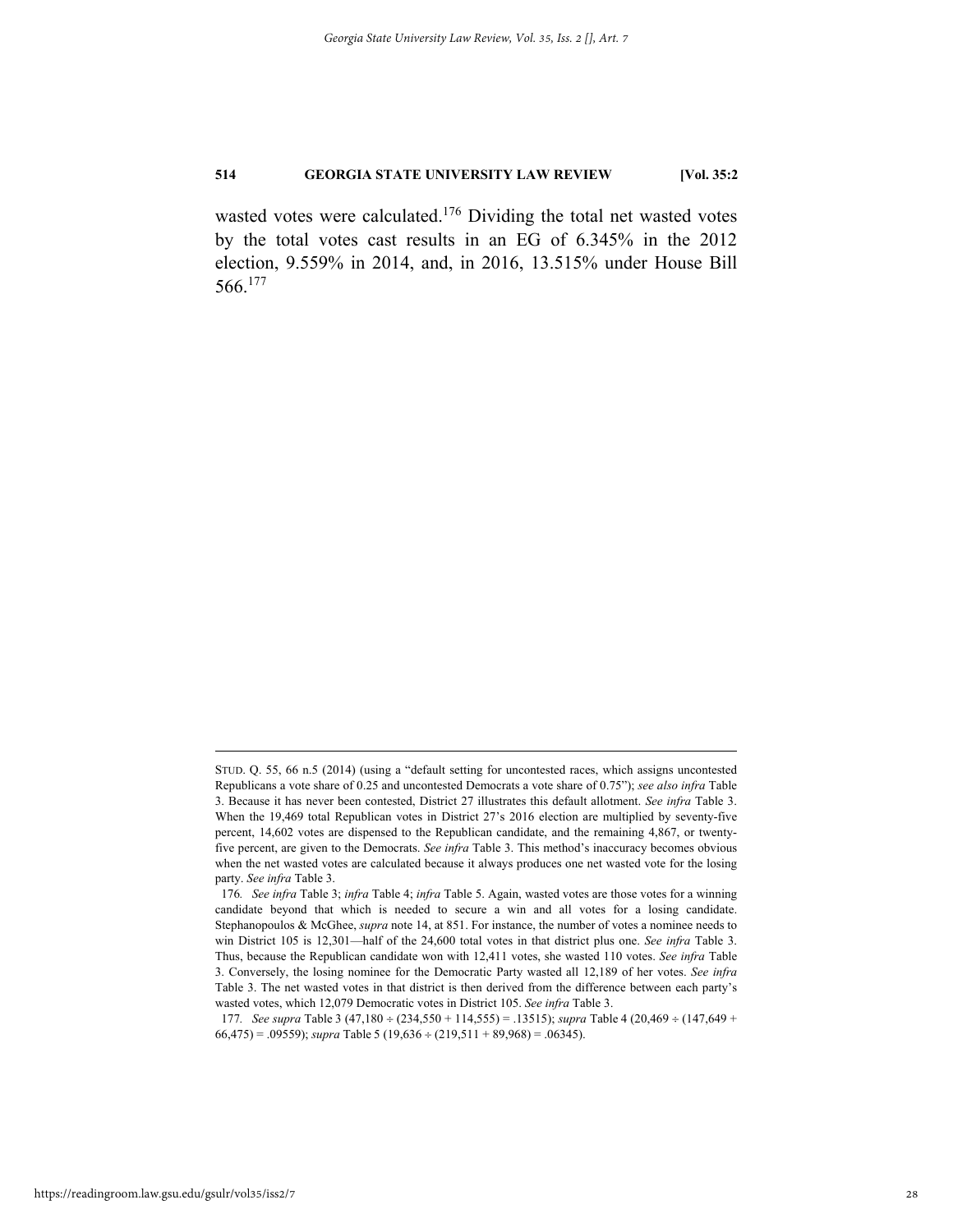|                 | <b>Apportioned</b> | <b>Apportioned</b> | <b>R</b> Wasted | <b>D</b> Wasted | <b>Net Wasted</b> |
|-----------------|--------------------|--------------------|-----------------|-----------------|-------------------|
| <b>District</b> | <b>R</b> Votes     | <b>D</b> Votes     | <b>Votes</b>    | <b>Votes</b>    | <b>Votes</b>      |
| 27              | 14,602             | 4,867              | 4,866           | 4,867           | $1\,D$            |
| 30              | 15,115             | 5,302              | 4,905           | 5,302           | 397 D             |
| 33              | 14,393             | 4,798              | 4,797           | 4,798           | 1 <sub>D</sub>    |
| 59              | 5,069              | 15,207             | 5,069           | 5,068           | 1R                |
| 60              | 1,443              | 15,824             | 1,443           | 7,189           | 5,746 D           |
| 73              | 15,661             | 8,610              | 3,524           | 8,610           | 5,086 D           |
| 104             | 14,832             | 4,944              | 4,943           | 4,944           | 1 <sub>D</sub>    |
| 105             | 12,411             | 12,189             | 110             | 12,189          | 12,079 D          |
| 109             | 15,507             | 11,389             | 2,058           | 11,389          | 9,331 D           |
| 110             | 11,248             | 6,755              | 2,245           | 6,755           | 4,510 D           |
| 111             | 14,488             | 13,542             | 472             | 13,542          | 13,070 D          |
| 121             | 15,437             | 5,146              | 5,145           | 5,146           | 1 <sub>D</sub>    |
| 130             | 12,491             | 4,164              | 4,163           | 4,164           | 1 <sub>D</sub>    |
| 165             | 4,549              | 13,648             | 4,549           | 4,548           | 1R                |
| 166             | 19,691             | 6,564              | 6,563           | 6,564           | 1 <sub>D</sub>    |
| 176             | 11,168             | 3,723              | 3,722           | 3,723           | 1 <sub>D</sub>    |
| 177             | 5,104              | 9,226              | 5,104           | 2,060           | 3,044 R           |
|                 |                    |                    |                 | <b>TOTAL</b>    | 47,180 D          |

# *Table 3. Wasted Votes in the 2016 Election*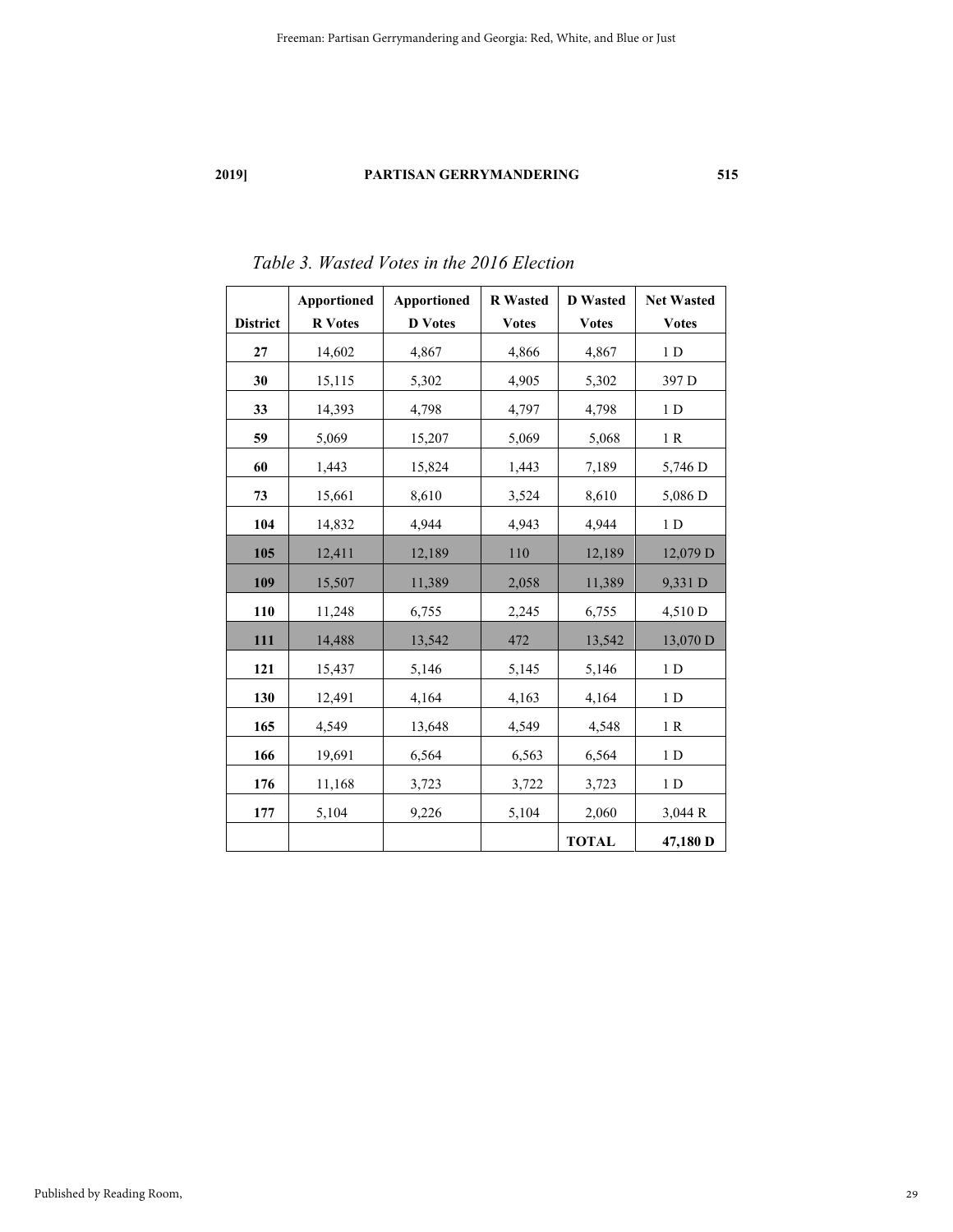|                 | <b>Apportioned</b> | <b>Apportioned</b> | <b>R</b> Wasted | <b>D</b> Wasted | <b>Net Wasted</b> |
|-----------------|--------------------|--------------------|-----------------|-----------------|-------------------|
| <b>District</b> | <b>R</b> Votes     | <b>D</b> Votes     | <b>Votes</b>    | <b>Votes</b>    | <b>Votes</b>      |
| 27              | 9,514              | 3,171              | 3,170           | 3,171           | 1 <sub>D</sub>    |
| 30              | 8,345              | 2,782              | 2,781           | 2,782           | 1 <sub>D</sub>    |
| 33              | 8,671              | 3,427              | 2,621           | 3,427           | 806 D             |
| 59              | 3,590              | 10,771             | 3,590           | 7,180           | 1R                |
| 60              | 2,130              | 6,390              | 2,130           | 2,129           | 1 R               |
| 73              | 10,138             | 5,290              | 2,423           | 5,290           | 2,867 D           |
| 104             | 9,850              | 3,283              | 3,282           | 3,283           | 1 <sub>D</sub>    |
| 105             | 7,497              | 6,708              | 393             | 6,708           | 6,315 D           |
| 109             | 10,572             | 3,524              | 3,523           | 3,524           | 1 <sub>D</sub>    |
| 110             | 9,063              | 5,442              | 1,809           | 5,442           | 3,633 D           |
| 111             | 9,540              | 8,416              | 561             | 8,416           | 7,855 D           |
| 121             | 9,011              | 3,004              | 3,003           | 3,004           | 1 <sub>D</sub>    |
| 130             | 8,295              | 2,765              | 2,764           | 2,765           | 1 <sub>D</sub>    |
| 165             | 2,789              | 8,367              | 2,789           | 2,788           | 1R                |
| 166             | 12,945             | 4,315              | 4,314           | 4,315           | $1\,D$            |
| 176             | 5,954              | 1,985              | 1,984           | 1,985           | 1 <sub>D</sub>    |
| 177             | 2,151              | 4,431              | 2,151           | 1,139           | 1,012 R           |
|                 |                    |                    |                 | <b>TOTAL</b>    | 20,469 D          |

# *Table 4. Wasted Votes in the 2014 Election*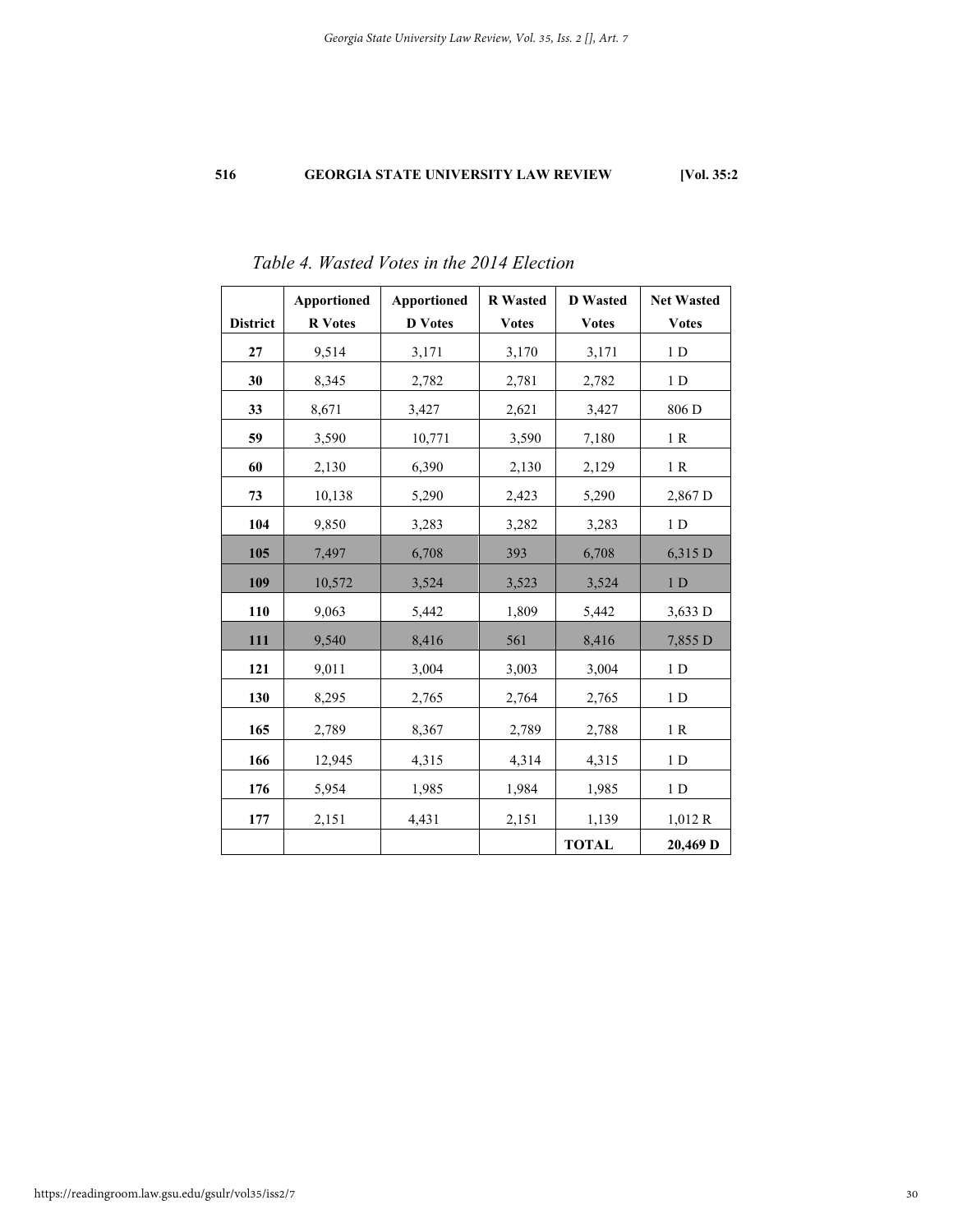|                 | <b>Apportioned</b> | <b>Apportioned</b> | <b>R</b> Wasted | <b>D</b> Wasted | <b>Net Wasted</b> |
|-----------------|--------------------|--------------------|-----------------|-----------------|-------------------|
| <b>District</b> | <b>R</b> Votes     | <b>D</b> Votes     | <b>Votes</b>    | <b>Votes</b>    | <b>Votes</b>      |
| 27              | 12,968             | 4,323              | 4,323           | 4,322           | 1 R               |
| 30              | 11,503             | 3,834              | 3,833           | 3,834           | 1 <sub>D</sub>    |
| 33              | 15,584             | 6,161              | 4,711           | 6,161           | 1,451 D           |
| 59              | 5,032              | 15,095             | 5,032           | 5,031           | 1R                |
| 60              | 3,344              | 10,031             | 3,344           | 3,343           | 1 R               |
| 73              | 14,222             | 4,741              | 4,740           | 4,741           | 1 <sub>D</sub>    |
| 104             | 13,700             | 4,567              | 4,566           | 4,567           | 1 <sub>D</sub>    |
| 105             | 10,561             | 10,007             | 276             | 10,007          | 9,731 D           |
| 109             | 14,867             | 4,956              | 4,955           | 4,956           | 1 <sub>D</sub>    |
| 110             | 12,274             | 4,091              | 4,090           | 4,091           | 1 <sub>D</sub>    |
| 111             | 13,172             | 11,695             | 738             | 11,695          | 10,958 D          |
| 121             | 13,138             | 4,379              | 4,378           | 4,379           | 1 <sub>D</sub>    |
| 130             | 10,215             | 3,405              | 3,404           | 3,405           | 1 <sub>D</sub>    |
| 165             | 4,402              | 13,205             | 4,402           | 4,401           | 1 R               |
| 166             | 18,031             | 6,010              | 6,009           | 6,010           | 1 <sub>D</sub>    |
| 176             | 10,226             | 3,409              | 3,408           | 3,409           | 1 <sub>D</sub>    |
| 177             | 5,338              | 10,998             | 5,338           | 2,829           | 2,509 R           |
|                 |                    |                    |                 | <b>TOTAL</b>    | 19,636 D          |

*Table 5. Wasted Votes in the 2012 Election* 

It is ultimately up to the courts and states to set thresholds beyond which an EG is unacceptable.<sup>178</sup> However, the EG in the 2016 election is far too high to fall within any acceptable threshold.179 This

 <sup>178.</sup> Stephanopoulos & McGhee, *supra* note 14, at 890–91.

<sup>179</sup>*. See id.* at 854. The EG in Georgia's 2016 election more than doubled the eight percent threshold suggested by Stephanopoulos and McGhee. *Id.*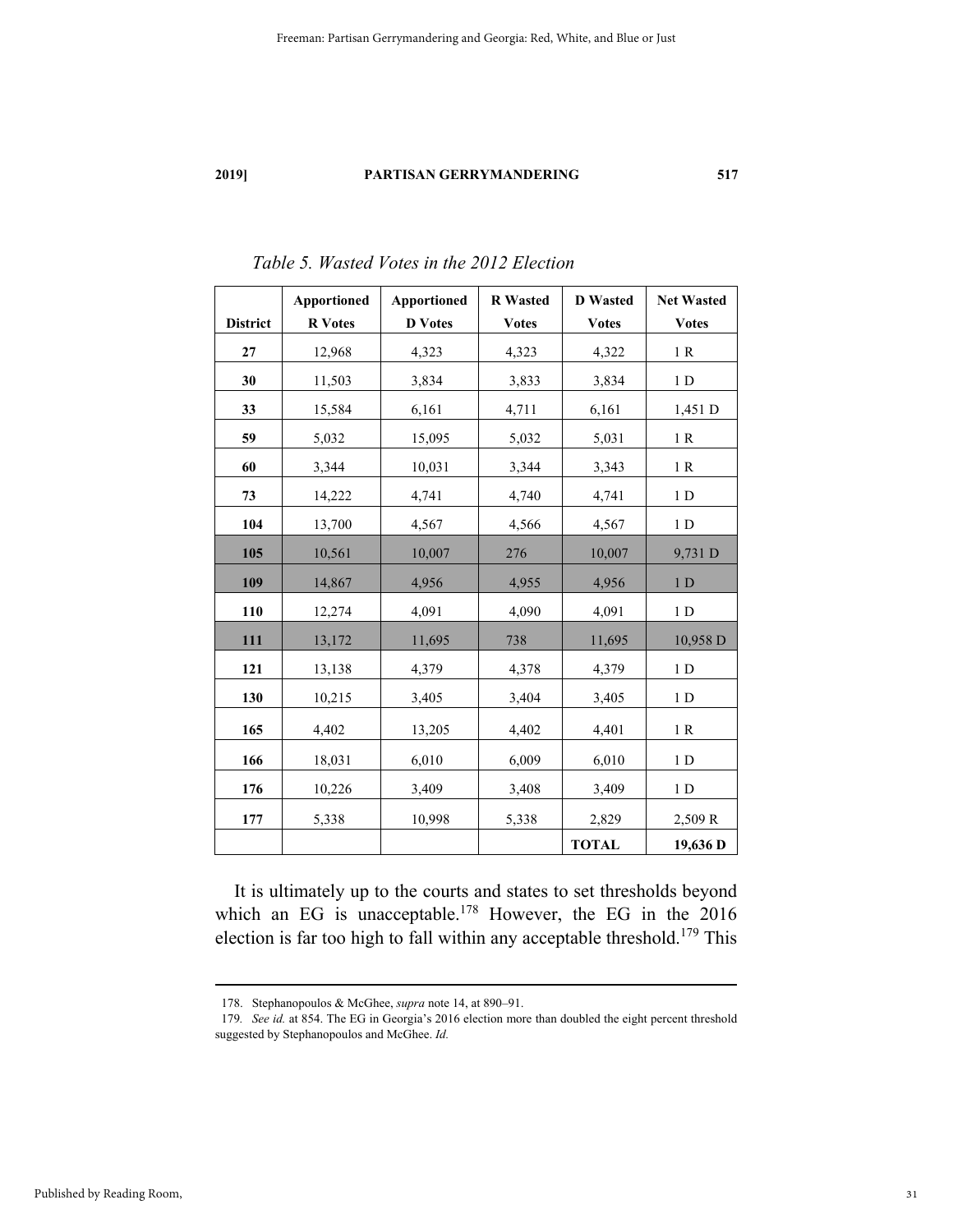EG is well above the eight percent threshold suggested by Stephanopoulos and McGhee<sup>180</sup> as well as the seven percent threshold argued for in *Whitford v. Gill*. 181 An EG of this magnitude demonstrates the discriminatory effect House Bill 566 has on Democratic voters by redrawing district lines to decrease their vote's impact and the efficiency with which their votes translate into seats.<sup>182</sup> In 2016, for example, Democrats received 44% of the vote in districts affected by House Bill 566, yet they won less than 25% of those seats.<sup>183</sup>

#### *3. Justification*

After showing discriminatory intent and effect, the burden shifts to the defendant to prove the effect is justified by legitimate legislative ends.184 Looking at traditional principles, almost all the districts that House Bill 566 manipulated more or less maintain a normal shape.<sup>185</sup> The exception is District 111, curving from Stockbridge down to the east and dipping in and out of different cities and neighborhoods coincidentally resembling a salamander.<sup>186</sup> However, even with this one questionable district, the plan was enacted largely along party lines, it generally preserved communities of interest, and it mostly respected political subdivisions.<sup>187</sup>

Another possible defense of the plan is Georgia's natural political geography. The state has never been one for political moderation.<sup>188</sup>

187*. See* GA. HOUSE DISTRICT MAP, *supra* note 185.

 <sup>180</sup>*. Id.*

 <sup>181.</sup> Whitford v. Gill, 218 F. Supp. 3d 837, 861 (W.D. Wis. 2016), *vacated*, 138 S. Ct. 1916 (2018).

<sup>182</sup>*. See supra* TABLE 3 (showing that although Democrats made up a little less than half the voting population, they secured less than a quarter of the total available seats).

<sup>183</sup>*. See supra* TABLE 2.

<sup>184</sup>*. See, e.g.*, *Whitford*, 218 F. Supp. 3d at 884.

 <sup>185.</sup> LEGIS. & CONG. REAPPORTIONMENT OFF., GA. HOUSE DISTRICT MAP (2015), http://www.legis.ga.gov/Joint/reapportionment/Documents/2015/House15-PACKET.pdf [https://perma.cc/97FV-5CJF].

<sup>186</sup>*. See Overview of State House District 111*, *Georgia*, STATISTICALATLAS.COM, https://statisticalatlas.com/state-lower-legislative-district/Georgia/State-House-District-111/Overview [https://perma.cc/N4V5-C8JC] (last visited Nov. 6, 2018) [hereinafter *District 111*].

<sup>188</sup>*. See* Stephanopoulos & McGhee, *supra* note 14, at 879–84 (showing that both Georgia's congressional and state house plans largely favored Democrats in the late twentieth century and currently favor Republicans).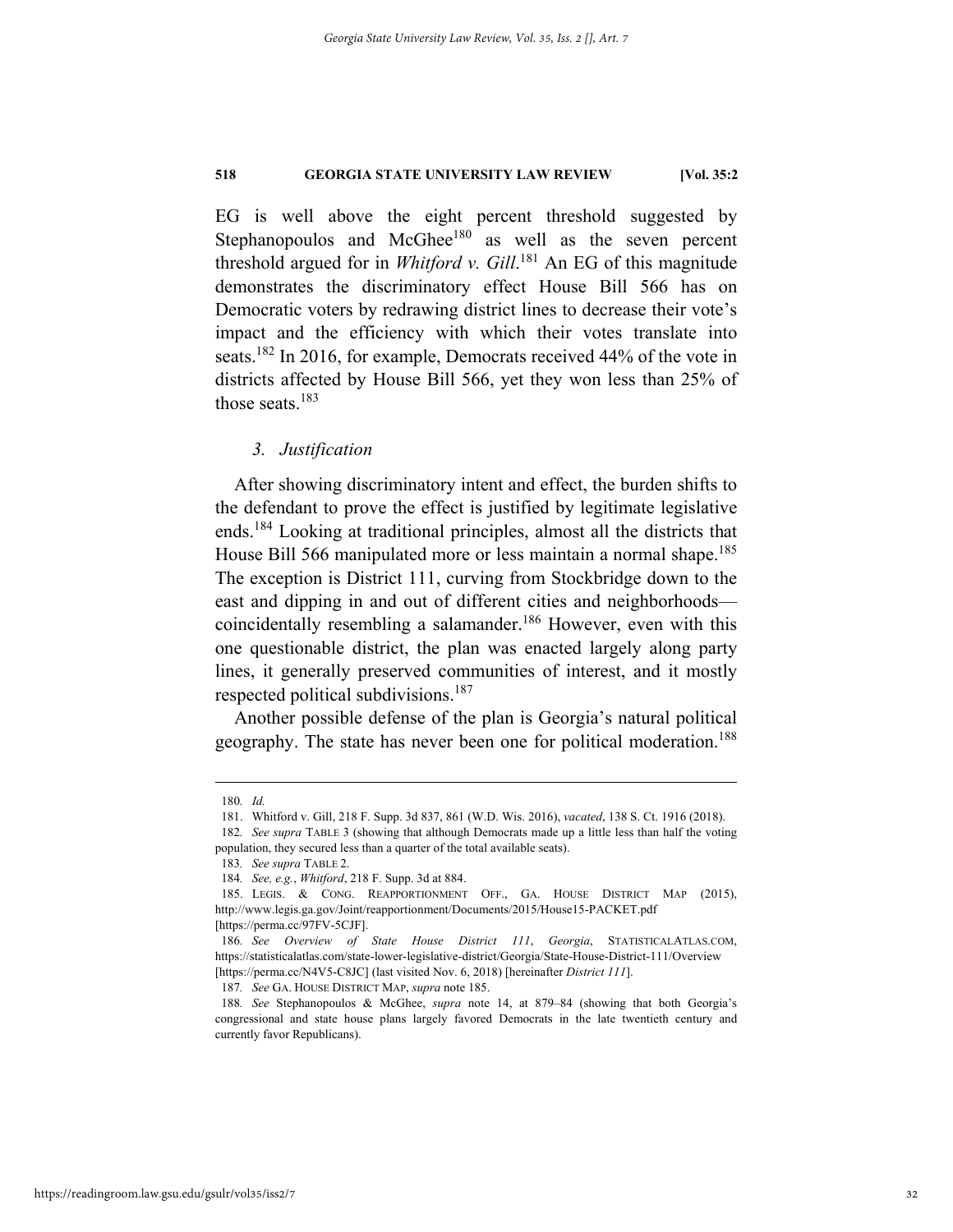Georgia currently boasts strong Republican support from everywhere but a few metropolitan areas, namely around metro Atlanta.<sup>189</sup> An easy contention is that Georgia naturally favors Republicans more than Democrats, no matter how districts are arranged.<sup>190</sup> However, as the plaintiffs argued in *Whitford v. Gill*, 191 a plausible counter is that even if Georgia is naturally pro-Republican, there is no evidence strong enough to account for the plan's large EG. The success of this counterargument hinges on other evidence supporting the plan's discriminatory intent and effect: evidence that is currently unavailable.

It is also important to remember that adherence to traditional districting criteria does not necessarily ensure a plan's constitutionality.<sup>192</sup> Further proof, such as evidence that this plan has the least partisan bias of other considered plans or evidence that the plan is necessary to account for large population shifts among the affected districts, is required to justify the Bill's effects.

Based on this analysis, Georgia House Bill 566's redistricting plan meets all required elements of the standard and violates Georgia Democratic voters' rights afforded under the Constitution. It is, therefore, necessary to find a solution to this problem.

#### *III. Proposal*

The solution to Georgia's excessively gerrymandered districts is simple enough in theory: the state legislature needs to adopt a new plan that is less skewed toward one party.<sup>193</sup> This plan does not need

 <sup>189</sup>*. See 2016 Georgia Presidential Election Results*, POLITICO, http://www.politico.com/2016 election/results/map/president/georgia/ [https://perma.cc/Y94V-SLU2] (last visited Nov. 6, 2018).

<sup>190</sup>*. See* Ga. State Conference of the NAACP v. Georgia, 269 F. Supp. 3d 1266, 1282 (N.D. Ga. 2017); *see also* Whitford v. Gill, 218 F. Supp. 3d 837, 912 (W.D. Wis. 2016), *vacated*, 138 S. Ct. 1916 (2018) ("The defendants' primary argument is that Wisconsin's political geography naturally favors Republicans because Democratic voters reside in more geographically concentrated areas, particularly in urban centers like Milwaukee and Madison.").

<sup>191</sup>*. Whitford*, 218 F. Supp. 3d at 884, 912.

<sup>192</sup>*. Id.* at 888, 912 (recognizing that "compliance with traditional districting principles [does not] necessarily create[] a constitutional 'safe harbor' for state legislatures").

<sup>193</sup>*. See id.* at 911–12 (arguing that alternative maps created by legislature will "achieve[] the legislature's valid districting goals while generating a substantially smaller partisan advantage" than Act 43).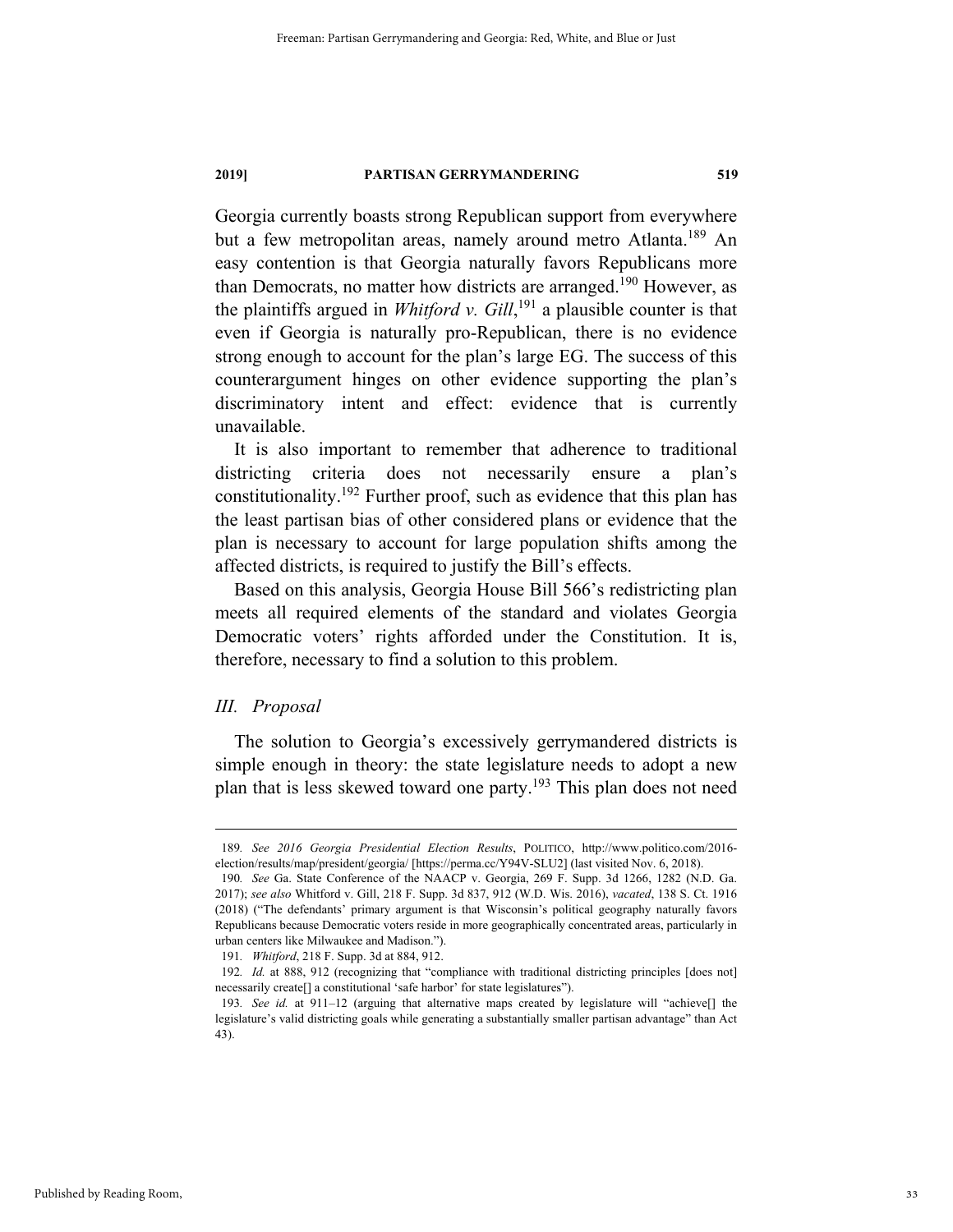to overcompensate by giving the Democratic Party an unequal political advantage, nor does it need to result in complete partisan fairness. In fact, it ought not do either because, as discussed earlier,  $194$  a one-to-one voting ratio is not constitutionally required and would be hard, if not impossible, to achieve.<sup>195</sup> Instead, the controlling party can still experience some advantage over the other party, but the state legislature should minimize this advantage as much as possible to reduce the ineffectiveness of the minority party's voting power.196 Though simple in theory, the solution's implementation, without judicial intervention, may prove more challenging. $197$ 

#### *A. The Trouble with Judicial Remedies*

The current solution to a plan that infringes on citizens' voting rights is to resolve it in court.<sup>198</sup> This is a viable option of last resort, and it has never succeeded and cannot do so without both parties expending substantial time and effort in litigation.<sup>199</sup> Nevertheless, if a discriminated party does make a successful claim against an ultimately unconstitutional Georgia plan, the appropriate remedy is for the court to enter an injunction barring the use of the plan in future elections.200 The burden of creating a remedial districting plan, however, will still rest on Georgia's legislature, and the legislature must have a reasonable opportunity to adopt a constitutional plan.<sup>201</sup>

 <sup>194</sup>*. See supra* Part I.

<sup>195</sup>*. See* Davis v. Bandemer, 478 U.S. 109, 131 (1986) (finding that statewide votes in proportion to statewide representation is not required by the Constitution).

<sup>196</sup>*. Whitford*, 218 F. Supp. 3d at 911–12.

<sup>197</sup>*. See* Vieth v. Jubelirer, 541 U.S. 267, 306 (2004) (Kennedy, J., concurring). Justice Kennedy agreed that "[a] decision ordering the correction of all election district lines drawn for partisan reasons would commit federal and state courts to unprecedented intervention in the American political process." *Id.* 

<sup>198</sup>*. See* Whitford v. Gill, No. 15-cv-421-bbc, 2017 U.S. Dist. LEXIS 11380, at \*2 (W.D. Wis. Jan. 27, 2017).

<sup>199</sup>*. E.g.*, Ga. State Conference of the NAACP v. Georgia, 269 F. Supp. 3d 1266, 1283 (N.D. Ga. 2017) ("The Supreme Court's jurisprudence on partisan gerrymandering teaches us that the Court could rule in a variety of different ways on [gerrymandering] issues . . . including not ruling on them at all.").

<sup>200</sup>*. Whitford*, 2017 U.S. Dist. LEXIS 11380, at \*2 ("The parties agree that the appropriate remedy in this case is to enter an injunction prohibiting the use of Act 43's districting plan in future elections."). 201*. Id.* at \*2–3.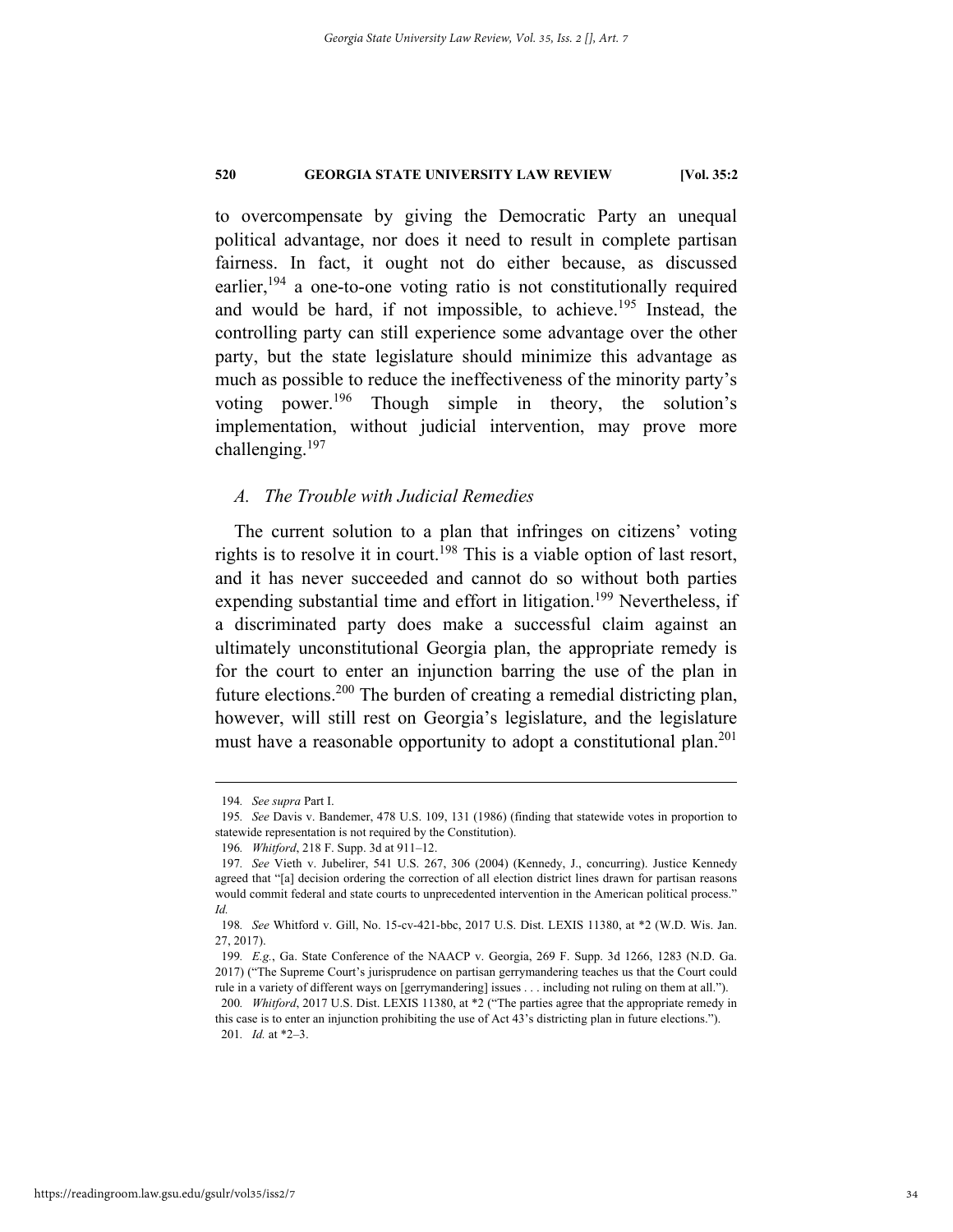The courts are not an effective enough body to devise a state district plan, not only because of constitutional fears of breaching separation of powers principles but also because the state is a better institution for "reconcil[ing] traditional state policies within the constitutionally mandated framework of substantial population equality."<sup>202</sup> No entity other than Georgia's legislature knows better the unique characteristics and underpinnings of Georgia's population.<sup>203</sup> Thus, the legislature also knows how best to cater to those qualities while conforming to constitutional voting standards.

Unlike plans enacted by the state legislature on its own accord, instances where courts force a plan on the state risk excessive judicial intervention that disrupts the state's legislative process.<sup>204</sup> Opponents of the EG warn that if the judiciary is left responsible for correcting all unconstitutional districting plans, the standard will open courts to a tremendous volume of gerrymandering claims, clogging up courts with meritless suits and making the judicial system ineffective.<sup>205</sup>

However, these fears are misplaced. Upholding the Constitution and enforcing violations of it cannot be weighed against the inconvenience of doing so. $206$  Although the states have power over their own interests, this power does not insulate them when used to "circumvent<sup>[]</sup> a federally protected right."<sup>207</sup> The emergence of a manageable standard like the one in *Whitford v. Gill* also reduces the complexity of litigating and deciding gerrymandering cases, imposing less burdens on courts than past gerrymandering cases.<sup>208</sup>

 <sup>202</sup>*. Id.* at \*4 (quoting Gorin v. Karpan, 755 F. Supp. 1430, 1445–46 (D. Wyo. 1991)) ("This very basic principle is grounded not only on the constitutional limitations of federal authority but also on the practical reality that it is the state legislature, not the federal court, that is 'the best institution "to identify and then reconcile traditional state policies within the constitutionally mandated framework of substantial population equality.""").

<sup>203</sup>*. Id.* 

 <sup>204.</sup> Brief for Appellants, *supra* note 148, at 2 ("Whenever a politically minded body draws electoral boundaries . . . any displeased voter in the State (even one living in a district not altered by the new map) can file a lawsuit in federal court seeking invalidation of the entire map.").

<sup>205</sup>*. Id.* at 2. Under the EG, "one out of every three legislative maps over the last [forty-five] years would have had too much partisan effect." *Id.* at 3 (emphasis omitted).

 <sup>206.</sup> Reynolds v. Sims, 377 U.S. 533, 566 (1964).

<sup>207</sup>*. Id.*

 <sup>208.</sup> G. Michael Parsons, *The Institutional Case for Partisan Gerrymandering Claims*, 2017 CARDOZO L. REV. DE NOVO 155, 157 (2017).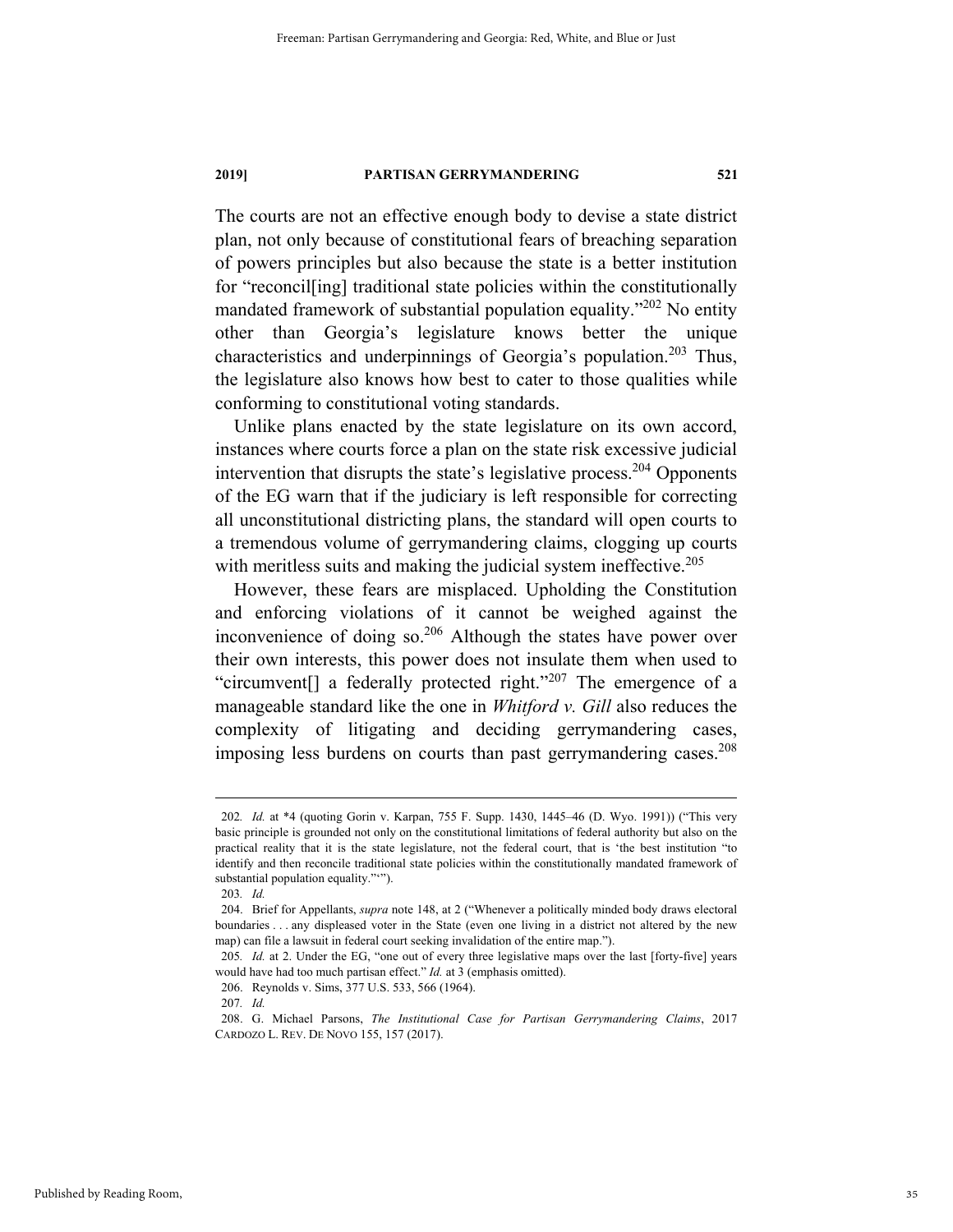Furthermore, though state legislators may instinctively want to nudge district lines one way or the other to better serve their own party, not every instance of this will result in court action.

In addition to certain levels of partisanship being common and almost unavoidable in districting maps, potential plaintiffs will find it hard to establish the legislators' discriminatory intent if the map only makes minor changes to district lines.<sup>209</sup> Similarly, proving such a plan's discriminatory effect will be equally challenging because it is likely too minute to account for any substantial diminishment in voting power.<sup>210</sup> It is important to reiterate that it should not be the courts' primary responsibility to determine when a plan is unconstitutional. While established redistricting standards make judicial intervention easier, it is the state's responsibility to implement a plan that does not require judicial oversight.

#### *B. A Legislative Solution*

With the clear limits imposed on partisan gerrymandering by the intent-and-effect standard, the first line of defense in protecting constitutional voting rights rests with individual state legislatures. $^{211}$ The power to enact redistricting plans undisputedly belongs to the states, and, in light of the current legal tests for determining unconstitutionally gerrymandered districts, it is the states' prerogative to pass plans that will result in the least amount of political and judicial resistance.<sup>212</sup> Therefore, enacting district maps that are constitutional to begin with will avoid future costs of litigation and public backlash resulting from constitutional issues. $213$ 

In Georgia's situation, a legislative solution would call for the immediate passage of a new district map that will correct the lines drawn by House Bill 566. Though difficult, it is possible for a new

 <sup>209.</sup> Vieth v. Jubelirer, 541 U.S. 267, 332 (2004) (Stevens, J., dissenting) ("[P]olitical considerations may properly influence the decisions of our elected officials."); Parsons, *supra* note 208, at 176.

 <sup>210.</sup> Parsons, *supra* note 208, at 176.

 <sup>211.</sup> Whitford v. Gill, 218 F. Supp. 3d 837, 884, 928 (W.D. Wis. 2016), *vacated*, 138 S. Ct. 1916 (2018)

 <sup>212.</sup> U.S. CONST. art. I, § 2, cl. 3; *see Whitford*, 218 F. Supp. 3d at 883–84.

<sup>213</sup>*. See* Weiss, *supra* note 10, at 696.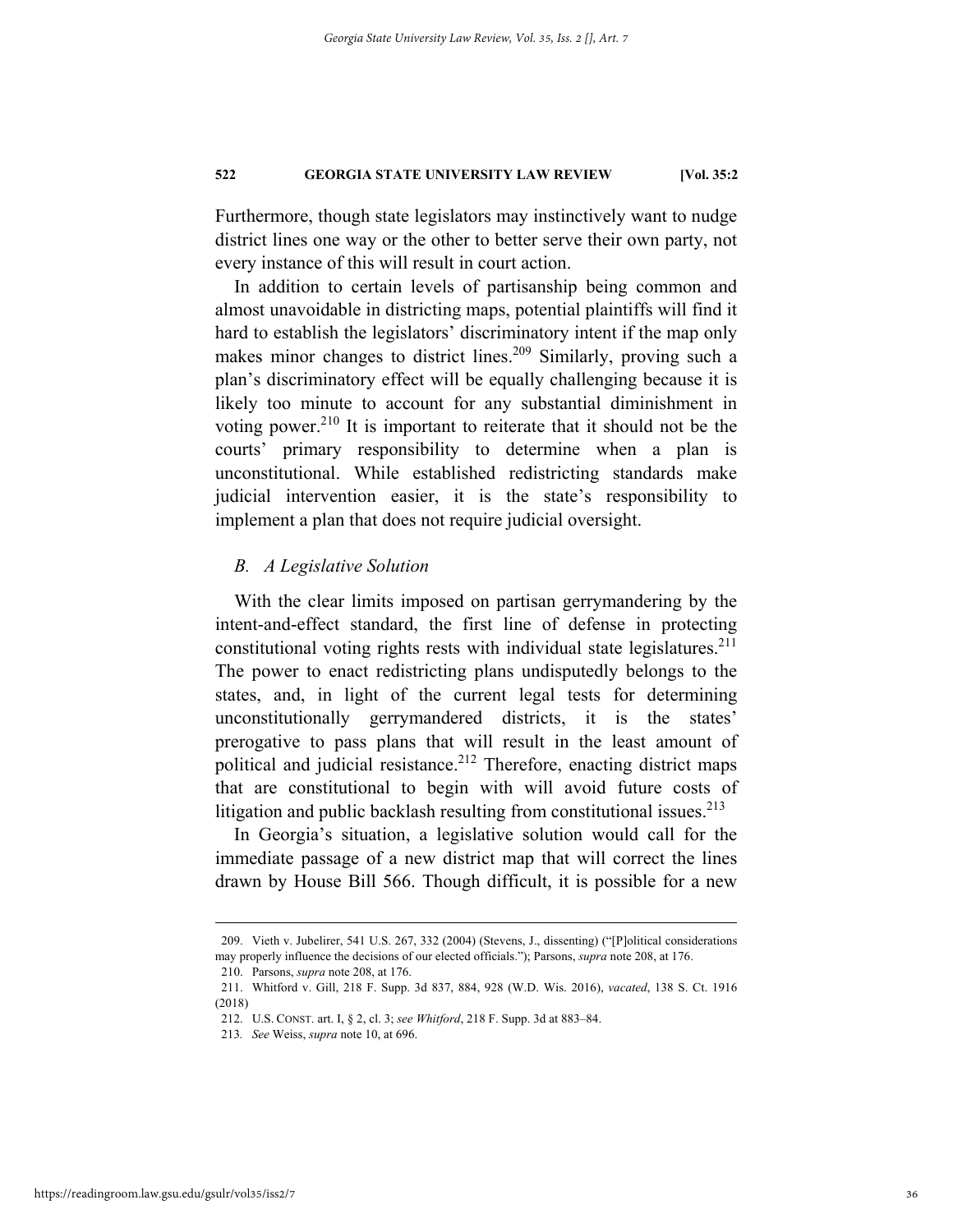plan to have a statewide view and ensure all 180 of Georgia's house districts conform to the standards set out above, as well as the Supreme Court's decision in *Gill v. Whitford*.<sup>214</sup> In fact, Georgia and every other state will have to enact such a map with the 2020 census approaching.<sup>215</sup> In the interim, however, the more pertinent issues a new plan must address are the seventeen districts affected by House Bill 566 and Districts 105 and 111 in particular.<sup>216</sup>

The first step in rectifying Georgia's district lines is to have a more inclusive drafting process. Conducting secret drafting meetings and omitting entire political parties from those meetings will likely result in maps drawn that heavily disfavor the excluded party and will also add to the appearance of discriminatory intent if the map is challenged.217 If Democratic representatives—the party excluded from drafting meetings for House Bill  $566^{218}$ —are included in the drafting process, the resulting map may not give each party equal representational power, but it will yield districts that lean more toward political fairness compared to one created wholly by Republicans.219 Similarly, more political fairness will likely result if all Georgia residents are also allowed to publicly comment on the proposed plan prior to its enactment and if those comments are seriously considered rather than ignored.<sup>220</sup> If political fairness concerns are addressed and resolved before a plan leaves the drafting room, public outrage, like what followed the proposed redistricting plan in 2017, would be eliminated. $^{221}$ 

 <sup>214.</sup> Brief of Amici Curiae Judicial Watch, *supra* note 122, at \*17–18.

 <sup>215.</sup> Parsons, *supra* note 208, at 176.

 <sup>216.</sup> H.B. 566, 153rd Gen. Assemb., Reg. Sess. (Ga. 2015).

 <sup>217.</sup> Ga. State Conference of the NAACP v. Georgia, 269 F. Supp. 3d 1266, 1271 (N.D. Ga. filed Aug. 25, 2017); *Whitford*, 218 F. Supp. 3d 894.

<sup>218</sup>*. NAACP*, 269 F. Supp. 3d at 1271.

<sup>219</sup>*. Cf.* Stephanopoulos & McGhee, *supra* note 14, at 865. While discussing the problem faced in apportioning voter share in uncontested races, Stephanopoulos and McGhee point at the only certainties in that scenario is that those races' "outcome[s] would have been different had [they] been contested." *Id.* 

<sup>220</sup>*. Cf. NAACP*, 269 F. Supp. 3d at 1271. "[M]inority residents of Georgia were denied any opportunity for public comment on the measure" that is the subject of the suit. *Id.* 

<sup>221</sup>*. See, e.g.*, Aaron Gould Sheinin, *Democrats Cry Foul as House Republicans Redraw District Lines*, ATLANTA J.-CONST. (Mar. 3, 2017, 6:49 PM), http://www.myajc.com/news/state—regionalgovt—politics/democrats-cry-foul-house-republicans-redraw-district-

lines/sOOXVi3vMCWJCB7gpAntTN/ [https://perma.cc/3JGX-C5WR]; Torpy, *supra* note 18.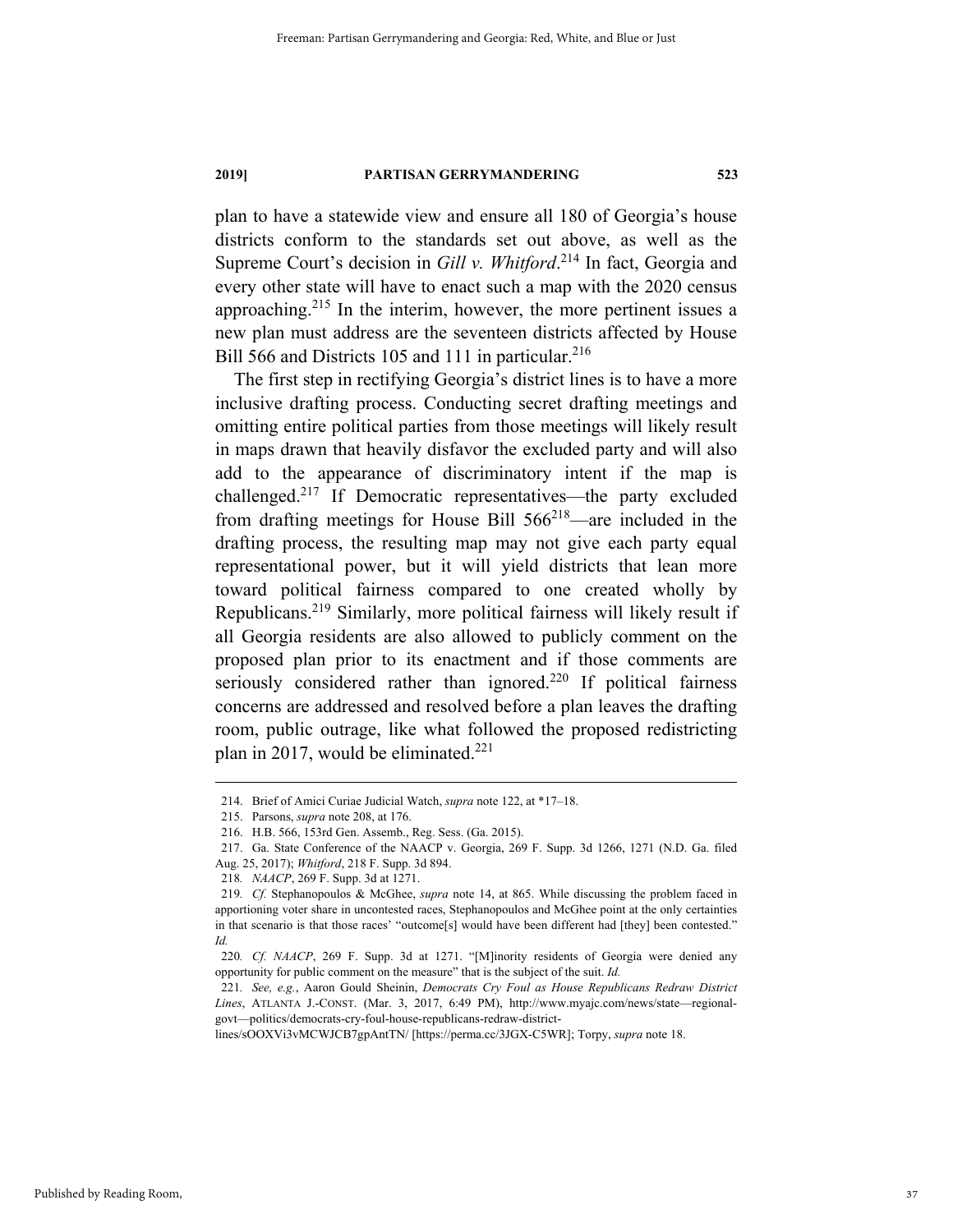Legislative mapmakers also need to work alongside statistical experts during the drafting process. Together, they will create many different district maps that compose a spectrum of partisanship ranging from ones heavily in favor of Republicans to those that greatly advantage Democrats.<sup>222</sup> As part of developing this partisanship range, legislators must vary each map's EG, shape, compactness, divisions of political neighborhoods, and other "traditional" factors.<sup>223</sup>

On the other hand, Georgia should not set the EG's constitutionality threshold at the eight percent limit suggested by Stephanopoulos and McGhee.<sup>224</sup> Rather, Georgia legislators must use their discretion in adopting a precise threshold mainly due to the state's history of single-party dominance and profound political geography that favors one party over the other.225 For example, in the 1970s and 1980s, the EGs of Georgia's state house plans were the most pro-Democratic not just of any state in the south, which was predominately inclined toward Democrats, but of any state in the nation.226 During this period, Georgia's EGs consistently exceeded the eight percent threshold, landing instead in the fourteen to sixteen percent range.<sup>227</sup> Since 1980, each successive Georgia plan has reflected a stronger Republican preference, eventually shifting to a Republican EG greater than six percent in 2012.<sup>228</sup> Averaging some of the highest EGs on both ends of the spectrum, Georgia's threshold ought to be raised to ten percent to account for the state's trend in extreme political favoritism. This specific threshold number is, of course, merely a suggestion. Georgia's legislature is free to follow

 <sup>222</sup>*. See* Stephanopoulos & McGhee, *supra* note 14, at 889–90.

 <sup>223.</sup> Vieth v. Jubelirer, 541 U.S. 267, 347–50 (2004) (Souter, J., dissenting).

 <sup>224.</sup> Stephanopoulos & McGhee, *supra* note 14, at 888.

<sup>225</sup>*. See id.* at 879–84.

<sup>226</sup>*. See id.* at 882–84. Georgia's state house plans in the 1970s were some of the most pro-Democratic EGs, second only to South Carolina, and, throughout the 1980s, they exhibited the most pro-Democratic EGs of any state. *Id.*

<sup>227</sup>*. See id.* at 883–84, 889.

<sup>228</sup>*. Id.* at 882–83 (showing that each successive decennial districting plan since the 1980s has trended towards higher Republican EGs). *See supra* TABLE 5 (showing the EG under the 2012 plan to be 6.345%).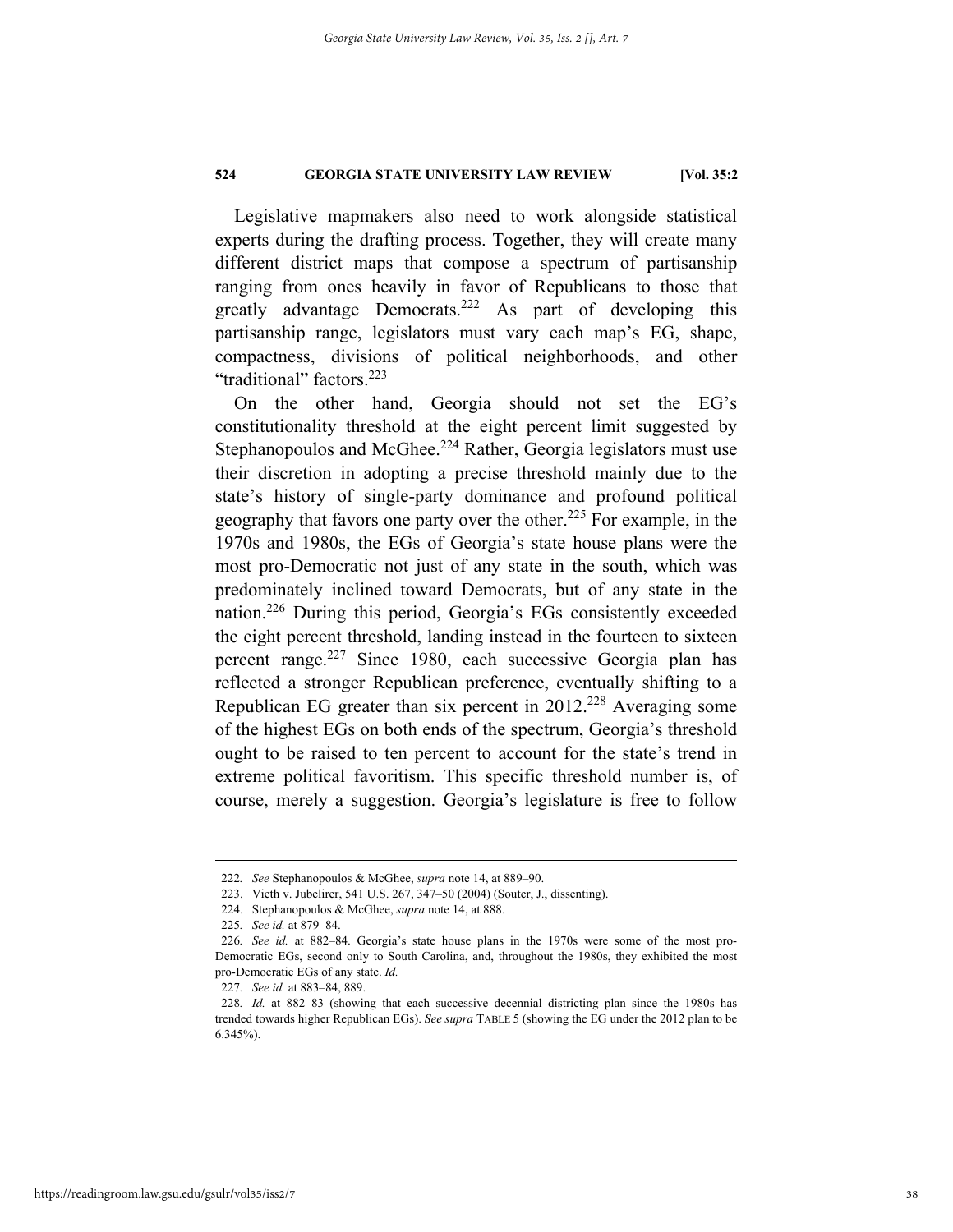any limit it wishes, so long as it is reasonable and does not conflict with any threshold imposed by the Supreme Court.<sup>229</sup>

Mapmakers must also avoid creating districts that are facially susceptible to unconstitutional gerrymandering claims. Unlike the revised District 111 under House Bill 566—the district most facially gerrymandered—districts devised under this revamped drafting process should maintain boundaries that are not highly unusual in shape and should not cut across political neighborhoods and towns.<sup>230</sup> A good example of this are the districts created in and around Atlanta. In counties like Fulton, DeKalb, Henry, and Clayton, residents predominately vote for Democrats.<sup>231</sup> Accordingly, house lines must largely stick to pre-established borders and avoid mixing Democratic metro areas with more Republican suburbs<sup>232</sup> to decrease the likelihood of packing and cracking. Although this method is similar to the one used in drafting Wisconsin's Act 43, the difference is that both parties will participate in drafting so that, unlike Act 43, the map ultimately enacted will be more politically competitive and give a significantly smaller partisan advantage to one party.<sup>233</sup>

Conforming to drafting guidelines like these promotes political transparency and fairness that does not necessitate one political party completely ceding to the other, but instead gives Georgia legislators "a comprehensible field map to stay *out* of court."234 A renewed drafting process will also eliminate legislators' focus on creating districts that secure their re-elections, thus allowing their concerns to shift to issues of preserving communities that actually share political interests, as well as achieving districts that best maximize

 <sup>229</sup>*. See* Stephanopoulos & McGhee, *supra* note 14, at 890–91.

<sup>230</sup>*. See also* Whitford v. Gill, 218 F. Supp. 3d 837, 888, 912 (W.D. Wis. 2016) , *vacated*, 138 S. Ct. 1916 (2018). For a better visual of the unusual and salamander-like shape of District 111, *see District 111*, *supra* note 186.

<sup>231</sup>*. 2016 Georgia Presidential Election Results*, *supra* note 189.

<sup>232</sup>*. See General Election 2016*, *supra* note 112; *General Election 2014*, *supra* note 161; *General Election 2012*, *supra* note 161. Election data show that democratic candidates in districts surrounding metro-Atlanta historically run unopposed and that republican candidates in suburbs like Alpharetta are similarly uncontested. *General Election 2016*, *supra* note 112; *General Election 2014*, *supra* note 161; *General Election 2012*, *supra* note 161.

<sup>233</sup>*. Whitford*, 218 F. Supp. 3d at 911–12.

 <sup>234.</sup> Parsons, *supra* note 208, at 177.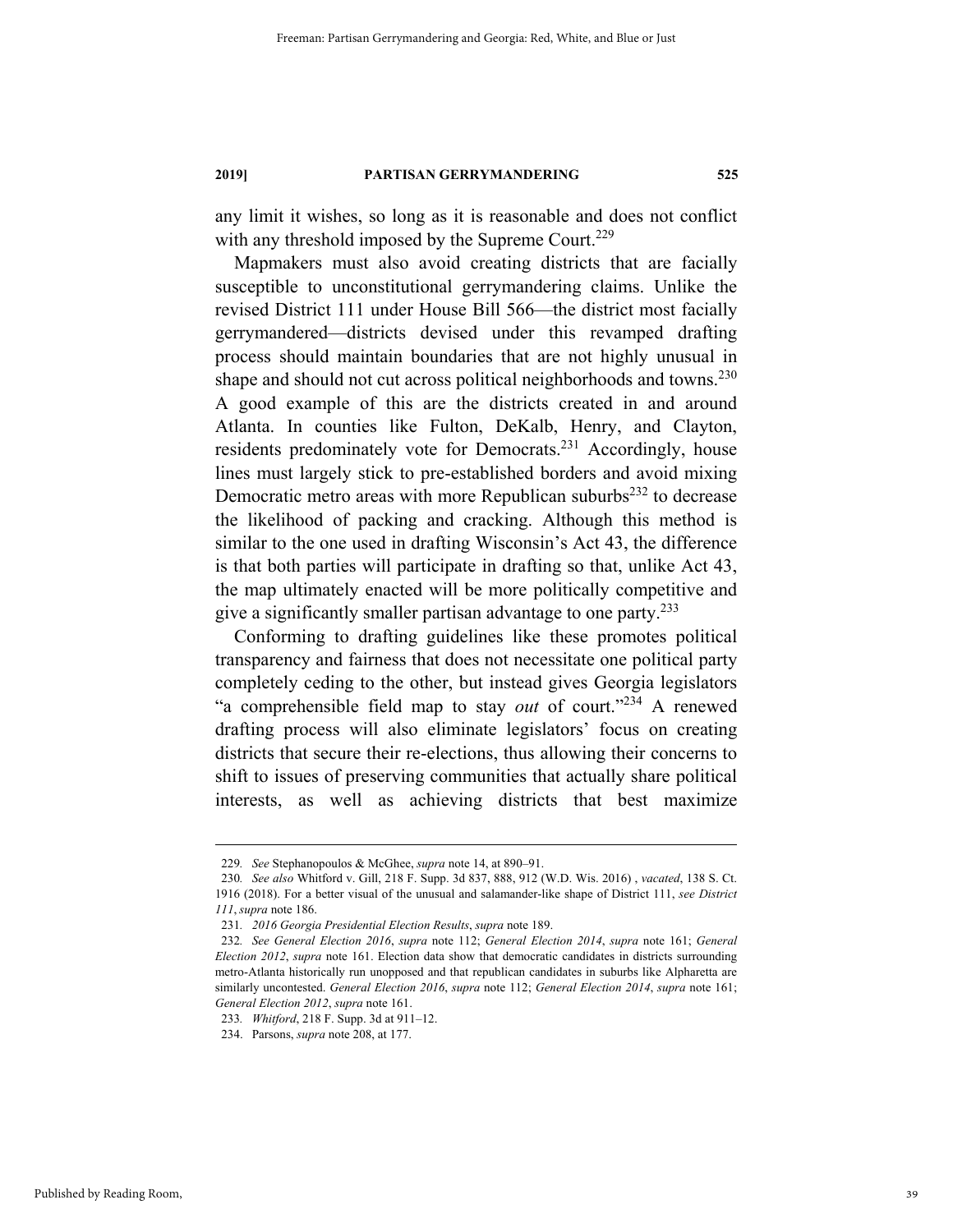communities' political influence.<sup>235</sup> The Georgia legislature should adopt internal procedures like the ones suggested here that ensure substantial partisan advantage is not a factor in district mapmaking.

#### **CONCLUSION**

Excessive partisan gerrymandering is increasingly more prominent in state redistricting plans. Legislators have abused their majority control of state governments to the point where citizens' constitutional voting rights are infringed and severely handicapped by plans that discriminate against voters because of political affiliations.<sup>236</sup> Though a certain level of partisan gerrymandering is tolerable and unavoidable, the extent to which it is involved in current political processes ignores basic constitutional rights. 237 After decades of the Supreme Court rejecting unconstitutional gerrymandering claims, a justiciable standard has emerged with the Efficiency Gap.<sup>238</sup> This half-political, half-statistical measure works in conjunction with a three-step standard: evidence of a plan's discriminatory intent, effect, and lack of justification.<sup>239</sup> The result is a legal test that determines when a plan is unconstitutional and also addresses the Supreme Court's concerns with past tests.<sup>240</sup>

Applying this test, Georgia's 2015 redistricting plan is likely unconstitutional. This results from the Republican-controlled legislature's intent to weaken Democratic voting powers and an Efficiency Gap so high it nearly doubles the threshold proposed by the measure's creators. Additionally, unusual districts that splice political communities and a lack of legitimate legislative justification in designing these districts also contribute to the plan's unconstitutionality. However, Georgia can take steps to prevent this

 <sup>235</sup>*. Id.*

<sup>236</sup>*. See* Ga. State Conference of the NAACP v. Georgia, 269 F. Supp. 3d 1266, 1271 (N.D. Ga. filed Aug. 25, 2017); *Whitford*, 218 F. Supp. 3d at 898–99.

 <sup>237.</sup> Parsons, *supra* note 208, at 176.

<sup>238</sup>*. See, e.g.*, League of United Latin Am. Citizens v. Perry, 548 U.S. 399, 399 (2006); Vieth v. Jubelirer, 541 U.S. 267, 287–88, 293 (2004); Davis v. Bandemer, 478 U.S. 109, 116 (1986).

<sup>239</sup>*. Whitford*, 218 F. Supp. 3d at 884.

 <sup>240.</sup> Stephanopoulos & McGhee, *supra* note 14, at 848–49.